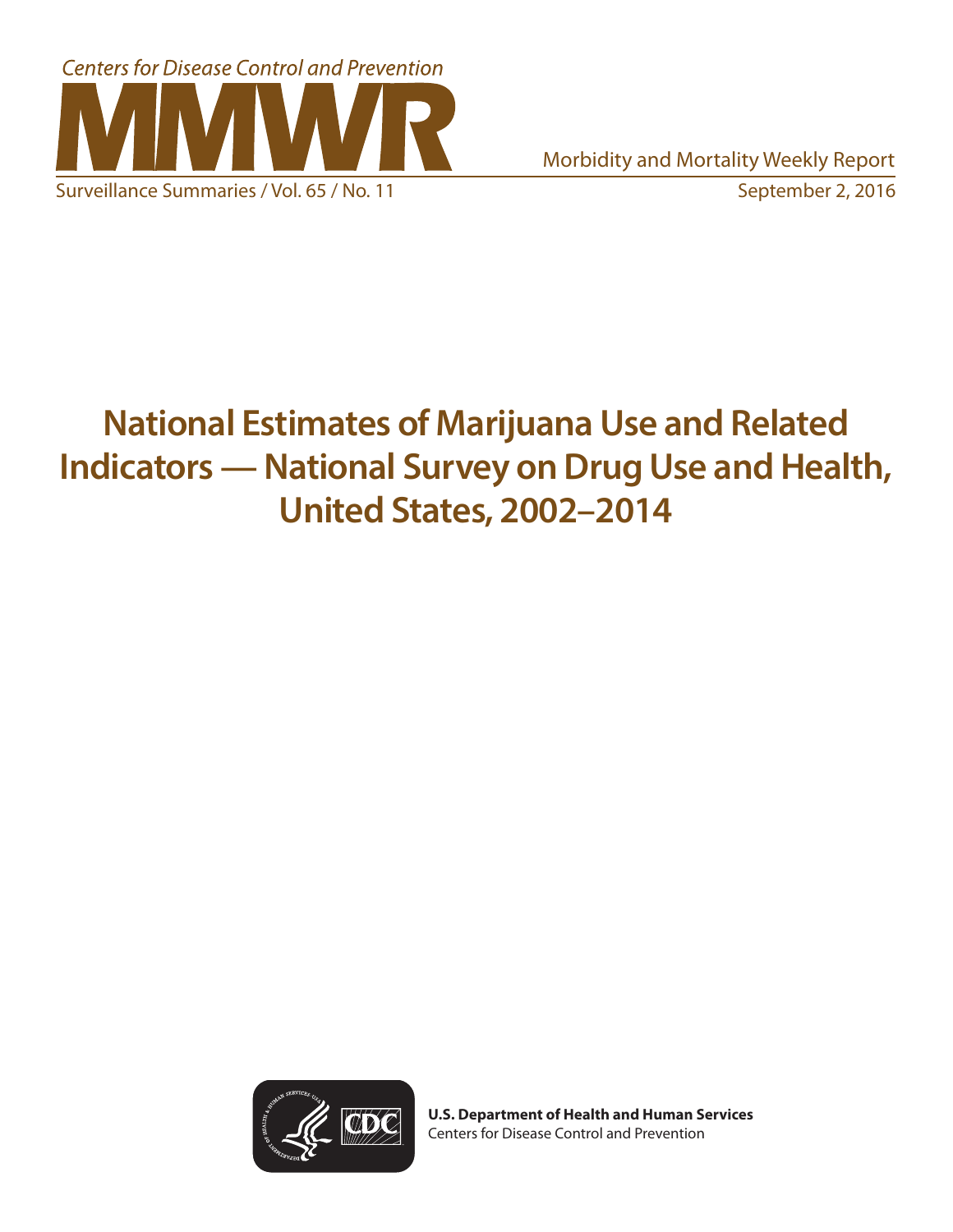#### **CONTENTS**

The *MMWR* series of publications is published by the Center for Surveillance, Epidemiology, and Laboratory Services, Centers for Disease Control and Prevention (CDC), U.S. Department of Health and Human Services, Atlanta, GA 30329-4027.

**Suggested citation:** [Author names; first three, then et al., if more than six.] [Title]. MMWR Surveill Summ 2016;65(No. SS-#):[inclusive page numbers].

#### **Centers for Disease Control and Prevention**

Thomas R. Frieden, MD, MPH, *Director* Harold W. Jaffe, MD, MA, *Associate Director for Science* Joanne Cono, MD, ScM, *Director, Office of Science Quality*  Chesley L. Richards, MD, MPH, *Deputy Director for Public Health Scientific Services* Michael F. Iademarco, MD, MPH, *Director, Center for Surveillance, Epidemiology, and Laboratory Services*

#### *MMWR* **Editorial and Production Staff (Serials)**

Sonja A. Rasmussen, MD, MS, *Editor-in-Chief* Charlotte K. Kent, PhD, MPH, *Executive Editor* Christine G. Casey, MD, *Editor* Teresa F. Rutledge, *Managing Editor* David C. Johnson, *Lead Technical Writer-Editor* Marella Meadows, *Project Editor*

Martha F. Boyd, *Lead Visual Information Specialist* Maureen A. Leahy, Julia C. Martinroe, Stephen R. Spriggs, Moua Yang, Tong Yang, *Visual Information Specialists* Quang M. Doan, MBA, Phyllis H. King, Terraye M. Starr, *Information Technology Specialists*

#### *MMWR* **Editorial Board**

Timothy F. Jones, MD, *Chairman* Matthew L. Boulton, MD, MPH Virginia A. Caine, MD Katherine Lyon Daniel, PhD Jonathan E. Fielding, MD, MPH, MBA David W. Fleming, MD

William E. Halperin, MD, DrPH, MPH King K. Holmes, MD, PhD Robin Ikeda, MD, MPH Rima F. Khabbaz, MD Phyllis Meadows, PhD, MSN, RN Jewel Mullen, MD, MPH, MPA

Jeff Niederdeppe, PhD Patricia Quinlisk, MD, MPH Patrick L. Remington, MD, MPH Carlos Roig, MS, MA William L. Roper, MD, MPH William Schaffner, MD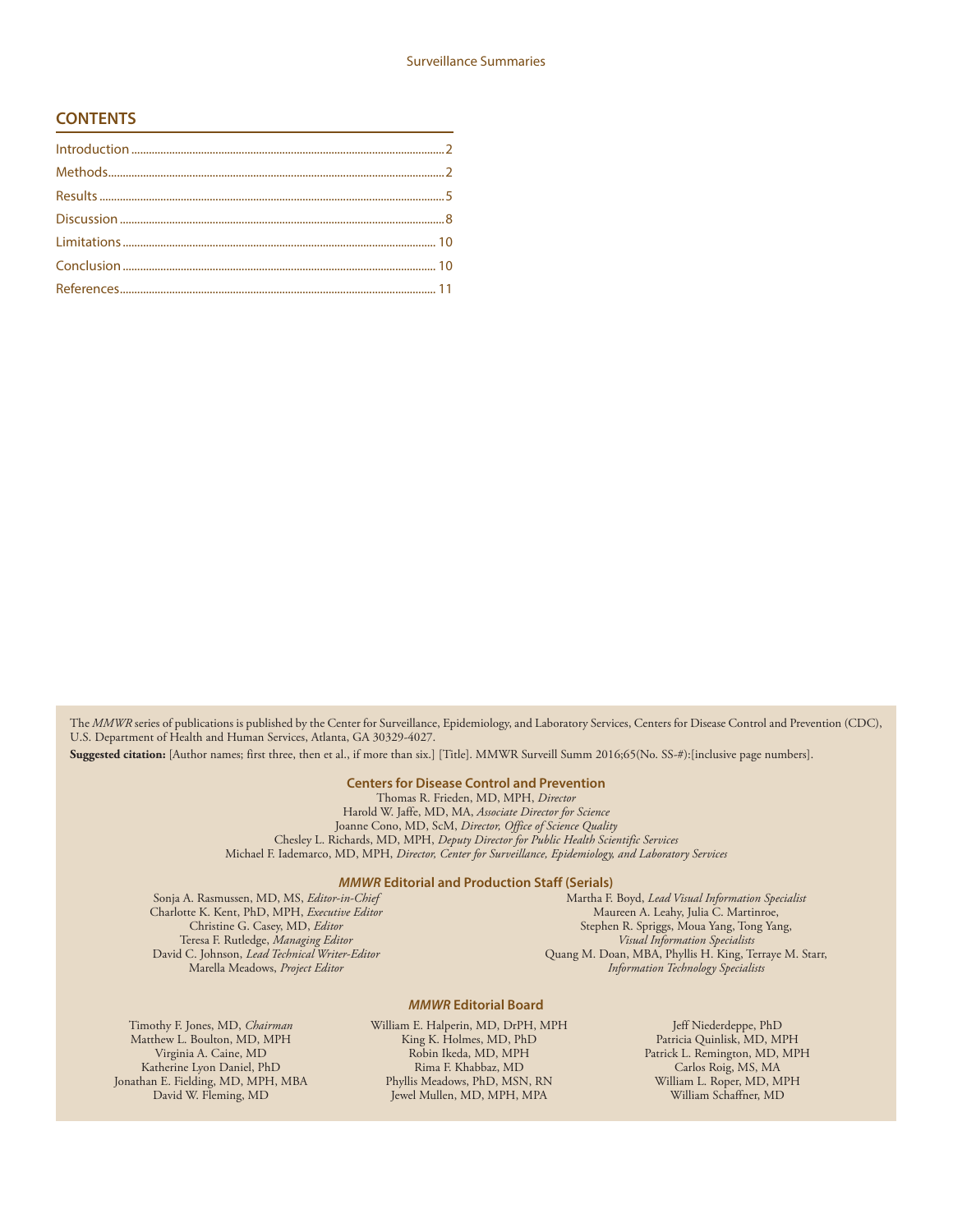# **National Estimates of Marijuana Use and Related Indicators — National Survey on Drug Use and Health, United States, 2002–2014**

Alejandro Azofeifa, DDS1 Margaret E. Mattson, PhD<sup>1</sup> Gillian Schauer, PhD<sup>2</sup> Tim McAfee, MD3 Althea Grant, PhD<sup>4</sup> Rob Lyerla, PhD<sup>1</sup>

*1Division of Evaluation, Analysis and Quality, Center for Behavioral Health Statistics and Quality, Substance Abuse and Mental Health Services Administration 2Battelle Memorial Institute, Public Health Center for Tobacco Research, Guest Researcher for the Office on Smoking and Health, National Center for Chronic Disease Prevention and Health Promotion, CDC*

*3Office on Smoking and Health, National Center for Chronic Disease Prevention and Health Promotion, CDC 4Office of Noncommunicable Diseases, Injury and Environmental Health, CDC*

#### *Abstract*

**Problem/Condition:** In the United States, marijuana is the most commonly used illicit drug. In 2013, 7.5% (19.8 million) of the U.S. population aged ≥12 years reported using marijuana during the preceding month. Because of certain state-level policies that have legalized marijuana for medical or recreational use, population-based data on marijuana use and other related indicators are needed to help monitor behavioral health changes in the United States.

#### **Period Covered:** 2002–2014.

**Description of System:** The National Survey on Drug Use and Health (NSDUH) is a national- and state-level survey of a representative sample of the civilian, noninstitutionalized U.S. population aged ≥12 years. NSDUH collects information about the use of illicit drugs, alcohol, and tobacco; initiation of substance use; frequency of substance use; substance dependence and abuse; perception of substance harm risk or no risk; and other related behavioral health indicators. This report describes national trends for selected marijuana use and related indicators, including prevalence of marijuana use; initiation; perception of harm risk, approval, and attitudes; perception of availability and mode of acquisition; dependence and abuse; and perception of legal penalty for marijuana possession.

**Results:** In 2014, a total of 2.5 million persons aged ≥12 years had used marijuana for the first time during the preceding 12 months, an average of approximately 7,000 new users each day. During 2002–2014, the prevalence of marijuana use during the past month, past year, and daily or almost daily increased among persons aged ≥18 years, but not among those aged 12–17 years. Among persons aged ≥12 years, the prevalence of perceived great risk from smoking marijuana once or twice a week and once a month decreased and the prevalence of perceived no risk increased. The prevalence of past year marijuana dependence and abuse decreased, except among persons aged ≥26 years. Among persons aged ≥12 years, the percentage reporting that marijuana was fairly easy or very easy to obtain increased. The percentage of persons aged ≥12 reporting the mode of acquisition of marijuana was buying it and growing it increased versus getting it for free and sharing it. The percentage of persons aged ≥12 years reporting that the perceived maximum legal penalty for the possession of an ounce or less of marijuana in their state is a fine and no penalty increased versus probation, community service, possible prison sentence, and mandatory prison sentence.

**Interpretation:** Since 2002, marijuana use in the United States has increased among persons aged ≥18 years, but not among those aged 12–17 years. A decrease in the perception of great risk from smoking marijuana combined with increases in the perception of availability (i.e., fairly easy or very easy to obtain marijuana) and fewer punitive legal penalties (e.g., no penalty) for the possession of marijuana for personal use might play a role in increased use among adults.

**Public Health Action:** National- and state-level data can help federal, state, and local public health officials develop targeted prevention activities to reduce youth initiation of marijuana use, prevent marijuana dependence and abuse, and prevent adverse health effects. As

**Corresponding author:** Alejandro Azofeifa, Division of Evaluation, Analysis and Quality, Center for Behavioral Health Statistics and Quality, Substance Abuse and Mental Health Services Administration. Telephone: 240-276-1282; E-mail: Alejandro.Azofeifa@samhsa.hhs.gov.

state-level laws on medical and recreational marijuana use change, modifications might be needed to national- and state-level surveys and more timely and comprehensive surveillance systems might be necessary to provide these data. Marijuana use in younger age groups is a particular public health concern, and changing the perception of harm risk from smoking marijuana is needed.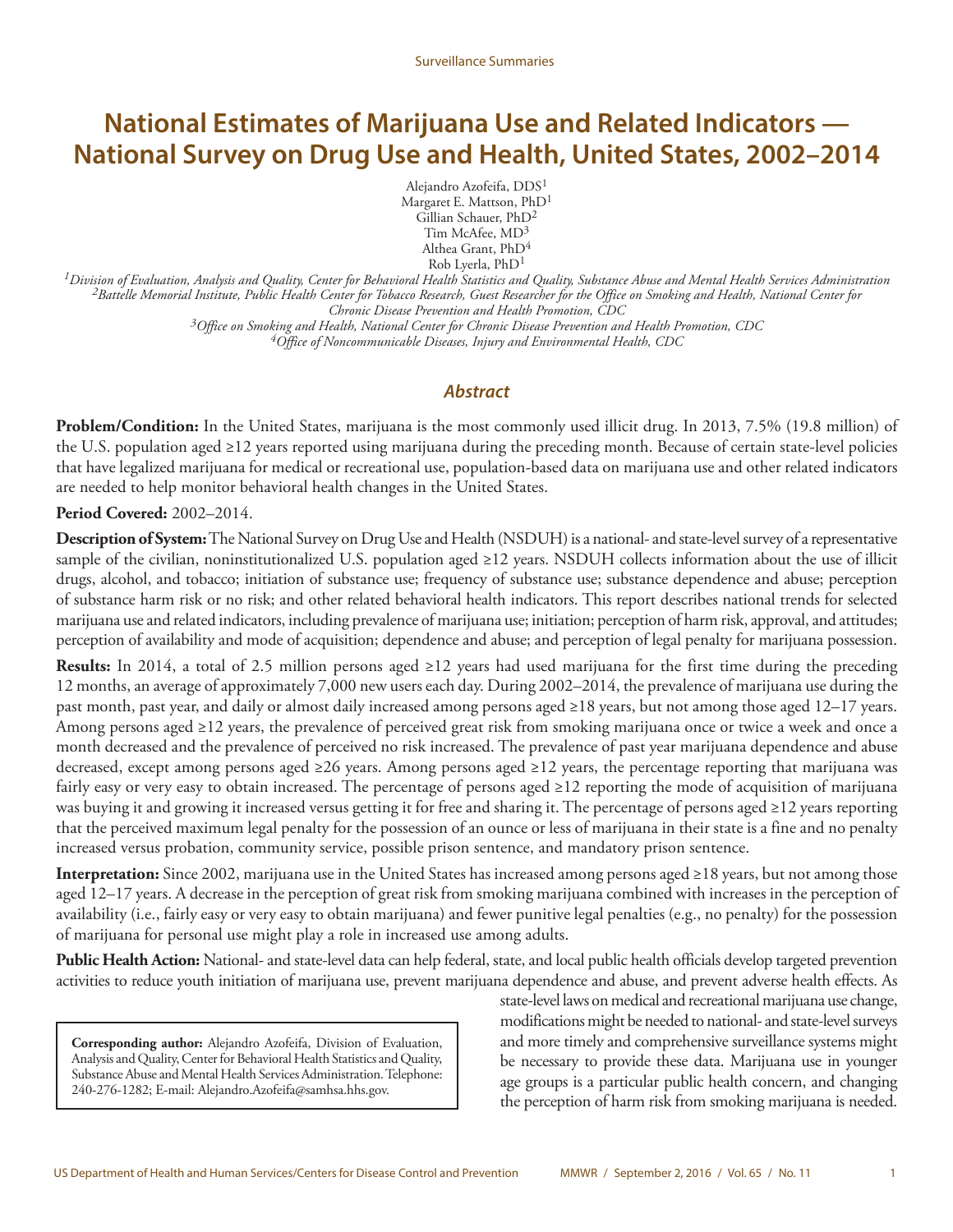# **Introduction**

<span id="page-3-0"></span>In the United States, marijuana (cannabis) is the most commonly used illicit drug (*1*). In 2013, data from the National Survey on Drug Use and Health (NSDUH) indicated that approximately 2.4 million persons aged ≥12 years had used marijuana for the first time during the preceding 12 months, an average of approximately 6,600 new users each day (*1*). Among persons aged ≥12 years, approximately 8.1 million had used marijuana on 20 or more days during the preceding month (*1*), and approximately 4.2 million met the criteria for marijuana dependence and abuse\* during the preceding year (*1*). Increased trends in substance use can coincide with decreased trends in perceived risk (*1*). According to NSDUH data, the prevalence of past month marijuana use among persons aged 12–17 years increased from 6.7% in 2006 to 7.1% in 2013, and the percentage who perceived great risk from smoking marijuana once a month decreased from 34.6% in 2006 to 24.2% in 2013 (*1*).

The health effects associated with marijuana use are widely debated. However, regular use (i.e., daily or almost daily use) of marijuana or use during adolescence poses potential public health concerns, including reduced educational attainment, potential long-term health consequences, addiction in some users, increased risk for psychoses disorders, altered brain structure and function, and increased risk for injury from driving while under the influence (*2*–*8*).

Since 1971, NSDUH has been the principal national source of statistical information on the use of illicit drugs, alcohol, and tobacco. Several national- and state-level reports on substance use have been published by the Substance Abuse and Mental Health Services Administration (SAMHSA) using NSDUH data (*9*). To date, no comprehensive national report has focused only on a specific substance (e.g., marijuana). This report is the first to present an overview of national estimates for marijuana use and related indicators for the U.S. civilian noninstitutionalized population aged ≥12 years using 2002–2014 NSDUH data. Findings from this report can provide federal, state, and local public health officials with information about behavioral trends for marijuana use and related indicators. Public health officials can use these findings to develop and implement targeted prevention activities to reduce youth initiation and use of marijuana. Findings can also be used to assess the quality, relevance, and timeliness of surveillance capacity to effectively monitor trends of marijuana use.

# **Methods**

# **Data Source and Collection**

NSDUH collects information about the use of illicit drugs, alcohol, and tobacco among the U.S. noninstitutionalized civilian population aged ≥12 years (*10*). NSDUH respondents include residents of households and noninstitutional group quarters (e.g., shelters, rooming houses, dormitories, migratory workers' camps, and halfway houses) and civilians living on military bases. Homeless persons who do not use shelters, active duty military personnel, and residents of institutional group quarters (e.g., correctional facilities, nursing homes, mental institutions, and long-term hospitals) are excluded. NSDUH data are collected annually via household face-toface interviews using computer-assisted personal interviewing methods. An independent, multistage area probability sample design for each of the 50 states and the District of Columbia allows for the production of state-level estimates. NSDUH oversamples youth (aged 12–17 years) and young adults (aged 18–25 years) to allow increased precision in those age groups. Additional information about sample design can be found elsewhere (*11,12*).

NSDUH is planned and managed by the Center for Behavioral Health Statistics and Quality (CBHSQ) at SAMHSA. Data are collected and processed by RTI International (Research Triangle Park, North Carolina) through a contract with CBHSQ. The data presented in this report are limited to the years 2002–2014 using NSDUH's restricted files. Data are protected under the Confidential Information Protection and Statistical Efficiency Act of 2002 (PL 107-347), which ensures that all NSDUH data are used for statistical purposes only and cannot be used for any other purposes. NSDUH was reviewed and approved by RTI International's Institutional Review Board (protocol ID no. 13961, project no. 0213986). NSDUH is authorized by Section 505 of the Public Health Service Act (available at [https://www.gpo.gov/fdsys/pkg/USCODE-2010](https://www.gpo.gov/fdsys/pkg/USCODE-2010-title42/pdf/USCODE-2010-title42-chap6A-subchapIII-A-partA-sec290aa-4.pdf) [title42/pdf/USCODE-2010-title42-chap6A-subchapIII-](https://www.gpo.gov/fdsys/pkg/USCODE-2010-title42/pdf/USCODE-2010-title42-chap6A-subchapIII-A-partA-sec290aa-4.pdf)[A-partA-sec290aa-4.pdf](https://www.gpo.gov/fdsys/pkg/USCODE-2010-title42/pdf/USCODE-2010-title42-chap6A-subchapIII-A-partA-sec290aa-4.pdf)). More information about confidentiality and Office of Management and Budget approval is available at [http://www.reginfo.gov/public/do/](http://www.reginfo.gov/public/do/PRAViewICR?ref_nbr=200106-0930-004) [PRAViewICR?ref\\_nbr=200106-0930-004.](http://www.reginfo.gov/public/do/PRAViewICR?ref_nbr=200106-0930-004) Changes to the NSDUH survey design and methodology occurred in 1999 and 2002; therefore, survey data collected before 2002 are not comparable to those collected during 2002–2014. These changes included a transition from paper-andpencil interviewing to computer-assisted interviewing, improvements to data collection quality control procedures,

<sup>\*</sup> Substance use disorder (also known as dependence or abuse) is defined as meeting criteria in the *Diagnostic and Statistical Manual of Mental Disorders (DSM-IV)* (American Psychiatric Association [APA], 1994) for either dependence or abuse.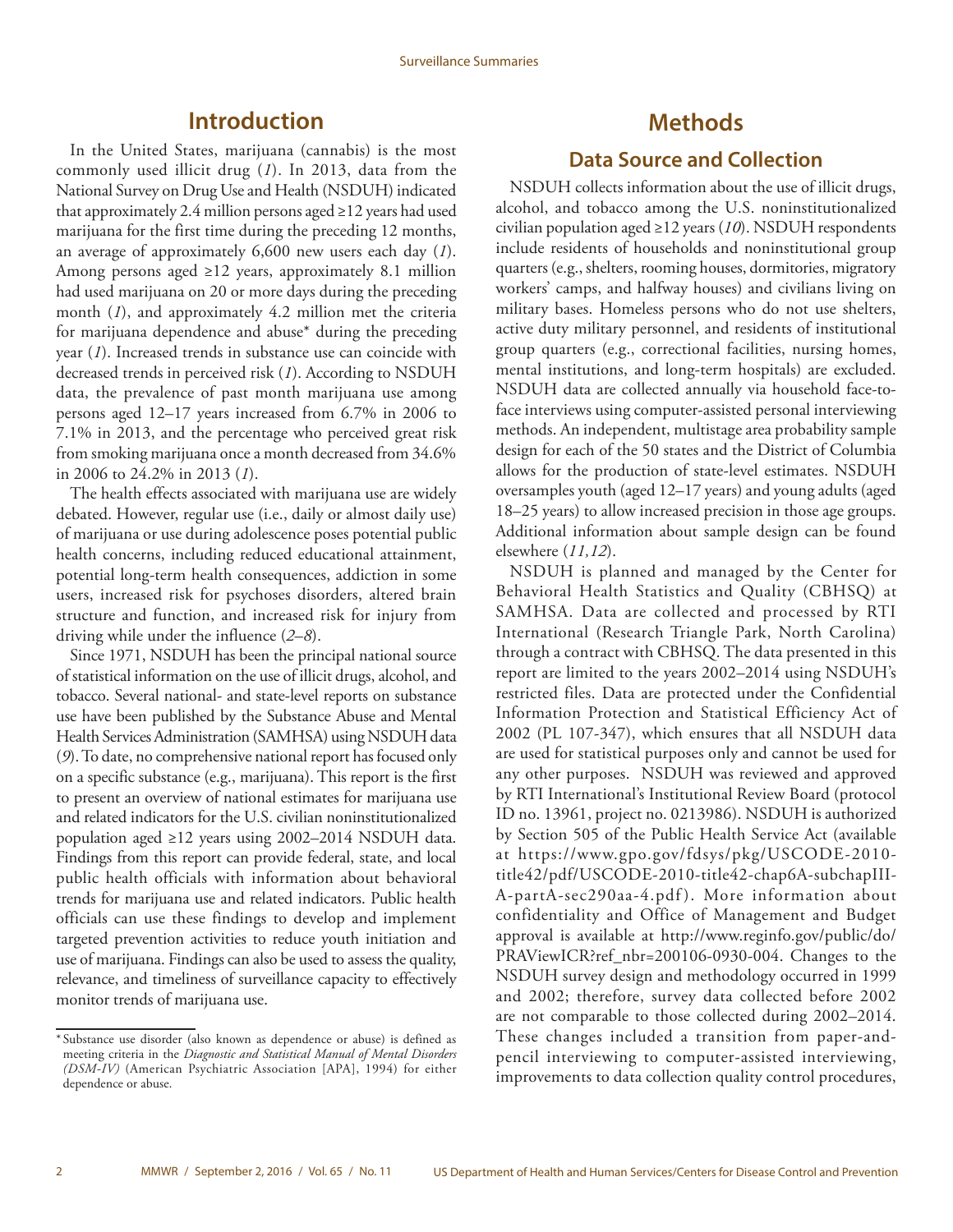and the addition of a \$30 monetary incentive. During 2002–2014, the only change implemented involved the use of census data to produce the sample weights. In 2002, the 2000 decennial census data were introduced and used in the 2002–2010 sample weights and in 2011, the 2010 census data were introduced and used in the 2011–2014 sample weights. However, those weight changes were not substantial enough to cause a break in comparability with earlier years. Detailed information regarding the NSDUH methodology and questionnaire is available elsewhere (*9–12*).

### **Sample Design**

During 2002–2013, states with the largest population were designated as large sample states (California, Florida, Illinois, Michigan, New York, Ohio, Pennsylvania, and Texas); these eight states had an annual target sample size of 3,600 participants per state. The remaining 42 states and the District of Columbia had an annual target sample size of 900 participants per state. Beginning in 2014, the sample was redesigned from a two-state sample size group (i.e., 3,600 and 900) to a six-state sample size group (i.e., 4,560, 3,300, 2,400, 1,500, 967, and 960) along with a change in the age-group allocation. This redesign means that the sample allocation is more proportional to the population size in each state (compared with the 2002–2013 sample design), which will result in generally increased precision of national estimates among various age groups (*11,12*). Additional details about the NSDUH 2014 redesign are available elsewhere (*12*).

#### **Questionnaire**

Marijuana use was defined in NSDUH as a self-report of using marijuana (pot or grass) or hashish (hash). All questions about marijuana in NSDUH were screened by answering positively to the following question: "Have you ever, even once, used marijuana or hashish?" For this report, national estimates were developed from six related indicators of marijuana use patterns and perceptions: 1) marijuana use; 2) marijuana initiation; 3) perception of harm risk, approval, and attitudes; 4) perception of availability and mode of acquisition; 5) marijuana dependence and abuse; and 6) marijuana possession–criminal justice (Box). The detailed NSDUH questionnaire is available at [http://www.samhsa.](http://www.samhsa.gov/data/population-data-nsduh/reports?tab=39) [gov/data/population-data-nsduh/reports?tab=39](http://www.samhsa.gov/data/population-data-nsduh/reports?tab=39).

### **Variables**

NSDUH data on marijuana use during the preceding month include the following demographic characteristics: age, sex, race/ethnicity, highest level of education completed, current employment status, and geographic area of residence (i.e., census region). Age was categorized into four groups: total (≥12 years), 12–17 years, 18–25 years, and ≥26 years. Sex was categorized into males and females. Race/ethnicity was categorized into seven groups: non-Hispanic white, non-Hispanic black or African America, non-Hispanic American Indian/Alaska Native, non-Hispanic Hawaiian/Other Pacific Islander, non-Hispanic Asian, non-Hispanic two or more races,† and Hispanic or Latino. Highest level of education completed was categorized into four groups: less than high school, high school, some college, and college graduate. Current employment status was categorized into four groups: full-time employment, part-time employment, unemployed, and other (e.g., student, keeping house or caring for children full-time, retired, or disabled). Geographic area of residence was divided into four regions (Northeast, South, Midwest, and West) as defined by the Census Bureau.<sup>§</sup> This report presents national estimates of marijuana use and related indicators for all persons aged ≥12 years and three age subgroups (12–17 years, 18–25 years, and ≥26 years).

### **Analysis**

Statistical analyses were performed using SUDAAN version 11.0.1 (RTI International, Research Triangle Park, North Carolina). Prevalence measures, 95% confidence intervals, linear p-values, and relative prevalence differences for marijuana use and related indicators are presented in this report. Population weights were calibrated through a model-based procedure to state, age group, sex, and race/ ethnicity groupings, and variances were calculated accounting for the complex survey design. Thirteen years (2002–2014) of sample survey weights were used to produce national population estimates. Logistic regression analysis was used to examine linear temporal trends during 2002–2014. Each dichotomous indicator (e.g., marijuana use status: yes/no for each group) was separately regressed on year of survey to determine whether year could be a predictor of the likelihood of persons using marijuana over time. A level of  $\alpha \le 0.05$  was used to determine the statistical significance of the trends. The

<sup>†</sup>Non-Hispanic two or more races category includes persons who reported more than one category (i.e., white, black or African American, American Indian/ Alaska Native, Native Hawaiian, Guamanian or Chamorro, Samoan, other Pacific Islander, Asian, or other).

<sup>§</sup>*Northeast*: Connecticut, Maine, Massachusetts, New Hampshire, New Jersey, New York, Pennsylvania, Rhode Island, and Vermont. *Midwest*: Illinois, Indiana, Iowa, Kansas, Michigan, Minnesota, Missouri, Nebraska, North Dakota, Ohio, South Dakota, and Wisconsin. *South*: Alabama, Arkansas, Delaware, District of Columbia, Florida, Georgia, Kentucky, Louisiana, Maryland, Mississippi, North Carolina, Oklahoma, South Carolina, Tennessee, Texas, Virginia, and West Virginia. *West*: Alaska, Arizona, California, Colorado, Hawaii, Idaho, Montana, Nevada, New Mexico, Oregon, Utah, Washington, and Wyoming.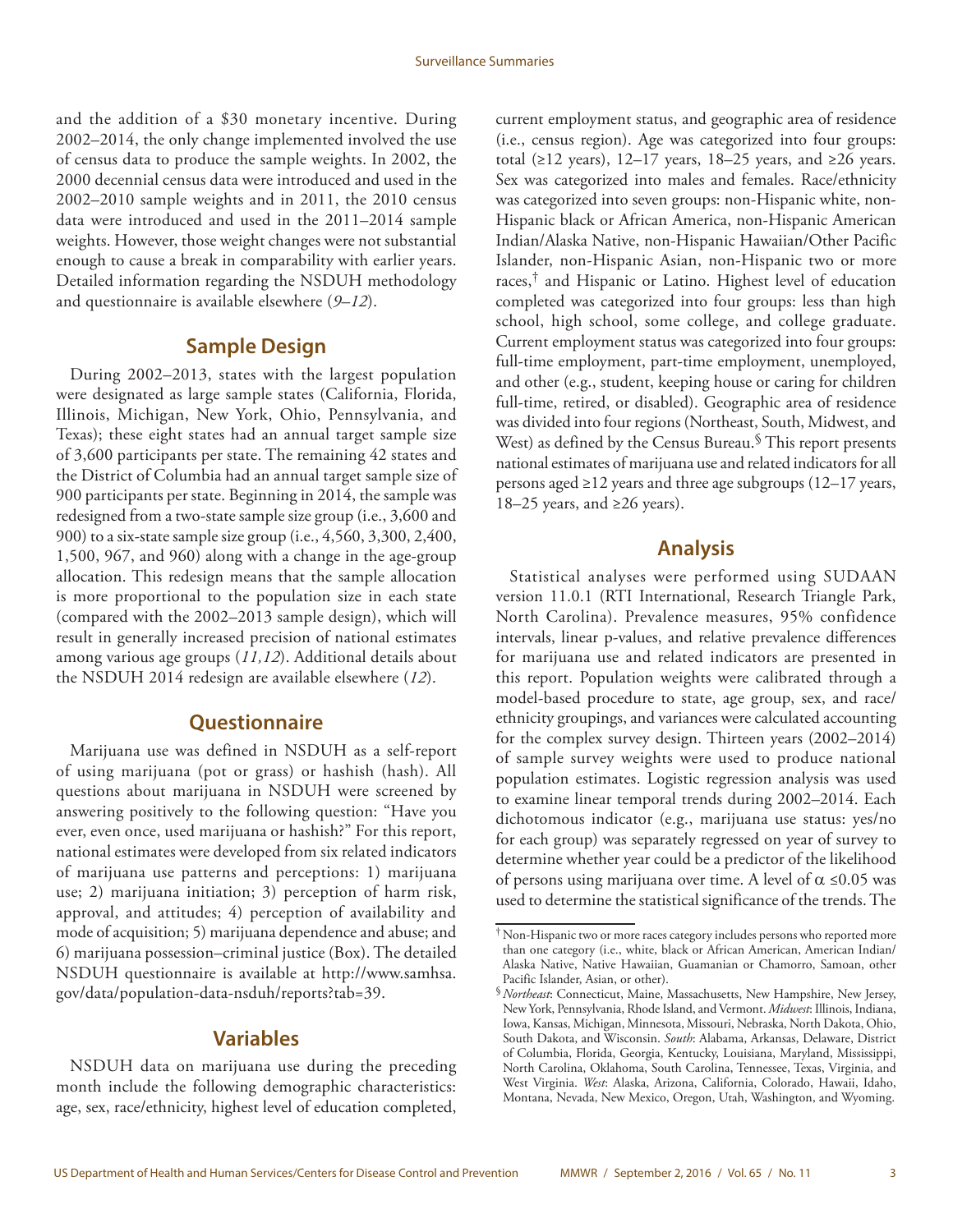relative prevalence difference (diff) was calculated between the 2002 and 2014 national estimates, as an overall measure of the relative change in marijuana use or other related indicator over the period. A plus sign (+) indicates an increase in prevalence, a minus sign (-) indicates a decrease in prevalence, and no sign indicates no difference. National estimates presented in the report have met the criteria for statistical reliability. The criteria used to define unreliability of direct estimates from NSDUH are determined on the basis of the prevalence (proportion estimates), relative standard error (RSE, defined as the ratio of the standard error over the estimate), and sample size for each estimate. Estimates not meeting these criteria were suppressed and not included in the tables or figures, and suppressed estimates were not included in the statistical test analysis. Prevalence estimates were suppressed if any of the following occurred: 1) the prevalence estimate was <0.005% or >99.995%; 2) the RSE of the negative natural logarithm of the estimated proportion p (where p is the prevalence divided by 100) was >0.175 if the prevalence is  $\leq$ 50%; 3) the RSE of the negative of the natural logarithm of  $(1-p)$  is  $>0.175$  if the prevalence is  $>50\%$ ; 4) the actual sample size is  $<100$ ; or 5) the effective sample size (defined as the sample size divided

#### **BOX. Marijuana use and related indicators — National Survey on Drug Use and Health**

#### **Marijuana use**

- Past month use of marijuana (defined as those who reported use of marijuana within 30 days preceding the date of interview): "How long has it been since you last used marijuana or hashish?" (Answers were restricted to within the past 30 days.)
- Past year use of marijuana (defined as those who reported use of marijuana within 12 months preceding the date of interview, including those who reported use of marijuana within 30 days preceding the date of interview): "How long has it been since you last used marijuana or hashish?" (Answers were restricted to more than 30 days ago but within the past 12 months or within the past 30 days.)
- Daily or almost daily (frequency) marijuana use in the past year (defined as those having used marijuana on 300 or more days in the past year): "On how many days in the past 12 months did you use marijuana or hashish?" and daily or almost daily (frequency) marijuana use in the past month (defined as those having used marijuana on 20 or more days in the past month): "During the past 30 days, on how many days did you use marijuana or hashish?" (Indicator was also restricted to respondents who reported past year and past month marijuana use.)

#### **Marijuana initiation**

• Past year marijuana initiates (initiation) among persons at risk for initiation (defined as those having first used marijuana within the 12-month period before the date of the interview). Recent initiation is determined by a combination of the respondent's age at the time of interview, their reported age, year and month of first use and imputed day of first use, and date of birth. This indicator also includes mean age of past year initiates of marijuana use.

### **Perception of harm risk, approval, and attitudes**

- Perceived great risk and no risk from smoking marijuana (defined as those who reported that smoking marijuana once a month and once or twice a week might cause harm [great risk] and might not cause harm [no risk]): "How much do people risk harming themselves physically and in other ways when they smoke marijuana once a month?" and "How much do people risk harming themselves physically and in other ways when they smoke marijuana once or twice a week?" (Answers were restricted to great risk and no risk.
- Perceived parental disapproval
	- (Defined as those aged 12–17 years [youth] who reported perceived parental disapproval as strongly disapprove or somewhat disapprove of trying marijuana once or twice; indicator was also restricted to respondents aged 12–17 years who reported past month marijuana use): "How do you think your parents would feel about you trying marijuana or hashish once or twice?"
	- (Defined as those aged 12–17 years [youth] who reported perceived parental disapproval as strongly disapprove or somewhat disapprove of using marijuana once a month or more; indicator was also restricted to respondents aged 12–17 years who reported past month marijuana use): "How do you think your parents would feel about you using marijuana or hashish once a month or more?"
- Attitudes toward peers
	- (Defined as those aged 12–17 years [youth] who reported that they strongly disapprove or somewhat disapprove of peers trying marijuana once or twice; indicator was also restricted to respondents aged 12–17 years who reported past month marijuana use): "How do you feel about someone your age trying marijuana or hashish once or twice?"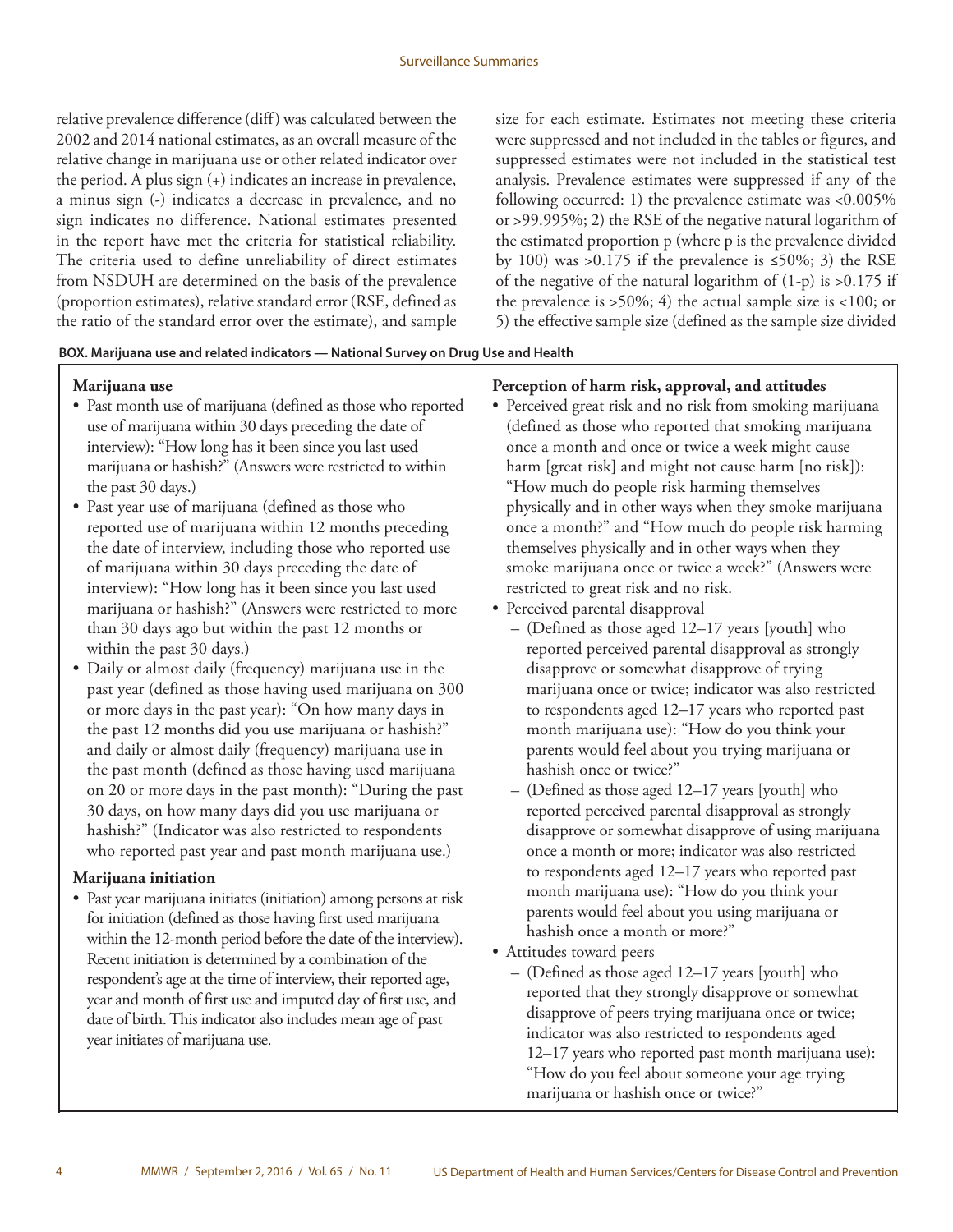#### <span id="page-6-0"></span>**BOX. (***Continued***) Marijuana use and related indicators — National Survey on Drug Use and Health**

– (Defined as those aged 12–17 years [youth] who reported that they strongly disapprove or somewhat disapprove of peers using marijuana once a month or more; indicator was also restricted to respondents aged 12–17 years who reported past month marijuana use): "How do you feel about someone your age using marijuana once a month or more?" (For the 2002–2014 NSDUH surveys, the words "or hashish" were omitted.)

#### **Perception of availability and mode of acquisition**

- Perceived availability (defined as those who reported that it would be fairly easy or very easy for them to obtain marijuana if they wanted some): "How difficult or easy would it be for you to get some marijuana, if you wanted some?" (Answers were restricted to fairly easy or very easy.)
- Mode of acquisition (defined as those who reported how they got the marijuana they used for the last time [i.e., bought it, traded something for it, got it for free or shared with someone else, or grew it yourself ]. (This question was only asked of those respondents indicating use of marijuana in the past 12 months): "Now think about the last time you used marijuana. How did you get this marijuana?"

by the design effect) is <68. Additional information about NSDUH and its statistical methods and definitions is available elsewhere (*9*–*11*). Detailed national and state-level estimates on marijuana use and related indicators are available at http:// www.samhsa.gov/atod/marijuana.

# **Results**

# **Sample Size, Response Rates, and Population Estimates**

During 2002–2014, NSDUH data were collected from 884,742 completed individual respondent interviews (68,057 annual average). Annual average weighted response rates for interviews were 74.8%, for an estimated total of 250,065,195 persons of the U.S. population during the 2002–2014 period. Person-level weights were determined on the basis of probabilities of selection, nonresponse adjustments, and poststratification to population estimates obtained from the Census Bureau. Table 1 displays the survey year distributions of sample size, weighted interview rates, and population estimates in NSDUH during 2002–2014.

#### **Marijuana dependence and abuse**

• The questions related to dependence within the past 12 months ask about health and emotional problems associated with substance use, unsuccessful attempts to reduce use, tolerance, withdrawal, reducing other activities to use substances, spending a lot of time engaging in activities related to substance use, or using the substance in greater quantities or for a longer time than intended. The questions related to abuse within the past 12 months ask about problems at work, home, and school; problems with family or friends; physical danger; and trouble with the law because of substance use. (Indicator was also restricted to respondents who reported past year marijuana use.)

#### **Marijuana possession–criminal justice**

• Perception of legal penalty for marijuana possession (defined as those who reported their perception of the maximum legal penalty in their state of residence for first offense possession of an ounce or less of marijuana for their own use): "What is the maximum legal penalty in [your state] for first offense possession of an ounce or less of marijuana for your own use?"

# **Marijuana Use**

### **Past Month Use**

In 2014, the estimated national prevalence of past month marijuana use among persons aged ≥12 years was 8.4%. From 2002 to 2014, the prevalence of past month marijuana use increased by 35.0% (from 6.2% in 2002 to 8.4% in 2014; p<0.001) among persons aged ≥12 years. The prevalence of past month marijuana use increased among persons aged ≥18 years; the increase was greatest among adults aged ≥55 years (Table 2). In general, the prevalence of past month marijuana use increased across the majority of selected demographic characteristics (i.e., sex, race/ethnicity, highest level of education completed, current employment status, and U.S. geographic region) (Figures 1–5).

#### **Past Year Use**

In 2014, the estimated national prevalence of past year marijuana use among persons aged ≥12 years was 13.2%. From 2002 to 2014, the prevalence of marijuana use in the past year increased by 20.0% (from 11.0% in 2002 to 13.2% in 2014;  $p<0.001$ ) among persons aged ≥12 years. The prevalence of past year marijuana use decreased by 17.0% (from 15.8% in 2002 to 13.1% in 2014; p<0.001) among persons aged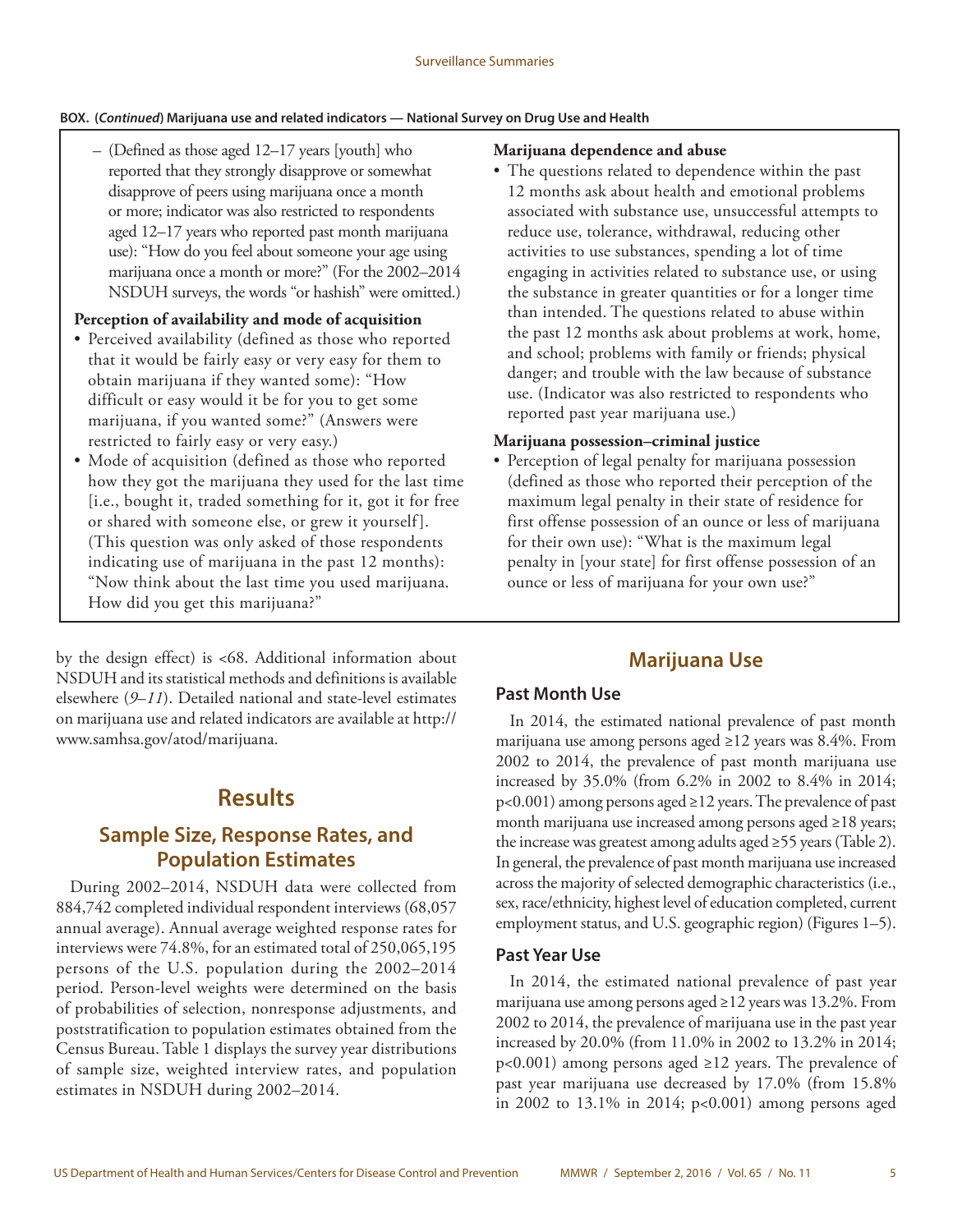12–17 years. In contrast, the prevalence of past year marijuana use increased by 7.0% among persons aged 18–25 years (from 29.8% in 2002 to 31.9% in 2014; p<0.001) and by 44.0% among those aged ≥26 years (from 7.0% in 2002 to 10.1% in 2014; p<0.001) (Table 3).

#### **Daily or Almost Daily Use**

In 2014, the estimated national prevalence of daily or almost daily use of marijuana in the past year and in the past month among persons aged ≥12 years was 2.5% and 3.5%, respectively. From 2002 to 2014, the prevalence of daily or almost daily marijuana use in the past year increased by 92.0% (from 1.3% in 2002 to 2.5% in 2014; p<0.001) and in the past month increased by 75.0% (from 2.0% in 2002 to 3.5% in 2014; p<0.001) among persons aged ≥12 years. Stratifying the data by age, an increase in past year and past month daily or almost daily use occurred among almost all persons aged ≥18 years, but a decrease occurred among persons aged 12–17 years (Table 4). These trends were the same when restricting the analyses to only past year or past month marijuana users for the reporting period (Table 5).

# **Marijuana Initiation**

#### **Initiation and Mean Age**

In 2014, the estimated national prevalence of past year initiation among persons at risk (i.e., those who did not use marijuana in their lifetime or who used marijuana for the first time during the preceding 12 months) among persons aged ≥12 years was 1.7%. From 2002 to 2014, the prevalence of past year initiation among persons at risk increased by 13.0% (from 1.5% in 2002 to 1.7% in 2014; p<0.001) among persons aged ≥12 years (range: 2.1 million new users in 2002 to 2.5 million new users in 2014); in 2014, this averaged to about 7,000 new users each day (approximately 1,000 more new users each day compared with 2002). Furthermore, the prevalence of past year initiation increased by 27.0% (from 4.9% in 2002 to 6.2% in 2014; p<0.001) among persons at risk aged 18–25 years. Overall, the mean age at first use had increased for all age groups during 2002–2014. In 2014, the mean age at first use estimate among persons aged ≥12 years was <19 years; among persons aged 12–17 years, the estimated mean age at first use of marijuana among past year initiates was <15 years (Table 6).

# **Perception of Harm Risk, Approval, and Attitudes**

### **Perceived Great Risk and No Risk from Smoking Marijuana Once a Month**

In 2014, the estimated national prevalence of perceived great risk from smoking marijuana once a month among persons aged ≥12 years was 26.5%. From 2002 to 2014, the prevalence of perceived great risk from smoking marijuana once a month decreased by 31.0% (from 38.3% in 2002 to 26.5% in 2014; p<0.001) among persons aged ≥12 years. A linear decrease in the prevalence of perceived great risk from smoking marijuana once a month was also observed in all age groups. Conversely, during 2002–2014 the percentage of persons perceiving no risk from smoking marijuana once a month increased in all age groups (Table 7).

### **Perceived Great Risk and No Risk from Smoking Marijuana Once or Twice a Week**

In 2014, the estimated national prevalence of perceived great risk from smoking marijuana once or twice a week among persons aged ≥12 years was 34.3%. From 2002 to 2014, the prevalence of perceived great risk from smoking marijuana once or twice a week decreased by 33.0% (from 51.3% in 2002 to 34.3% in 2014; p<0.001) among persons aged ≥12 years. A linear decrease in the prevalence of perceived great risk from smoking marijuana once or twice a week was also observed in all age groups. Conversely, during 2002–2014 the percentage of persons perceiving no risk from smoking marijuana once or twice a week increased in all age groups (Table 7).

### **Perceived Parental Disapproval of Trying Marijuana Once or Twice and Using Marijuana Once a Month or More**

In 2014, the estimated national prevalence of perceived parental disapproval of trying marijuana once or twice among all persons aged 12–17 and past month marijuana users aged 12–17 years was 95.4% and 78.5%, respectively. From 2002 to 2014, the prevalence of perceived parental disapproval of trying marijuana once or twice decreased by 6.0% (from 83.8% in 2002 to 78.5% in 2014; p<0.001) only among past month marijuana users aged 12–17 years (Figure 6). No change was observed among all persons aged 12–17 years.

In 2014, the estimated national prevalence of perceived parental disapproval of using marijuana once a month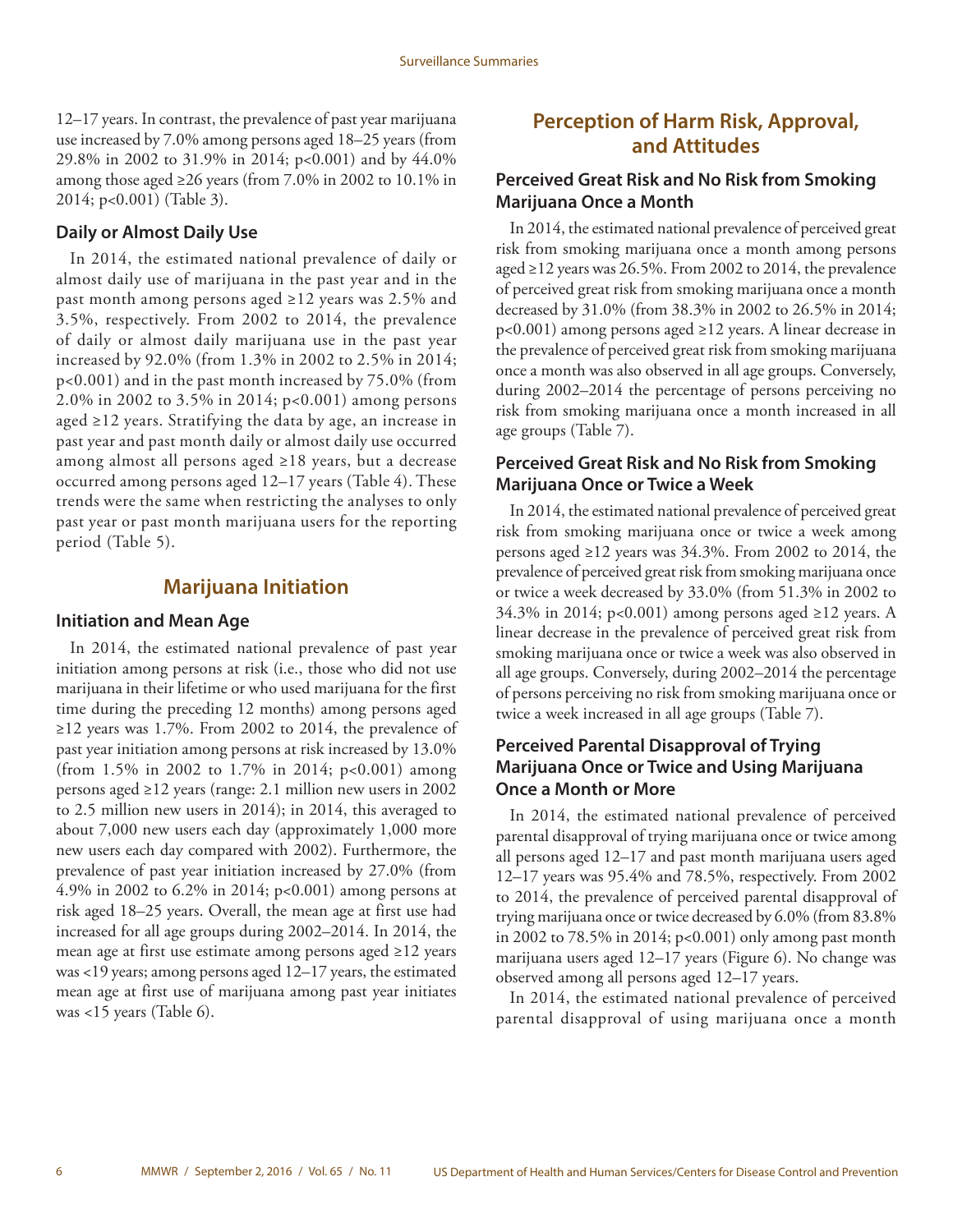or more among all persons aged 12–17 years and past month marijuana users aged 12–17 years was 95.7% and 78.8%, respectively. From 2002 to 2014, the prevalence of perceived parental disapproval of using marijuana once a month or more decreased by 1.0% among all persons aged 12–17 years (from 96.3% in 2002 to 95.7% in 2014; p<0.001) and by 8.0% (from 85.7% in 2002 to 78.8% in 2014; p<0.001) among past month marijuana users aged 12–17 years (Figure 7).

### **Attitudes Toward Peers Trying Marijuana Once or Twice and Using Marijuana Once a Month or More**

In 2014, the estimated national prevalence of disapproving attitudes toward peers trying marijuana once or twice among all persons aged 12–17 years and past month marijuana users aged 12–17 years was 79.5% and 25.3%, respectively. From 2002 to 2014, the prevalence of disapproving attitudes toward peers trying marijuana once a month or more decreased by 16.0% (from 30.2% in 2002 to 25.3% in 2014; p<0.001) only among past month marijuana users aged 12–17 years. No change was observed among all persons aged 12–17 years (Figure 8).

In 2014, the estimated national prevalence of disapproving attitudes toward peers using marijuana once a month or more among all persons aged 12–17 years and past month marijuana users aged 12–17 years was 79.2% and 21.7%, respectively. From 2002 to 2014, the prevalence of disapproving attitudes toward peers using marijuana once a month or more decreased by 1.0% (from 80.4% in 2002 to 79.2% in 2014; p<0.001) among all persons aged 12–17 years. The prevalence of disapproving attitudes toward peers using marijuana once a month or more decreased by 23.0% (from 28.1% in 2002 to 21.7% in 2014; p<0.001) among past month marijuana users aged 12–17 years (Figure 9).

# **Perception of Availability and Mode of Acquisition of Marijuana**

#### **Perceived Availability**

In 2014, the estimated national prevalence of perceived availability (i.e., that it would be fairly easy or very easy to obtain marijuana) among persons aged ≥12 years was 60.2%. From 2002 to 2014, the perceived availability increased by 4.0% (from 58.0% in 2002 to 60.2% in 2014; p<0.05) among persons aged ≥12 years. In contrast, the perceived availability decreased by 13.0% among persons aged 12–17 years (from 55.0% in 2002 to 47.8% in 2014; p<0.001) and by 3.0% among persons aged 18–25 years (from 77.4% in 2002 to 74.9% in 2014; p<0.001). The prevalence of perceived availability of marijuana increased by 8.0% (from 54.9% in 2002 to 59.2% in 2014; p<0.001) among persons aged ≥26 years (Table 8).

#### **Mode of Acquisition**

In 2014, the estimated national prevalence of self-reported modes of marijuana acquisition among past year marijuana users aged ≥12 years was bought it (48.4%), traded something for it (1.1%), got it for free or shared with someone else (49.3%), and grew it yourself (1.2%). From 2002 to 2014, the prevalence of modes of acquisition increased by 20.0% when bought it was reported (from 40.4% in 2002 to 48.4% in 2014; p<0.001), increased by 100% when grew it yourself was reported (from 0.6% in 2002 to 1.2% in 2014; p<0.001), and decreased by 14.0% when got it for free or shared with someone else was reported (from 57.6% in 2002 to 49.3% in 2014; p<0.001) among persons aged ≥12 years. Furthermore, a linear increase in the prevalence of modes of acquisition was observed in the majority of age groups when bought it and grew it yourself were reported. In contrast, a linear decrease in the prevalence of modes of acquisition was observed in all age groups when got it for free or shared with someone else were reported (Table 8).

#### **Marijuana Dependence and Abuse**

In 2014, the estimated national prevalence of past year marijuana dependence and abuse among all persons aged ≥12 years and past year marijuana users aged ≥12 years was 1.6% and 11.9%, respectively. From 2002 to 2014, the prevalence of past year marijuana dependence and abuse decreased by 11.0% among all persons aged ≥12 years (from 1.8% in 2002 to 1.6% in 2014; p<0.001) and 29.0% (from 16.7% in 2002 to 11.9% in 2014; p<0.001) among past year marijuana users aged ≥12 years. In general, a linear decrease was observed in the prevalence of past year marijuana dependence and abuse among all persons aged ≥12 years (Table 9) and past year marijuana users (Table 10) in the majority of age groups.

### **Marijuana Possession–Criminal Justice**

In 2014, the estimated national prevalence of self-reported perceived maximum legal penalty for first offense possession of an ounce or less of marijuana for own use among persons aged ≥12 years was a fine (36.3%), probation (16.7%), community service (7.1%), possible prison sentence (27.3%), mandatory prison sentence (4.8%), and no penalty (7.9%). From 2002 to 2014, the prevalence of self-reported perceived maximum legal penalty for first offense possession of an ounce or less of marijuana for own use increased by 25.0% for a fine (from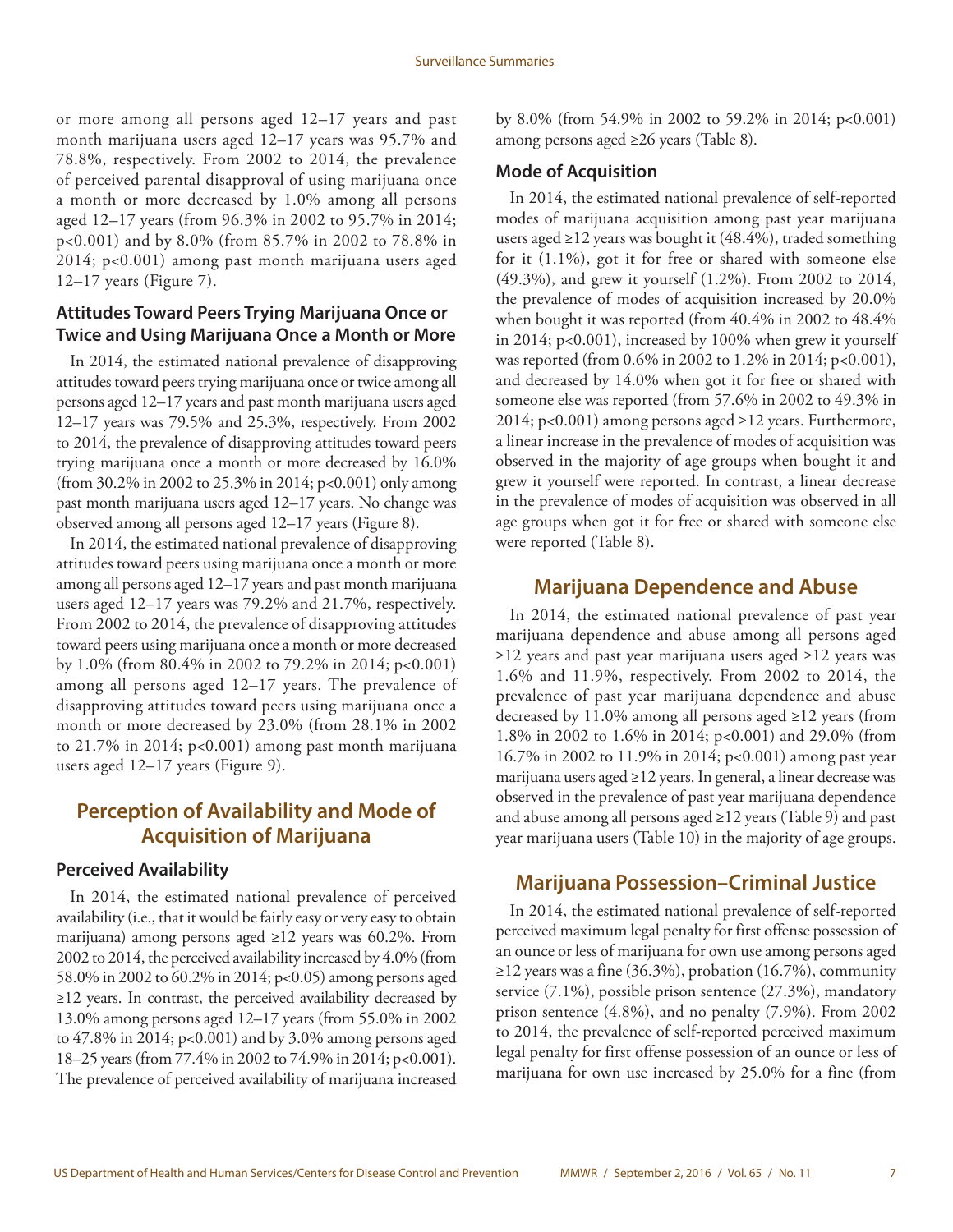<span id="page-9-0"></span>29.1% in 2002 to 36.3% in 2014; p<0.001) and by 119.0% for no penalty¶ (from 3.6% in 2006 to 7.9% in 2014; p<0.001). In contrast, the prevalence of perceived maximum legal penalty for first offense possession of an ounce or less of marijuana for own use decreased by 6.0% for probation (from 17.8% in 2002 to 16.7% in 2014; p<0.001), by 23.0% for community service (from 9.2% in 2002 to 7.1% in 2014; p<0.001), by 26.0% for possible prison sentence (from 37.0% in 2002 to 27.3% in 2014; p<0.001), and by 30.0% for mandatory prison sentence (from 6.9% in 2002 to 4.8% in 2014; p<0.001). In general, a linear increase in the prevalence of perceived maximum legal penalty of a fine and no penalty was observed in all age groups. In contrast, a linear decrease in perceived maximum legal penalty of probation, community service, possible prison sentence, and mandatory prison sentence was observed in the majority of age groups (Table 11).

# **Discussion**

This report represents, for the first time, an overview of national estimates for marijuana use and other related indicators among the U.S. noninstitutionalized civilian population aged ≥12 years using 2002–2014 NSDUH data. The report includes at least seven important findings. First, in 2014, a total of 2.5 million persons aged ≥12 years had used marijuana for the first time during the preceding 12 months, an average of approximately 7,000 new users each day. Second, during 2002–2014, the prevalence of marijuana use during the past month, past year, and daily or almost daily increased among persons aged ≥18 years, but not among those aged 12–17 years. Third, among persons aged ≥12 years, the prevalence of perceived great risk from smoking marijuana once or twice a week and once a month decreased and the prevalence of perceived no risk increased. Fourth, the prevalence of past year marijuana dependence and abuse decreased, except among persons aged ≥26 years. Fifth, among persons aged ≥12 years, the percentage reporting that marijuana was fairly easy or very easy to obtain increased. Sixth, the percentage of persons aged ≥12 years reporting the mode of acquisition of marijuana was buying it and growing it increased versus getting it for free and sharing it. Finally, the percentage of persons aged ≥12 years reporting that the perceived maximum legal penalty for the possession of an ounce or less of marijuana in their state is a fine and no penalty increased versus probation, community service, possible prison sentence, and mandatory prison sentence.

During 2002–2014, national estimates for marijuana use have decreased, specifically the past month, past year, and daily or almost daily marijuana use and past year new initiates among the U.S. population aged 12–17 years. Concurrently, state laws and policies regarding medical or recreational marijuana use have changed (*13*). Although these behavioral changes in the U.S. population are temporally related to the implementation of new state laws and policies, findings cannot be used to infer causality. Legalization of recreational marijuana in some states is relatively recent, and continued monitoring of marijuana use and frequency of use among youth is needed because these effects might be delayed. Use patterns among youth do not yet provide an accurate reflection of how legalization in some states will affect national estimates on marijuana use. In the interim, additional evaluation might determine that community-based substance use prevention efforts have contributed to this decline.

Since 2002, the prevalence of marijuana use and initiation among U.S. youth has declined. However, findings also indicate that among youth and adults, the prevalence of perceived great risk from smoking marijuana has steadily decreased and the prevalence of perceived no risk from smoking marijuana once or twice a week and once a month has increased. In previous national survey analyses, perception of risk has been inversely associated with prevalence of use (*14–17*). The data in this report document that the inverse association between perception of great risk from smoking marijuana and prevalence of use was observed only among adults. The fact that this inverse association was not found among youth is notable, given the hypothesis that legalization of medical and recreational marijuana use could lead to increases in youth initiation. One possible explanation could be that changes in state laws might require more time to be reflected in measurable national changes in use among youth. In addition, despite increased perceptions of no risk from smoking marijuana, obtaining marijuana nationally remains more difficult for persons aged 12–17 years than for those aged ≥18, which could explain the lower prevalence of marijuana use and initiation in this age group. In fact, since 2002 the perceived availability (i.e., fairly easy or very easy to obtain marijuana) among persons aged 12–17 and 18–25 years has decreased. However, more local or regional surveillance data are needed to better understand how retail legalization might affect accessibility. Identifying and implementing policies that continue to restrict youth access to marijuana remain important. Ongoing public health prevention efforts are warranted to prevent increases in marijuana initiation and use among youth.

Although NSDUH data suggest increases in daily and almost daily use among adults (both in the overall population and among adult marijuana users), they also suggest steady decreases in the prevalence of marijuana dependence and abuse among adult marijuana users since 2002. Typically,

<sup>¶</sup>Data only available starting with 2006 NSDUH survey cycles.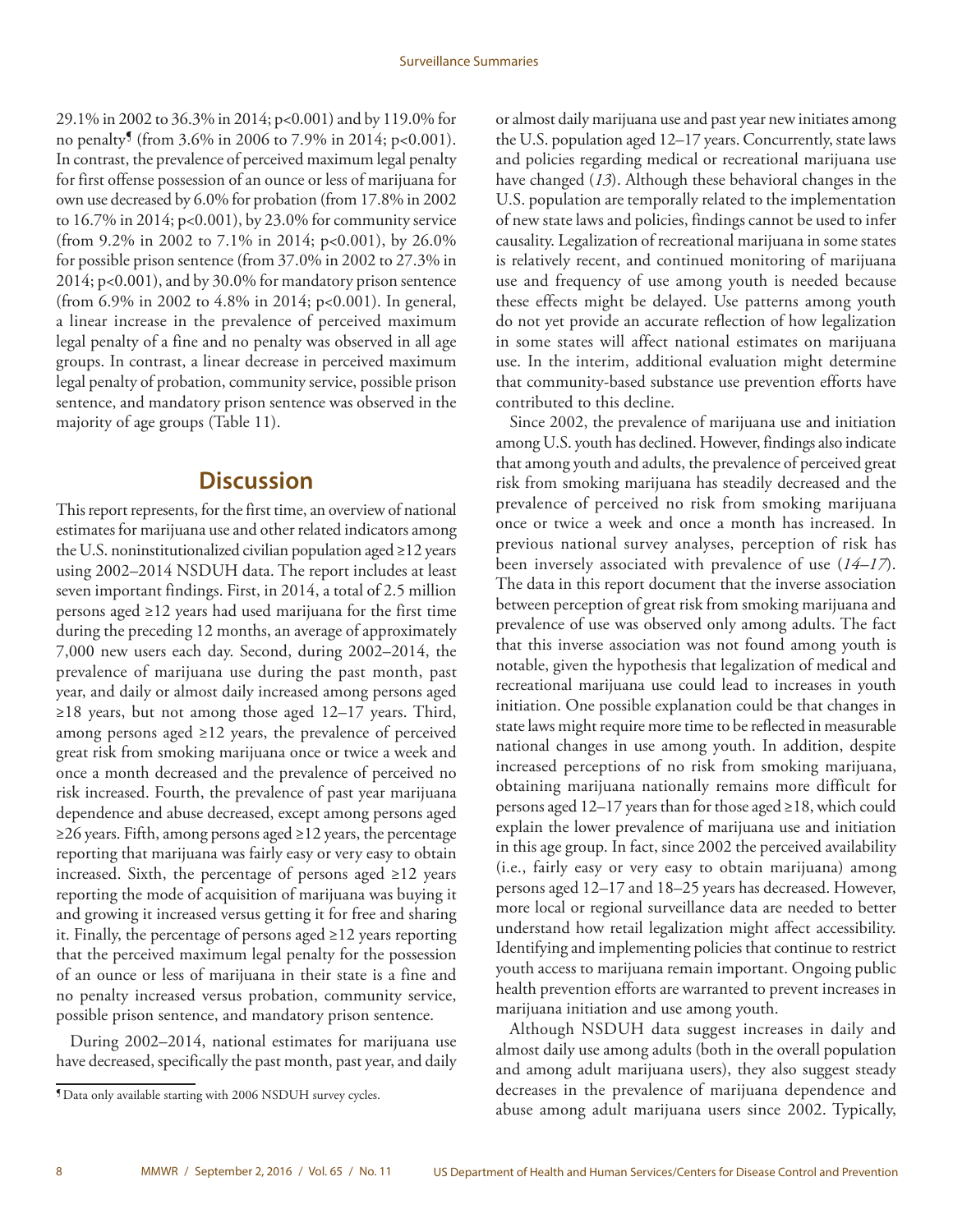increased prevalence of marijuana use has been linked to increased prevalence of marijuana dependence or abuse (*17*). These findings suggest that refined measures of frequency (e.g., number of times per day, week, month, or year) of use might be needed to better quantify how often and what types of products (e.g., inhaled, eaten, infused, drank) persons are using to better estimate and understand marijuana consumption in the United States. With changes in medical marijuana laws (*13*) and, in particular, state laws or policies allowing limited access to low percentages of delta-9-tetrahydrocannabinol (THC) or cannabidiol (CBD), persons who use marijuana daily for medical reasons might be using strains that pose lower risk for dependence or abuse. As marijuana use becomes more commonplace, different patterns of use behavior might account for a substantial proportion of the increase in marijuana use among persons aged ≥18 years. Therefore, more research and surveillance data on marijuana use, frequency of use, and dependence are warranted.

# **Public Health Implications**

#### **Reducing Marijuana Use Among Youth**

Heavy or frequent marijuana use has a negative effect on cognitive development, academic achievement, and other health risk behaviors among youth (*2–8*). Therefore, strategies to prevent youth access and use are still needed. Under the Controlled Substances Act<sup>\*\*</sup> marijuana is still considered an illegal Schedule I drug. However, since 1996, approximately 40 states have legalized marijuana or allowed the use of products containing CBD, a less-psychoactive compound of the cannabis plant, for medical conditions, retail sales, or both (four states have legalized retail marijuana sales, the District of Columbia has legalized personal use and home cultivation, 23 states and the District of Columbia have legalized medical marijuana use, and 17 states have legalized CBD use) (*13*). In 2013, the U.S. Department of Justice issued guidance†† on enforcement priorities that included preventing the distribution of marijuana to minors. Although recent trend data from NSDUH regarding marijuana use at the aggregate national level provides some short-term reassurance that national-level increases in use among persons aged 12–17 years have not yet resulted from the policy change, any reassurance is tempered by the knowledge that this situation might not be stable. Changes allowing for legal medical or recreational

marijuana use, combined with the decreased prevalence of perceived great risk from smoking marijuana, potentially could lead to increased use patterns in other age groups. In addition, a study of confiscated marijuana by the Drug Enforcement Administration indicated an increase in potency (i.e., higher levels of THC, the psychoactive compound) of the cannabis plant, potentially posing higher risk for adverse health consequences from marijuana use, particularly among youth (*18*). Given the variability of state-level legalization of medical and recreational marijuana (*13*) and the increased potency of the marijuana plant (*18*), improved surveillance and increased attention to public health prevention strategies are warranted at the federal, state, and local levels. Regardless of whether legalization of medical and recreational marijuana expands or diminishes, public health and other organizations can consider important steps (e.g., educational and prevention activities) to minimize health harms.

# **Future Directions**

On the basis of findings from this report and awareness of state-level legalization of medical and recreational marijuana, the implications for public health surveillance, research, and practice are numerous. These implications include quality, relevance, and timeliness of surveillance capacity in the United States at the national, state, and local levels; initiation and use of marijuana among youth; and minimization and prevention of health harms and disparities related to marijuana initiation, use, and abuse, especially among populations at high risk (e.g., pregnant women, racial and ethnic minorities, and persons with cormorbid mental health and other substance abuse conditions).

### **Quality, Relevance, and Timeliness of Surveillance Capacity**

NSDUH monitors trends on behavioral health measures, including marijuana use and related indicators. However, legislative and policy changes across states might require modifications to national- and state-level surveys (e.g., NSDUH, Behavioral Risk Factor Surveillance System, Pregnancy Risk Assessment Monitoring System, and Youth Risk Behavior Survey) to monitor behavioral health changes in the United States. Additional questions about mode of marijuana use (e.g., smoked, vaped, dabbed, eaten, or drunk), specific quantities of marijuana used (not just number of days of use), and reasons for use (e.g., medical, recreational, or both) could be added to existing surveillance systems or launched in new systems. In addition to traditional public health surveillance, innovative partnerships using health care systems, hospital and emergency department databases, rapid-cycle surveillance

<sup>\*\*</sup> Comprehensive Drug Abuse Prevention and Control Act of 1970, Pub. L. No. 91-513, 84 Stat. 1236 (Oct. 27, 1970).

<sup>††</sup> U.S. Department of Justice Office of the Deputy Attorney General "Memorandum for all United States Attorneys: Guidance Regarding Marijuana Enforcement." Available at [https://www.justice.gov/iso/opa/](https://www.justice.gov/iso/opa/resources/3052013829132756857467.pdf) [resources/3052013829132756857467.pdf.](https://www.justice.gov/iso/opa/resources/3052013829132756857467.pdf)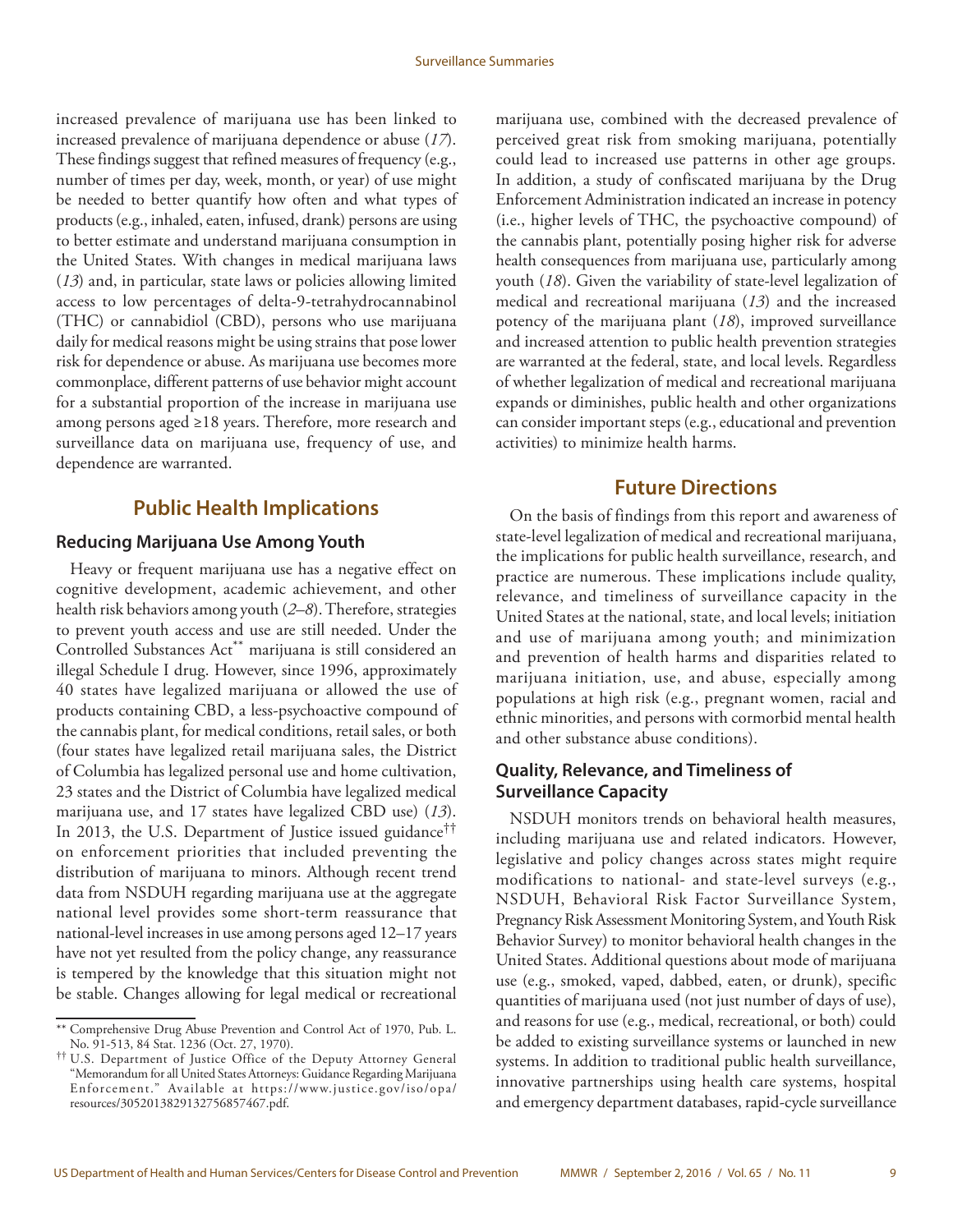<span id="page-11-0"></span>tools, and data from nonhealth-care sectors (e.g., education, transportation, and law enforcement) could more fully assess the prevalence and public health impact of marijuana use in the United States. Furthermore, it is important to understand local community risk and protective factors associated with marijuana initiation and use among youth. Guidelines to recognize these factors and ways to identify multilevel factors within a community to reduce marijuana use among youth have been published by SAMHSA (*19–21*).

Many health risks, especially adverse effects associated with marijuana use (e.g., respiratory cancers, depressive disorders, and suicide) are still not well understood (*3*). In March 2016, the National Institute on Drug Abuse convened a group of experts to review the current body of science.<sup>§§</sup> CDC, working with other federal, state, and nongovernmental organizations, commissioned a National Academy of Sciences evidence summary review, including a vison for future research needs. Other federal agencies, including National Institutes of Health, SAMHSA, and the Food and Drug Administration, engaged with academic institutions and other stakeholders to increase the depth and breadth of knowledge. More information about the harms and potential benefits of marijuana and its components could be obtained from enhancements to established behavioral health surveillance systems or state or local surveys.

### **Youth Initiation and Use of Marijuana**

Findings from this report suggest progress in preventing marijuana use among youth (*19–21*), but continued prevention efforts are needed to address low perceived risk for harm and perceived marijuana availability (i.e., less likely to obtain marijuana). The evidence for significant short- and long-term negative effects from marijuana use is consistent and strong especially at younger ages when the brain is still developing (*2–5,7*). To prevent marijuana initiation and use among youth, public health professionals could consider modifying or augmenting successful policies that target tobacco, alcohol, and other substances used or abused by youth. For example, as previously done with tobacco prevention campaigns, carefully designed and well-funded public health campaigns at the local, state, and national levels warning about the negative consequences of marijuana use could help prevent increases in youth initiation. Taxation strategies for legally purchased marijuana that dedicate funding for education and treatment and help maintain price barriers might be important in preventing youth initiation. Finally, in states

allowing marijuana sales to adults, strict regulations and enforcement of under-21 sales and marketing restrictions remain necessary to prevent adverse effects associated with marijuana use. Additional research into these and other policybased approaches to prevent youth initiation, use, and abuse of marijuana could be used to develop new interventions.

### **Minimization and Prevention of Health Harms and Health Disparities Related to Initiation, Use, and Abuse of Marijuana**

Data from NSDUH demonstrate disparities in use and abuse of marijuana in some age groups. This report did not focus on disparities related to socioeconomic status, race/ethnicity, and other sociodemographic variables, but rather on monitoring national trends during 2002–2014 by three age groups. National (and particularly state-level) data from NSDUH suggest important differences in marijuana use and abuse among youth and other subpopulations. These subpopulations merit special attention in marijuana-related public health programs, in terms of public education and policy development. Oversampling high-risk populations (e.g., pregnant and breastfeeding women, racial and ethnic minorities, the homeless population, and persons with comorbid mental health and other substance abuse conditions) is particularly important as marijuana state laws and policies change.

# **Limitations**

The findings in this report are subject to at least four limitations. First, they are limited to the 2002–2014 survey cycles. Substantial methodological changes in NSDUH during 1999–2001 prevent trend analysis before 2002. Second, substance use might be underestimated due to self-report bias and social desirability bias. Third, these analyses are limited to household respondents, which might have excluded some groups at high risk (e.g., homeless persons) for marijuana use. Finally, NSDUH's question on perception of great risk from smoking marijuana is subjective. The question does not distinguish between the respondent's own use of marijuana once a month and once or twice a week, or the general population. Additional cognitive testing might help clarify how respondents conceptualize the question.

# **Conclusion**

Since 1971, NSDUH has been a principal national data source reporting on the use of illicit drugs, alcohol, and tobacco. Data can be used to monitor marijuana use and behavior at the national and state levels and to help public

<sup>§§</sup> Marijuana and Cannabinoids: A Neuroscience Research Summit was held March 22–23, 2016, at the National Institutes of Health, Bethesda, MD. Meeting summary is available at [https://www.drugabuse.gov/sites/default/](https://www.drugabuse.gov/sites/default/files/briefmjsummitmeetingsummary.pdf) [files/briefmjsummitmeetingsummary.pdf](https://www.drugabuse.gov/sites/default/files/briefmjsummitmeetingsummary.pdf).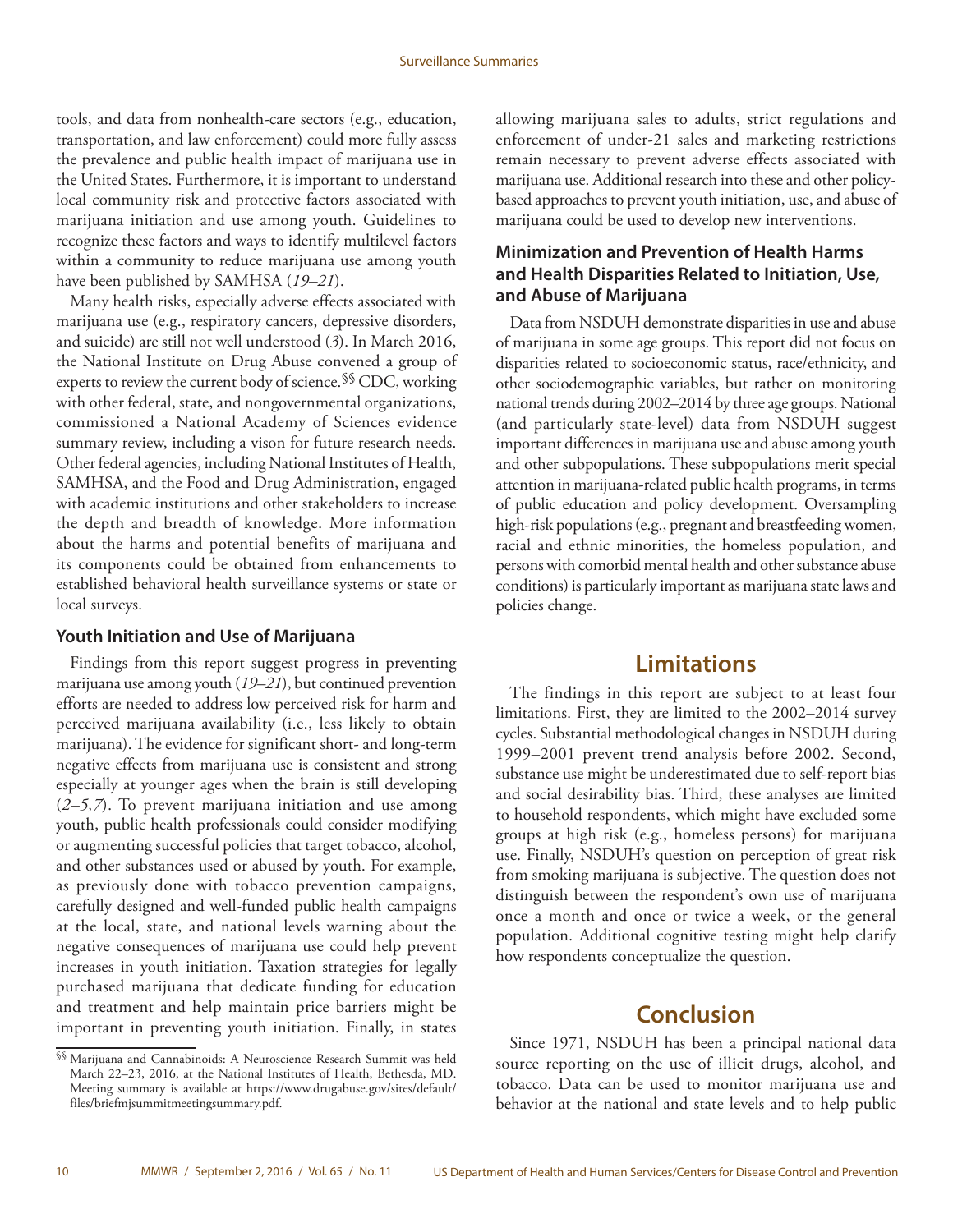<span id="page-12-0"></span>health officials identify populations with or at risk for marijuana use disorders or dependence. Finally, these data can help monitor progress and challenges remaining toward achieving national *Healthy People 2020* (*22*) and state objectives for marijuana use and perceptions of harm risk among youth. These data can be particularly important for monitoring, planning, implementing, and evaluating behavioral health indicators on marijuana use and perceptions, especially in at-risk populations. Nuances of marijuana laws across states might suggest additional questions for national and state surveys on substance use. Timely and constant monitoring of behavioral measures trends is vital for effective and targeted public health interventions. Because of increases in perception of no risk from smoking marijuana, increases in past month marijuana use among adults, and state-level law and policy changes, further attention to marijuana use among youth and abuse and dependence among adults is warranted.

#### **Acknowledgments**

Arthur Hughes, MS, Roeber Carter, PhD, Janet Heekin, MLS, CBHSQ, SAMHSA; Liz Copello, Michael Penne, MPH, Brenda Porter, RTI International.

#### **References**

- 1. Substance Abuse and Mental Health Services Administration. Results from the 2013 National Survey on Drug Use and Health: summary of national findings. Rockville, MD: Substance Abuse and Mental Health Services Administration; 2014.
- 2. Volkow ND, Baler RD, Compton WM, Weiss SR. Adverse health effects of marijuana use. N Engl J Med 2014;370:2219–27. [http://dx.doi.](http://dx.doi.org/10.1056/NEJMra1402309) [org/10.1056/NEJMra1402309](http://dx.doi.org/10.1056/NEJMra1402309)
- 3. Hall W, Degenhardt L. The adverse health effects of chronic cannabis use. Drug Test Anal 2014;6:39–45.<http://dx.doi.org/10.1002/dta.1506>
- 4. Greydanus DE, Hawver EK, Greydanus MM, Merrick J. Marijuana: current concepts(†). Front Public Health 2013;1:42. [http://dx.doi.](http://dx.doi.org/10.3389/fpubh.2013.00042) [org/10.3389/fpubh.2013.00042](http://dx.doi.org/10.3389/fpubh.2013.00042)
- 5. National Institute on Drug Abuse. Research Report Series: Marijuana. Bethesda, MD: National Institutes of Health; 2015. NIH Publication Number 15–3859.
- 6. Blanco C, Hasin DS, Wall MM, et al. Cannabis use and risk of psychiatric disorders: prospective evidence from a US national longitudinal study. JAMA Psychiatry 2016;73:388–95.
- 7. Batalla A, Bhattacharyya S, Yücel M, et al. Structural and functional imaging studies in chronic cannabis users: a systematic review of adolescent and adult findings. PLoS One 2013;8:e55821. [http://dx.doi.](http://dx.doi.org/10.1371/journal.pone.0055821) [org/10.1371/journal.pone.0055821](http://dx.doi.org/10.1371/journal.pone.0055821)
- 8. Hartman RL, Huestis MA. Cannabis effects on driving skills. Clin Chem 2013;59:478–92. http://dx.doi.org/10.1373/clinchem.2012.194381
- 9. Substance Abuse and Mental Health Services Administration, Center for Behavioral Health Statistics and Quality. National Survey on Drug Use and Health (NSDUH). [http://www.samhsa.gov/data/](http://www.samhsa.gov/data/population-data-nsduh/reports) [population-data-nsduh/reports](http://www.samhsa.gov/data/population-data-nsduh/reports)
- 10. Center for Behavioral Health Statistics and Quality. National Survey on Drug Use and Health (NSDUH): summary of methodological studies, 1971–2014; 2014. Substance Abuse and Mental Health Services Administration, Rockville, MD.
- 11. Center for Behavioral Health Statistics and Quality. 2014 National Survey on Drug Use and Health: Methodological summary and definitions; 2015. Substance Abuse and Mental Health Services Administration Rockville, MD.
- 12. Center for Behavioral Health Statistics and Quality. National Survey on Drug Use and Health: 2014 and 2015 redesign changes. Substance Abuse and Mental Health Services Administration, Rockville, MD; 2015.
- 13. National Conference of State Legislatures; 2016. [http://www.ncsl.org/](http://www.ncsl.org/research/health/state-medical-marijuana-laws.aspx) [research/health/state-medical-marijuana-laws.aspx](http://www.ncsl.org/research/health/state-medical-marijuana-laws.aspx)
- 14. Pacek LR, Mauro PM, Martins SS. Perceived risk of regular cannabis use in the United States from 2002 to 2012: differences by sex, age, and race/ethnicity. Drug Alcohol Depend 2015;149:232–44. [http://dx.doi.](http://dx.doi.org/10.1016/j.drugalcdep.2015.02.009) [org/10.1016/j.drugalcdep.2015.02.009](http://dx.doi.org/10.1016/j.drugalcdep.2015.02.009)
- 15. Okaneku J, Vearrier D, McKeever RG, LaSala GS, Greenberg MI. Change in perceived risk associated with marijuana use in the United States from 2002 to 2012. Clin Toxicol (Phila) 2015;53:151–5. [http://](http://dx.doi.org/10.3109/15563650.2015.1004581) [dx.doi.org/10.3109/15563650.2015.1004581](http://dx.doi.org/10.3109/15563650.2015.1004581)
- 16. Johnston LD, O'Malley PM, Miech RA, Bachman JG, Schulenberg JE. Monitoring the future: national survey results on drug use 1975–2014: overview, key findings on adolescent drug use. Ann Arbor, MI: Institute for Social Research, The University of Michigan; 2015.
- 17. Hasin DS, Saha TD, Kerridge BT, et al. Prevalence of marijuana use disorders in the United States between 2001–2002 and 2012–2013. JAMA Psychiatry 2015;72:1235–42. [http://dx.doi.org/10.1001/](http://dx.doi.org/10.1001/jamapsychiatry.2015.1858) [jamapsychiatry.2015.1858](http://dx.doi.org/10.1001/jamapsychiatry.2015.1858)
- 18. ElSohly MA, Mehmedic Z, Foster S, Gon C, Chandra S, Church JC. Changes in cannabis potency over the last 2 decades (1995– 2014): analysis of current data in the United States. Biol Psychiatry 2016;79:613–9. <http://dx.doi.org/10.1016/j.biopsych.2016.01.004>
- 19. Substance Abuse and Mental Health Services Administration Center for Application of Prevention Technologies. Risk and protective factors associated with youth marijuana use; 2014. [http://www.samhsa.gov/capt/tools-learning-resources/](http://www.samhsa.gov/capt/tools-learning-resources/risk-protective-factors-associated-youth-marijuana-use) [risk-protective-factors-associated-youth-marijuana-use](http://www.samhsa.gov/capt/tools-learning-resources/risk-protective-factors-associated-youth-marijuana-use)
- 20. Substance Abuse and Mental Health Services Administration Center for Application of Prevention Technologies. Prevention programs that address youth marijuana use; 2014. [http://www.samhsa.gov/capt/](http://www.samhsa.gov/capt/tools-learning-resources/prevention-programs-address-youth-marijuana-use) [tools-learning-resources/prevention-programs-address-youth-marijuana-use](http://www.samhsa.gov/capt/tools-learning-resources/prevention-programs-address-youth-marijuana-use)
- 21. Substance Abuse and Mental Health Services Administration Center for Application of Prevention Technologies. Strategies and intervention to prevent youth marijuana use: an at-a-glance resource tool; 2014. [http://www.samhsa.gov/capt/tools-learning-resources/](http://www.samhsa.gov/capt/tools-learning-resources/strategies-interventions-prevent-youth-marijuana-use) [strategies-interventions-prevent-youth-marijuana-use](http://www.samhsa.gov/capt/tools-learning-resources/strategies-interventions-prevent-youth-marijuana-use)
- 22. US Department of Health and Human Services Office of Disease Prevention and Health Promotion. *Healthy People 2020* substance abuse objectives. [https://www.healthypeople.gov/2020/topics-objectives/topic/](https://www.healthypeople.gov/2020/topics-objectives/topic/substance-abuse) [substance-abuse](https://www.healthypeople.gov/2020/topics-objectives/topic/substance-abuse)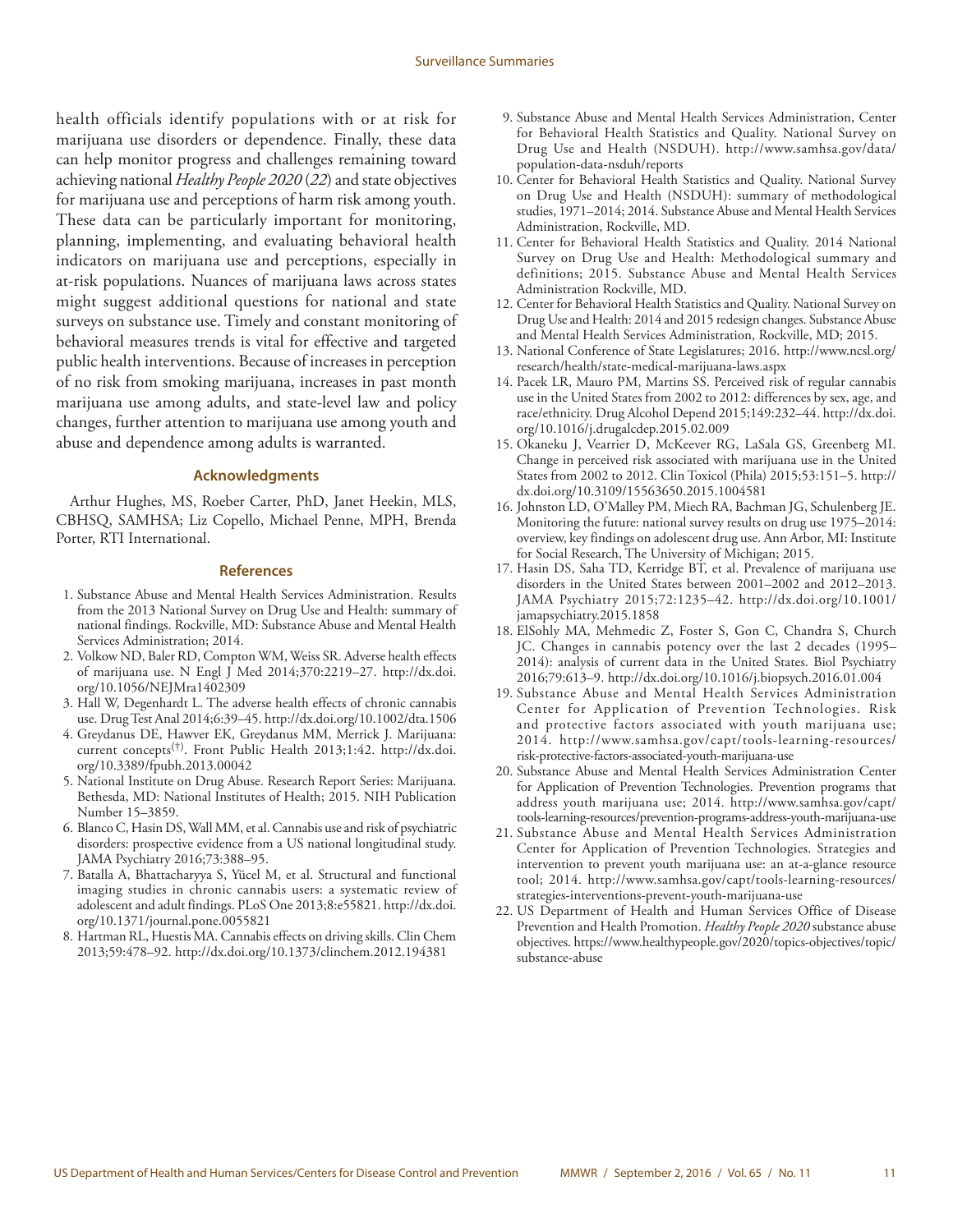

**FIGURE 1. Percentage of past month marijuana use\* among persons aged ≥12 years, by sex† — National Survey on Drug Use and Health, United States, 2002–2014**

\* Past month marijuana use is defined as those who reported use of marijuana within 30 days preceding the date of interview. † Percentage increase over time is statistically significant for males and females (logistic regression, p<0.001).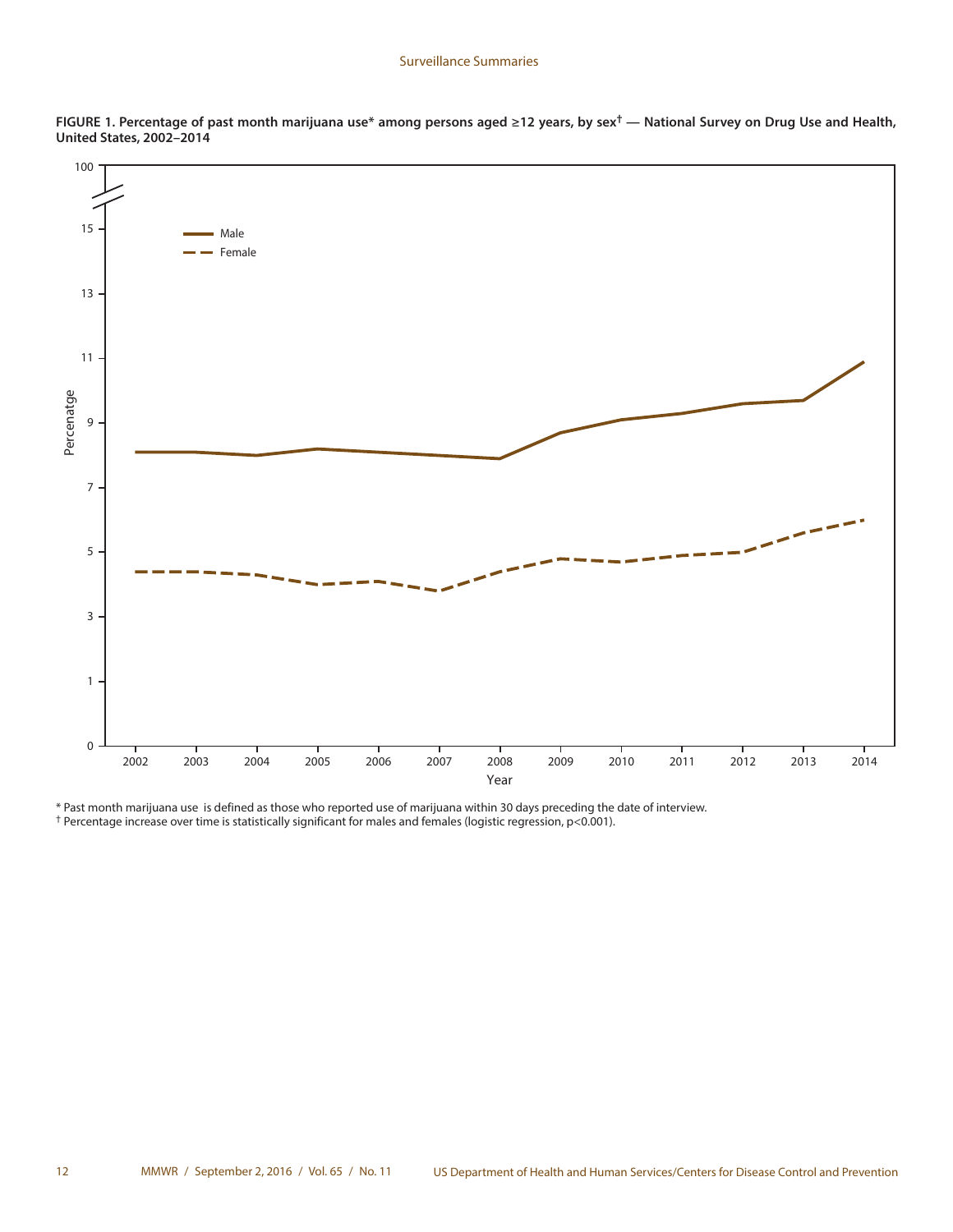



\* Past month marijuana use is defined as those who reported use of marijuana within 30 days preceding the date of interview.

† Percentage increase over time is statistically significant for all race/ethnicity groups except non-Hispanic American Indian/Alaska Native and non-Hispanic Hawaiian/ Other Pacific Islander (logistic regression p≤0.01). For 2004, the estimate for non-Hispanic Hawaiian/Other Pacific Islander was suppressed because of small sample size and was not reported.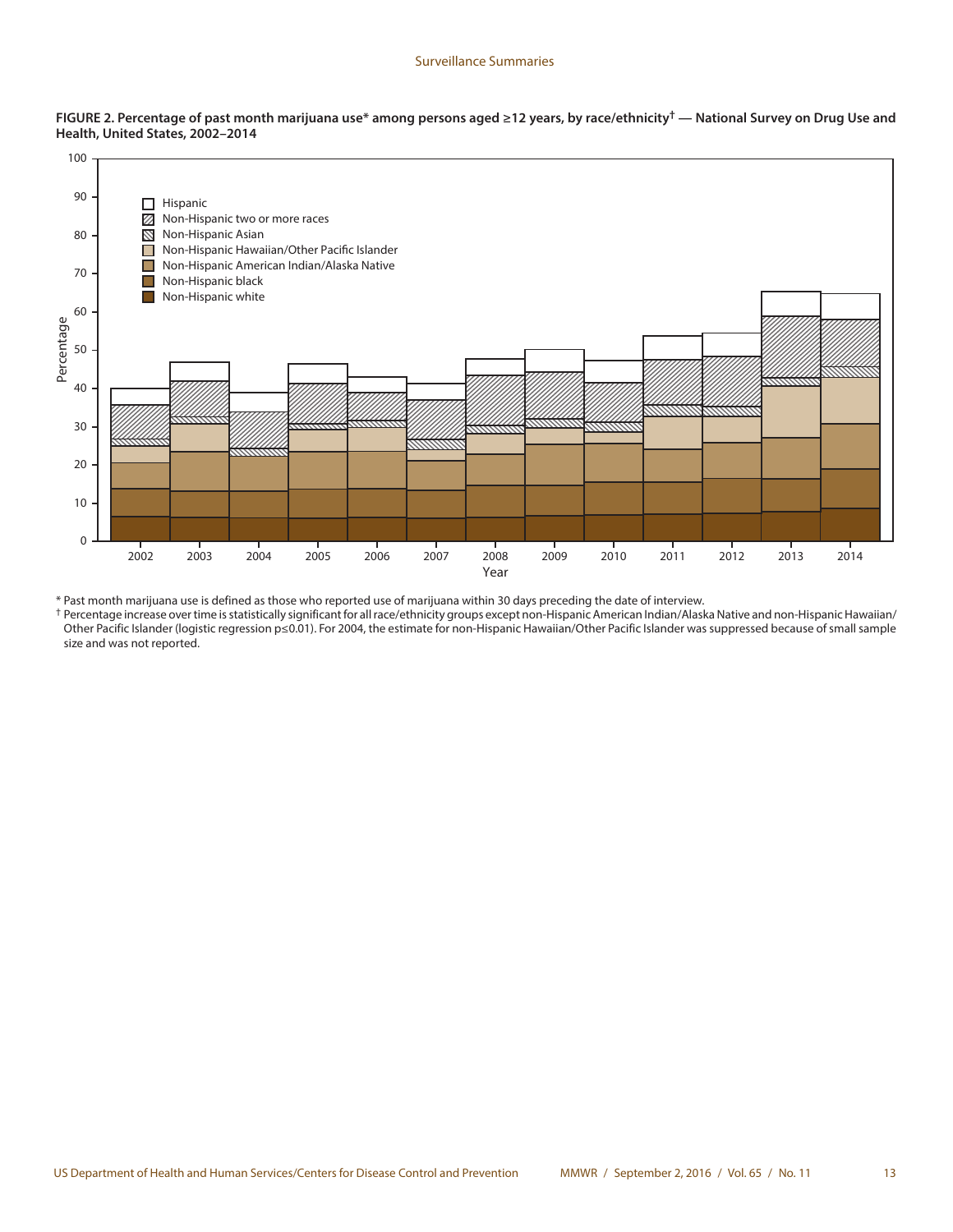



\* Past month marijuana use is defined as those who reported use of marijuana within 30 days preceding the date of interview. † Percentage increase over time is statistically significant for all education levels (logistic regression, p<0.001).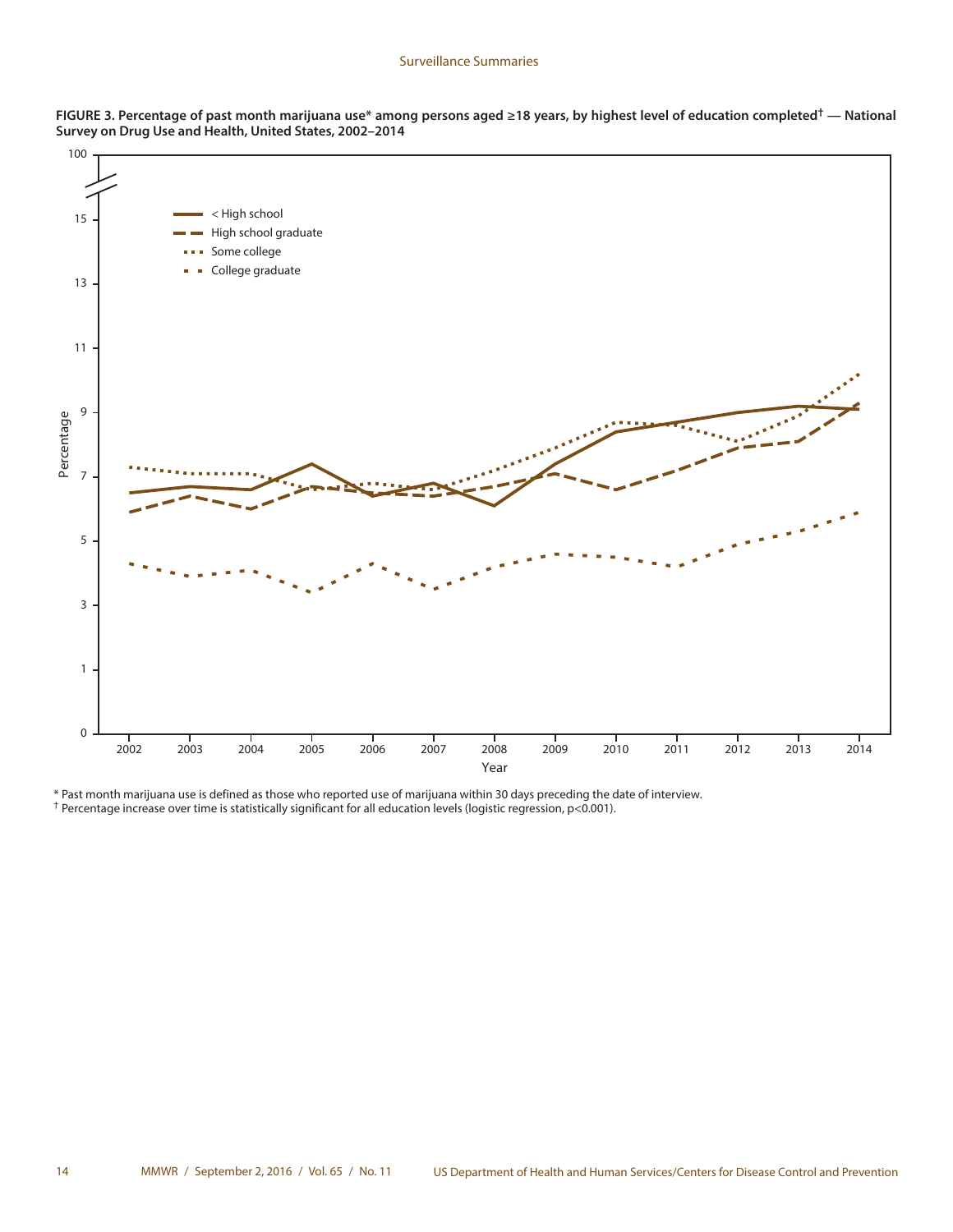

**FIGURE 4. Percentage of past month marijuana use\* among persons aged ≥18 years, by current employment status† — National Survey on Drug Use and Health, United States, 2002–2014**

\* Past month marijuana use is defined as those who reported use of marijuana within 30 days preceding the date of interview.

† Percentage increase over time is statistically significant for all current employment statuses except unemployed status (logistic regression, p<0.001).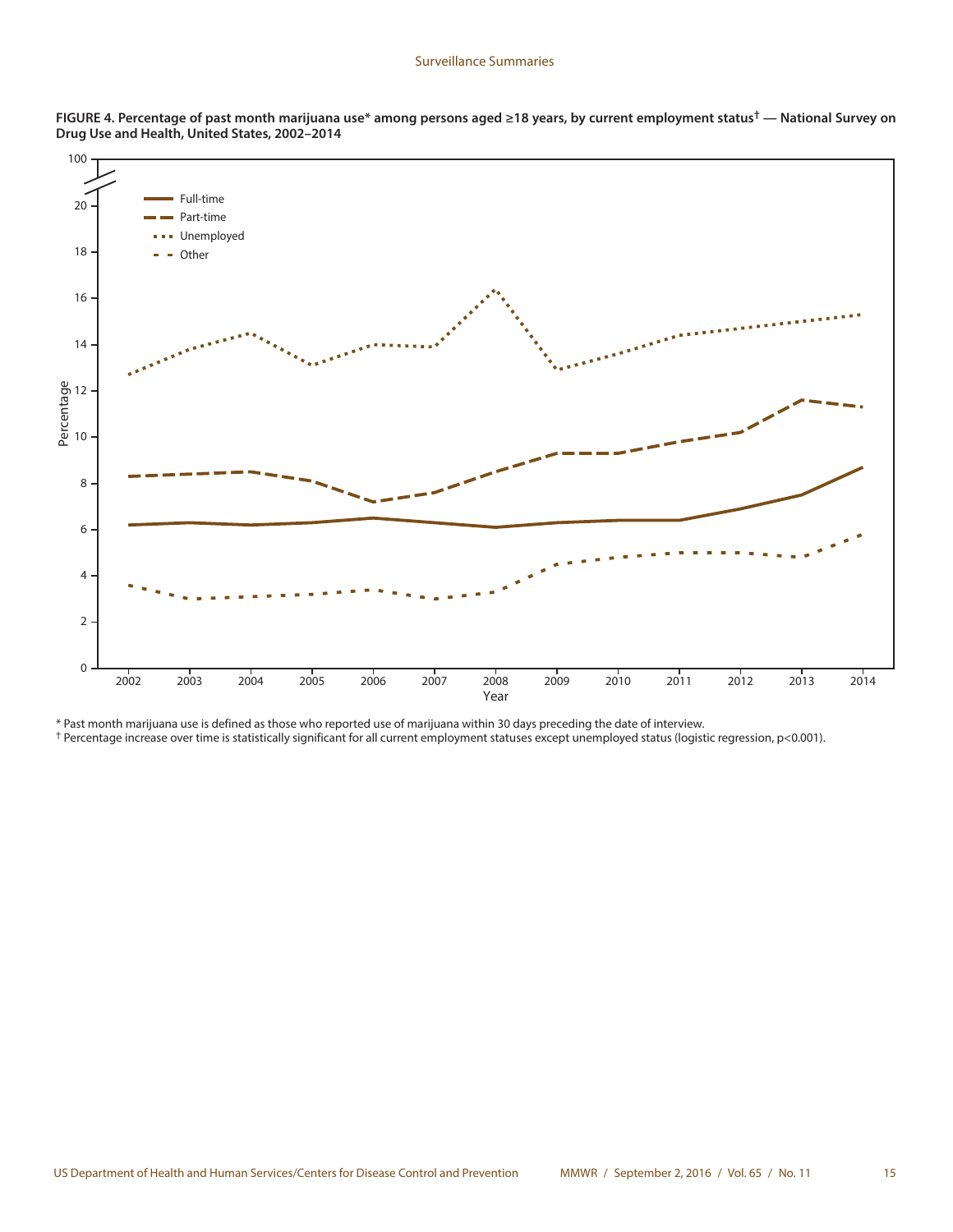

**FIGURE 5. Percentage of past month marijuana use\* among persons aged ≥12 years, by U.S. geographic region† — National Survey on Drug Use and Health, United States, 2002–2014**

\* Past month marijuana use is defined as those who reported use of marijuana within 30 days preceding the date of interview.

† Percentage increase over time is statistically significant for all geographic regions (logistic regression, p<0.001). Regions are as defined by the Census Bureau.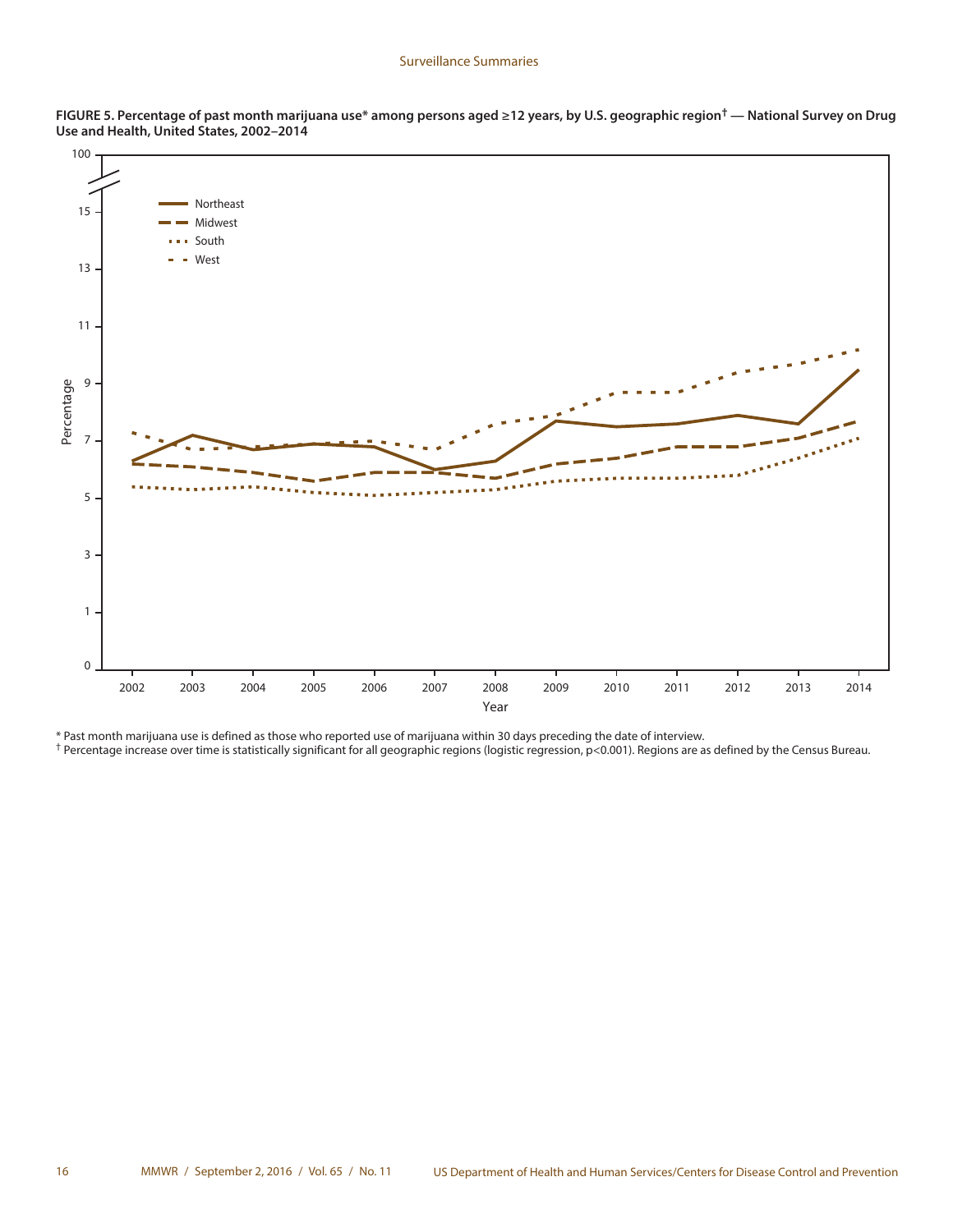**FIGURE 6. Percentage of perceived parental disapproval of trying marijuana once or twice\* among all persons aged 12–17 years and past month marijuana users† aged 12–17 years — National Survey on Drug Use and Health, United States, 2002–2014**



- \* Perceived parental disapproval of trying marijuana once or twice is defined as those aged 12–17 years (youth) who reported perceived parental disapproval as strongly disapprove or somewhat disapprove of trying marijuana once or twice.
- † Percentage decrease over time is statistically significant for past month marijuana users only (logistic regression, p<0.001).

**FIGURE 8. Percentage of disapproving attitudes toward peers trying marijuana once or twice\* among all persons aged 12–17 years and past month marijuana users† aged 12–17 years — National Survey on Drug Use and Health, United States, 2002–2014**



- \* Disapproving attitudes toward peers trying marijuana once or twice is defined as those aged 12–17 years (youth) who reported that they strongly disapprove or somewhat disapprove of peers trying marijuana once or twice.
- † Percentage decrease over time is statistically significant for past month marijuana users only (logistic regression, p<0.001).

**FIGURE 7. Percentage of perceived parental disapproval of using marijuana once a month or more\* among all persons aged 12–17 years and past month marijuana users aged 12–17 years† — National Survey on Drug Use and Health, United States, 2002–2014**



- \* Perceived parental disapproval of using marijuana once a month or more is defined as those aged 12–17 years (youth) who reported perceived parental disapproval as strongly disapprove or somewhat disapprove of using marijuana once a month or more.
- † Percentage decrease over time is statistically significant for all persons and past month marijuana users aged 12–17 years (logistic regression, p<0.001).

**FIGURE 9. Percentage of disapproving attitudes toward peers using marijuana once a month or more\* among all persons aged 12–17 years and past month marijuana users aged 12–17 years† — National Survey on Drug Use and Health, United States, 2002–2014**



- \* Disapproving attitudes toward peers using marijuana once a month or more is defined as those aged 12–17 years (youth) who reported that they strongly disapprove or somewhat disapprove of peers using marijuana once a month or more.
- † Percentage decrease over time is statistically significant for all persons and past month marijuana users aged 12–17 years (logistic regression, p<0.001).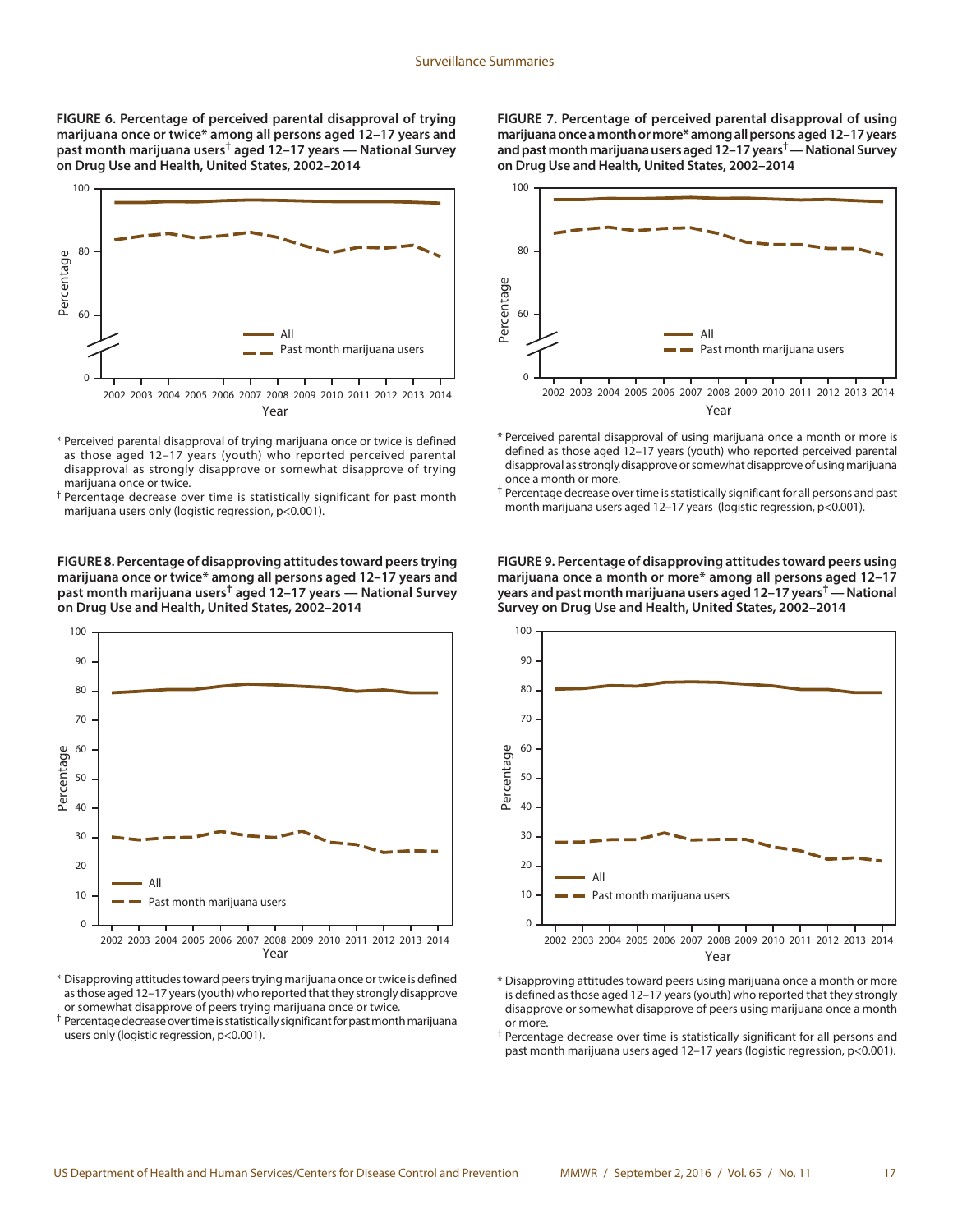**TABLE 1. Sample size,\* weighted interview response rates, and population estimates† among all persons aged ≥12 years, by survey year — National Survey on Drug Use and Health, United States, 2002–2014**

| Survey year          | Sample size | <b>Weighted interview</b><br>response rate (%) | <b>Population estimates</b> |
|----------------------|-------------|------------------------------------------------|-----------------------------|
| 2002                 | 68,126      | 78.6                                           | 235,143,245                 |
| 2003                 | 67.784      | 77.4                                           | 237,682,009                 |
| 2004                 | 67,760      | 77.0                                           | 240,514,815                 |
| 2005                 | 68,308      | 76.2                                           | 243,220,283                 |
| 2006                 | 67,491      | 74.2                                           | 246,021,656                 |
| 2007                 | 67,377      | 73.9                                           | 247,845,207                 |
| 2008                 | 67.928      | 74.2                                           | 249.815.089                 |
| 2009                 | 68,007      | 75.6                                           | 251,815,533                 |
| 2010                 | 67.804      | 74.6                                           | 253,619,107                 |
| 2011                 | 70.109      | 74.4                                           | 257.598.944                 |
| 2012                 | 68,309      | 73.0                                           | 260,057,325                 |
| 2013                 | 67.838      | 71.7                                           | 262,391,455                 |
| 2014                 | 67.901      | 71.2                                           | 265,122,864                 |
| <b>Total average</b> | 68,057      | 74.8                                           | 250,065,195                 |

 $* n = 884,742.$ 

† 2002–2014 sample survey weights were used to produce national population estimates.

**TABLE 2. Percentage of past month marijuana use\* among all persons aged ≥12 years, by age group — National Survey on Drug Use and Health, United States, 2002–2014**

| Age            | 2002                 | 2003                 | 2004                      | 2005                      | 2006                 | 2007                      | 2008                      | 2009                  | 2010                      | 2011                 | 2012                 | 2013                                                                                                                                                                            | 2014                 | Linear<br>trend         | % change<br>(diff) |
|----------------|----------------------|----------------------|---------------------------|---------------------------|----------------------|---------------------------|---------------------------|-----------------------|---------------------------|----------------------|----------------------|---------------------------------------------------------------------------------------------------------------------------------------------------------------------------------|----------------------|-------------------------|--------------------|
| group<br>(yrs) | $\%$<br>(95% CI)     | $\%$<br>(95% CI)     | $\frac{0}{0}$<br>(95% CI) | $\frac{0}{0}$<br>(95% CI) | $\%$<br>(95% CI)     | $\frac{0}{0}$<br>(95% CI) | $\frac{0}{0}$<br>(95% CI) | $\%$<br>(95% CI)      | $\frac{0}{0}$<br>(95% CI) | $\%$<br>(95% CI)     | $\%$<br>(95% CI)     | $\frac{0}{0}$<br>(95% CI)                                                                                                                                                       | $\%$<br>(95% CI)     | $p$ -value <sup>T</sup> | 2002 to<br>2014    |
| <b>Total</b>   | 6.2<br>$(5.9 - 6.5)$ | 6.2<br>$(5.9 - 6.4)$ | 6.1<br>$(5.8 - 6.4)$      | 6.0<br>$(5.7 - 6.3)$      | 6.0<br>$(5.8 - 6.3)$ | 5.8<br>$(5.6 - 6.1)$      | 6.1<br>$(5.8 - 6.4)$      | 6.7<br>$(6.4 - 7.0)$  | 6.9<br>$(6.6 - 7.2)$      | 7.0<br>$(6.7 - 7.3)$ | 7.3<br>$(6.9 - 7.6)$ | 7.5<br>$(7.2 - 7.9)$                                                                                                                                                            | 8.4<br>$(8.1 - 8.7)$ | $< 0.001$ <sup>§</sup>  | $+35$              |
| $12 - 17$      | 8.2<br>$(7.7 - 8.6)$ | 7.9<br>$(7.4 - 8.4)$ | 7.6<br>$(7.1 - 8.1)$      | 6.8<br>$(6.4 - 7.3)$      | 6.7<br>$(6.3 - 7.1)$ | 6.7<br>$(6.3 - 7.2)$      | 6.7<br>$(6.3 - 7.1)$      | 7.4<br>$(6.9 - 7.8)$  | 7.4<br>$(6.9 - 7.9)$      | 7.9<br>$(7.4 - 8.4)$ | 7.2<br>$(6.8 - 7.7)$ | 7.1<br>$(6.6 - 7.5)$                                                                                                                                                            | 7.4<br>$(6.8 - 7.9)$ | <b>NS</b>               | $-10$              |
| $18 - 25$      | 17.3                 | 17.0                 | 16.1                      | 16.6                      | 16.3                 | 16.5                      | 16.6                      | 18.2                  | 18.5                      | 19.0                 | 18.7                 | 19.1<br>(16.6–18.0) (16.3–17.7) (15.4–16.9) (15.9–17.3) (15.6–17.0) (15.8–17.2) (15.9–17.3) (17.5–19.0) (17.5–19.3) (17.8–19.3) (18.3–19.8) (18.0–19.5) (18.3–19.8) (18.7–20.5) | 19.6                 | < 0.001 <sup>9</sup>    | $+13$              |
| $\geq$ 26      | 4.0<br>$(3.7 - 4.3)$ | 4.0<br>$(3.7 - 4.3)$ | 4.1<br>$(3.8 - 4.4)$      | 4.1<br>$(3.7 - 4.4)$      | 4.2<br>$(3.8 - 4.5)$ | 3.9<br>$(3.6 - 4.2)$      | 4.2<br>$(3.9 - 4.6)$      | 4.6<br>$(4.3 - 4.9)$  | 4.8<br>$(4.4 - 5.1)$      | 4.8<br>$(4.5 - 5.2)$ | 5.3<br>$(4.9 - 5.7)$ | 5.6<br>$(5.2 - 6.0)$                                                                                                                                                            | 6.6<br>$(6.2 - 6.9)$ | < 0.001 <sup>9</sup>    | $+65$              |
| $26 - 34$      | 7.7<br>$(7.0 - 8.6)$ | 8.4<br>$(7.6 - 9.3)$ | 8.3<br>$(7.5 - 9.3)$      | 8.6<br>$(7.7 - 9.7)$      | 8.5<br>$(7.6 - 9.4)$ | 7.9<br>$(7.1 - 8.8)$      | 8.8<br>$(7.9 - 9.7)$      | 9.6<br>$(8.7 - 10.6)$ | 10.6<br>$(9.5 - 11.7)$    | 10.2                 | 11.3                 | 12.6<br>$(9.2-11.3)$ $(10.3-12.4)$ $(11.5-13.9)$ $(11.9-13.6)$                                                                                                                  | 12.7                 | $< 0.001$ <sup>§</sup>  | $+65$              |
| $35 - 44$      | 5.6<br>$(5.0 - 6.4)$ | 6.0<br>$(5.3 - 6.8)$ | 5.5<br>$(4.8 - 6.2)$      | 4.8<br>$(4.2 - 5.5)$      | 5.5<br>$(4.8 - 6.4)$ | 5.0<br>$(4.3 - 5.7)$      | 5.1<br>$(4.4 - 5.8)$      | 4.8<br>$(4.2 - 5.5)$  | 5.4<br>$(4.7 - 6.1)$      | 5.4<br>$(4.7 - 6.2)$ | 5.9<br>$(5.1 - 6.7)$ | 6.3<br>$(5.6 - 7.1)$                                                                                                                                                            | 8.0<br>$(7.4 - 8.7)$ | < 0.001 <sup>5</sup>    | $+43$              |
| $45 - 54$      | 4.0<br>$(3.4 - 4.7)$ | 3.3<br>$(2.7 - 4.0)$ | 4.5<br>$(3.7 - 5.4)$      | 4.3<br>$(3.6 - 5.1)$      | 4.5<br>$(3.8 - 5.3)$ | 4.4<br>$(3.6 - 5.3)$      | 3.9<br>$(3.3 - 4.8)$      | 4.9<br>$(4.2 - 5.7)$  | 5.0<br>$(4.2 - 5.9)$      | 4.9<br>$(4.1 - 5.7)$ | 5.2<br>$(4.4 - 6.1)$ | 5.4<br>$(4.5 - 6.5)$                                                                                                                                                            | 5.9<br>$(5.2 - 6.6)$ | $< 0.001$ <sup>§</sup>  | $+48$              |
| $55 - 64$      | 1.1<br>$(0.6 - 1.8)$ | 1.2<br>$(0.7 - 1.8)$ | 1.0<br>$(0.6 - 1.7)$      | 1.8<br>$(1.2 - 2.6)$      | 1.4<br>$(0.9 - 2.0)$ | 1.5<br>$(1.0 - 2.2)$      | 3.2<br>$(2.2 - 4.4)$      | 3.1<br>$(2.3 - 4.1)$  | 2.6<br>$(1.9 - 3.5)$      | 3.4<br>$(2.6 - 4.3)$ | 3.7<br>$(2.9 - 4.7)$ | 3.8<br>$(3.1 - 4.6)$                                                                                                                                                            | 6.1<br>$(5.2 - 7.1)$ | < 0.001 <sup>5</sup>    | $+455$             |
| $\geq 65$      | 0.3<br>$(0.1 - 1.0)$ | 0.1<br>$(0.0 - 0.3)$ | 0.1<br>$(0.0 - 0.5)$      | 0.3<br>$(0.1 - 1.0)$      | 0.2<br>$(0.1 - 0.5)$ | 0.2<br>$(0.1 - 0.6)$      | 0.3<br>$(0.1 - 0.7)$      | 0.6<br>$(0.2 - 1.3)$  | 0.5<br>$(0.2 - 1.0)$      | 0.7<br>$(0.4 - 1.2)$ | 0.9<br>$(0.5 - 1.5)$ | 0.9<br>$(0.5 - 1.5)$                                                                                                                                                            | 1.3<br>$(0.9 - 1.8)$ | < 0.001 <sup>5</sup>    | $+333$             |

**Abbreviations:** CI = confidence interval; diff = difference; NS = not significant; + = increase; - = decrease.

\* Past month use of marijuana is defined as those who reported use of marijuana within 30 days preceding the date of interview.

† Linear trends were assessed using logistic regression model from the 2002–2014 survey years.

§ Logistic regression (p≤0.05).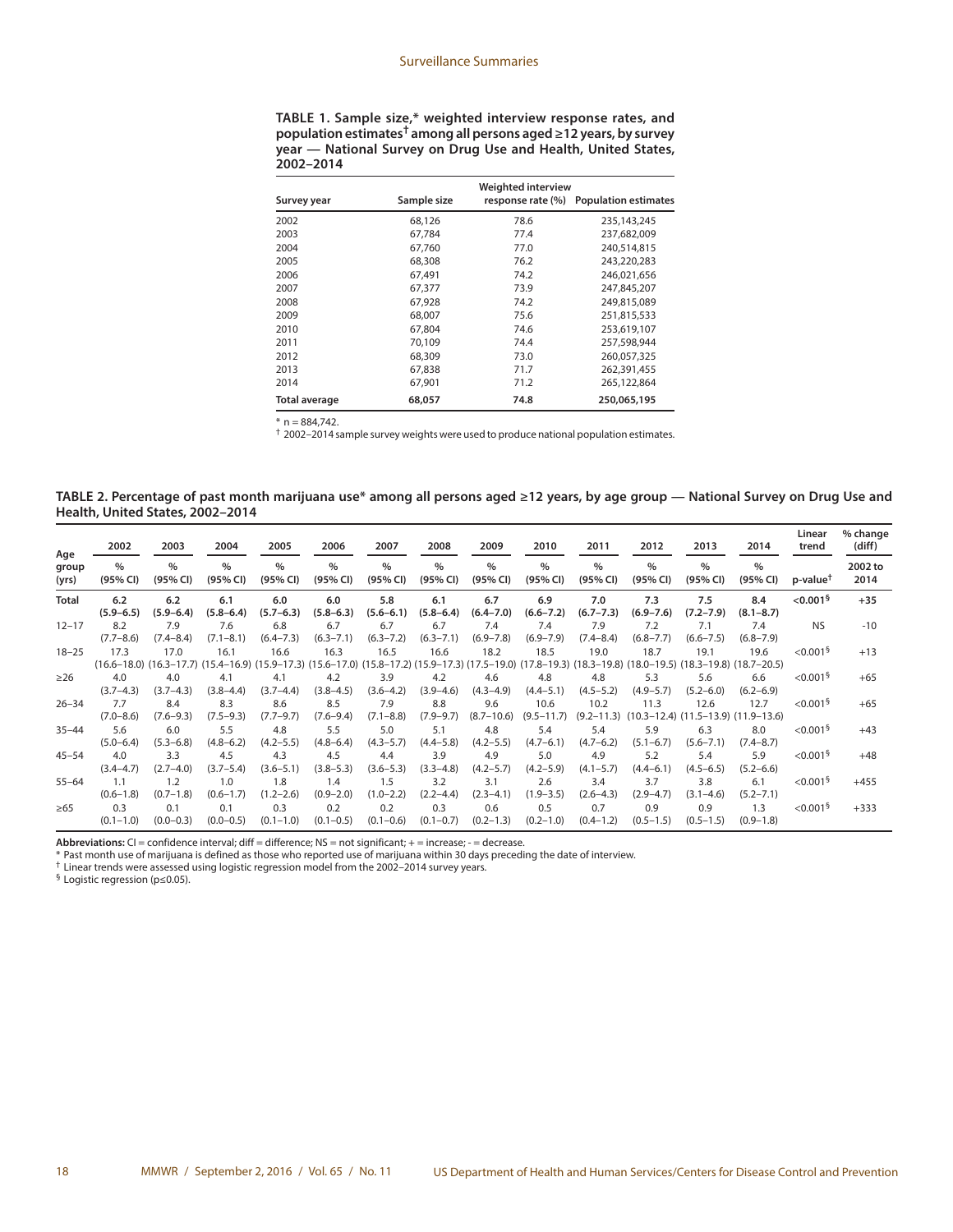#### **TABLE 3. Percentage of past year marijuana use\* among all persons aged ≥12 years, by age group — National Survey on Drug Use and Health, United States, 2002–2014**

| Age            | 2002             | 2003             | 2004             | 2005             | 2006             | 2007             | 2008             | 2009             | 2010             | 2011                      | 2012             | 2013             | 2014                                                                                                                                                                            | Linear<br>trend        | % change<br>(diff) |
|----------------|------------------|------------------|------------------|------------------|------------------|------------------|------------------|------------------|------------------|---------------------------|------------------|------------------|---------------------------------------------------------------------------------------------------------------------------------------------------------------------------------|------------------------|--------------------|
| group<br>(yrs) | $\%$<br>(95% CI) | $\%$<br>(95% CI) | $\%$<br>(95% CI) | $\%$<br>(95% CI) | $\%$<br>(95% CI) | $\%$<br>(95% CI) | $\%$<br>(95% CI) | $\%$<br>(95% CI) | $\%$<br>(95% CI) | $\frac{0}{0}$<br>(95% CI) | $\%$<br>(95% CI) | $\%$<br>(95% CI) | $\%$<br>(95% CI)                                                                                                                                                                | p-value <sup>t</sup>   | 2002 to<br>2014    |
| <b>Total</b>   | 11.0             | 10.6             | 10.6             | 10.4             | 10.3             | 10.1             | 10.4             | 11.4             | 11.6             | 11.5                      | 12.1             | 12.6             | 13.2<br>$(10.6-11.3)(10.3-11.0)(10.2-11.0)(10.1-10.8)(10.0-10.7)(9.8-10.5)(10.0-10.7)(11.0-11.8)(11.1-12.0)(11.2-11.9)(11.7-12.5)(12.1-13.0)(12.9-13.7)$                        | $< 0.001$ <sup>§</sup> | $+20$              |
| $12 - 17$      | 15.8             | 15.0             | 14.5             | 13.3             | 13.2             | 12.5             | 13.1             | 13.7             | 14.0             | 14.2                      | 13.5             | 13.4             | 13.1                                                                                                                                                                            | $< 0.001$ <sup>§</sup> | $-17$              |
| $18 - 25$      | 29.8             | 28.5             | 27.8             | 28.0             | 28.1             | 27.5             | 27.8             | 30.8             | 30.0             | 30.8                      | 31.5             | 31.6             | (12.5–13.8) (13.9–14.1) (12.8–14.1) (12.8–15.1) (12.8–13.9) (12.6–13.8) (11.9–13.1) (12.5–13.7) (13.1–14.3) (13.4–14.7) (13.6–14.9) (12.9–14.1) (12.8–14.1) (12.5–13.8)<br>31.9 | < 0.001 <sup>5</sup>   | $+7$               |
| >26            | 7.0              | 6.9              | 7.0              | 6.9              | 6.9              | 6.8              | 7.0              | 7.7              | 8.0              | 7.9                       | 8.6              | 9.2              | (28.9–30.7) (27.6–29.4) (26.9–28.8) (27.2–28.9) (27.2–29.0) (26.6–28.4) (26.9–28.7) (29.9–31.7) (29.0–30.9) (29.8–31.7) (30.5–32.5) (30.7–32.6) (30.9–33.0)<br>10.1             | < 0.001 <sup>5</sup>   | $+44$              |
|                | $(6.6 - 7.5)$    | $(6.5 - 7.3)$    | $(6.6 - 7.5)$    | $(6.5 - 7.4)$    | $(6.4 - 7.3)$    | $(6.4 - 7.3)$    | $(6.6 - 7.5)$    | $(7.3 - 8.2)$    | $(7.6 - 8.5)$    | $(7.4 - 8.4)$             | $(8.1 - 9.1)$    | $(8.7 - 9.7)$    | $(9.7 - 10.5)$                                                                                                                                                                  |                        |                    |

Abbreviations: CI = confidence interval; diff = difference; + = increase; - = decrease.

\* Past year use of marijuana is defined as those who reported use of marijuana within 12 months preceding the date of interview, including those who reported use of marijuana within 30 days preceding the date of interview.

† Linear trends were assessed using logistic regression model from the 2002–2014 survey years.

§ Logistic regression (p≤0.05).

#### **TABLE 4. Percentage of daily or almost daily marijuana use in the past year and past month among all persons aged ≥12 years, by age group — National Survey on Drug Use and Health, United States, 2002–2014**

| Age            | 2002                                                               | 2003                 | 2004                 | 2005                      | 2006                 | 2007                      | 2008                 | 2009                      | 2010                      | 2011                 | 2012                 | 2013                 | 2014                 | Linear<br>trend        | % change<br>(diff) |
|----------------|--------------------------------------------------------------------|----------------------|----------------------|---------------------------|----------------------|---------------------------|----------------------|---------------------------|---------------------------|----------------------|----------------------|----------------------|----------------------|------------------------|--------------------|
| group<br>(yrs) | $\%$<br>(95% CI)                                                   | $\%$<br>(95% CI)     | $\%$<br>(95% CI)     | $\frac{0}{0}$<br>(95% CI) | $\%$<br>(95% CI)     | $\frac{0}{0}$<br>(95% CI) | $\%$<br>(95% CI)     | $\frac{0}{0}$<br>(95% CI) | $\frac{0}{0}$<br>(95% CI) | $\%$<br>(95% CI)     | $\%$<br>(95% CI)     | $\%$<br>(95% CI)     | $\%$<br>(95% CI)     | p-value <sup>s</sup>   | 2002 to<br>2014    |
|                | Daily or almost daily marijuana use in the past year*              |                      |                      |                           |                      |                           |                      |                           |                           |                      |                      |                      |                      |                        |                    |
| <b>Total</b>   | 1.3<br>$(1.2 - 1.5)$                                               | 1.3<br>$(1.2 - 1.4)$ | 1.3<br>$(1.2 - 1.5)$ | 1.4<br>$(1.3 - 1.5)$      | 1.3<br>$(1.2 - 1.4)$ | 1.4<br>$(1.3 - 1.6)$      | 1.5<br>$(1.4 - 1.7)$ | 1.6<br>$(1.5 - 1.8)$      | 1.8<br>$(1.7 - 2.0)$      | 1.9<br>$(1.8 - 2.1)$ | 2.1<br>$(1.9 - 2.2)$ | 2.2<br>$(2.0 - 2.4)$ | 2.5<br>$(2.3 - 2.6)$ | $<$ 0.001 $^{\circ}$   | $+92$              |
| $12 - 17$      | 1.4<br>$(1.3 - 1.7)$                                               | 1.1<br>$(1.0 - 1.3)$ | 1.4<br>$(1.2 - 1.6)$ | 1.1<br>$(0.9 - 1.3)$      | 1.1<br>$(1.0 - 1.3)$ | 1.0<br>$(0.9 - 1.2)$      | 1.1<br>$(1.0 - 1.3)$ | 1.2<br>$(1.0 - 1.4)$      | 1.4<br>$(1.2 - 1.6)$      | 1.2<br>$(1.0 - 1.4)$ | 1.1<br>$(1.0 - 1.3)$ | 1.2<br>$(1.0 - 1.4)$ | 1.0<br>$(0.9 - 1.2)$ | <b>NS</b>              | $-29$              |
| $18 - 25$      | 4.3<br>$(4.0 - 4.7)$                                               | 4.3<br>$(4.0 - 4.7)$ | 4.3<br>$(3.9 - 4.7)$ | 4.7<br>$(4.3 - 5.1)$      | 4.5<br>$(4.2 - 4.9)$ | 4.5<br>$(4.1 - 4.9)$      | 5.0<br>$(4.7 - 5.4)$ | 5.0<br>$(4.7 - 5.4)$      | 5.5<br>$(5.1 - 5.9)$      | 5.3<br>$(4.9 - 5.8)$ | 6.2<br>$(5.8 - 6.8)$ | 6.2<br>$(5.8 - 6.7)$ | 6.4<br>$(5.9 - 6.9)$ | $< 0.001$ <sup>1</sup> | $+49$              |
| $\geq$ 26      | 0.8<br>$(0.7 - 0.9)$                                               | 0.8<br>$(0.7 - 0.9)$ | 0.8<br>$(0.7 - 1.0)$ | 0.9<br>$(0.7 - 1.0)$      | 0.7<br>$(0.6 - 0.9)$ | 1.1<br>$(0.8 - 1.1)$      | 1.0<br>$(0.9 - 1.2)$ | 1.1<br>$(0.9 - 1.2)$      | 1.2<br>$(1.0 - 1.4)$      | 1.4<br>$(1.3 - 1.7)$ | 1.5<br>$(1.3 - 1.7)$ | 1.6<br>$(1.4 - 1.9)$ | 2.0<br>$(1.8 - 2.2)$ | $< 0.001$ <sup>1</sup> | $+150$             |
|                | Daily or almost daily marijuana use in the past month <sup>†</sup> |                      |                      |                           |                      |                           |                      |                           |                           |                      |                      |                      |                      |                        |                    |
| Total          | 2.0<br>$(1.9 - 2.2)$                                               | 2.1<br>$(1.9 - 2.2)$ | 2.0<br>$(1.9 - 2.2)$ | 2.1<br>$(1.9 - 2.3)$      | 2.1<br>$(1.9 - 2.2)$ | 2.1<br>$(1.9 - 2.2)$      | 2.2<br>$(2.0 - 2.4)$ | 2.5<br>$(2.3 - 2.6)$      | 2.7<br>$(2.5 - 3.0)$      | 2.7<br>$(2.6 - 3.0)$ | 2.9<br>$(2.7 - 3.1)$ | 3.1<br>$(2.9 - 3.3)$ | 3.5<br>$(3.3 - 3.7)$ | $<$ 0.001¶             | $+75$              |
| $12 - 17$      | 2.4<br>$(2.2 - 2.7)$                                               | 1.9<br>$(1.7 - 2.2)$ | 2.1<br>$(1.9 - 2.4)$ | 1.6<br>$(1.4 - 1.8)$      | 1.7<br>$(1.5 - 1.9)$ | 1.7<br>$(1.5 - 1.9)$      | 1.7<br>$(1.5 - 1.9)$ | 1.8<br>$(1.6 - 2.1)$      | 1.8<br>$(1.6 - 2.0)$      | 1.9<br>$(1.7 - 2.1)$ | 1.7<br>$(1.5 - 1.9)$ | 1.8<br>$(1.6 - 2.0)$ | 1.6<br>$(1.4 - 1.9)$ | $< 0.001$ <sup>1</sup> | $-33$              |
| $18 - 25$      | 6.4<br>$(6.0 - 6.9)$                                               | 6.6<br>$(6.1 - 7.0)$ | 6.2<br>$(5.8 - 6.7)$ | 6.5<br>$(6.0 - 6.9)$      | 6.5<br>$(6.1 - 7.0)$ | 6.3<br>$(5.9 - 6.8)$      | 6.6<br>$(6.2 - 7.1)$ | 7.4<br>$(6.9 - 7.9)$      | 7.8<br>$(7.3 - 8.3)$      | 7.8<br>$(7.3 - 8.3)$ | 8.3<br>$(7.8 - 8.9)$ | 8.1<br>$(7.6 - 8.6)$ | 8.6<br>$(8.1 - 9.3)$ | $< 0.001$ <sup>1</sup> | $+34$              |
| $\geq$ 26      | 1.2<br>$(1.1 - 1.4)$                                               | 1.3<br>$(1.1 - 1.5)$ | 1.3<br>$(1.1 - 1.5)$ | 1.4<br>$(1.2 - 1.6)$      | 1.4<br>$(1.2 - 1.5)$ | 1.4<br>$(1.2 - 1.6)$      | 1.5<br>$(1.3 - 1.7)$ | 1.7<br>$(1.5 - 1.9)$      | 2.0<br>$(1.7 - 2.2)$      | 2.0<br>$(1.8 - 2.2)$ | 2.1<br>$(1.9 - 2.4)$ | 2.4<br>$(2.1 - 2.7)$ | 2.8<br>$(2.6 - 3.1)$ | $< 0.001$ <sup>1</sup> | $+133$             |

Abbreviations: CI = confidence interval; diff = difference; NS = not significant; + = increase; - = decrease.

\* Past year daily or almost daily use is defined as having used marijuana on 300 or more days in the past year.

† Past month daily or almost daily use is defined as having used marijuana on 20 or more days in the past month.

§ Linear trends were assessed using logistic regression model from the 2002–2014 survey years.

¶ Logistic regression (p≤0.05).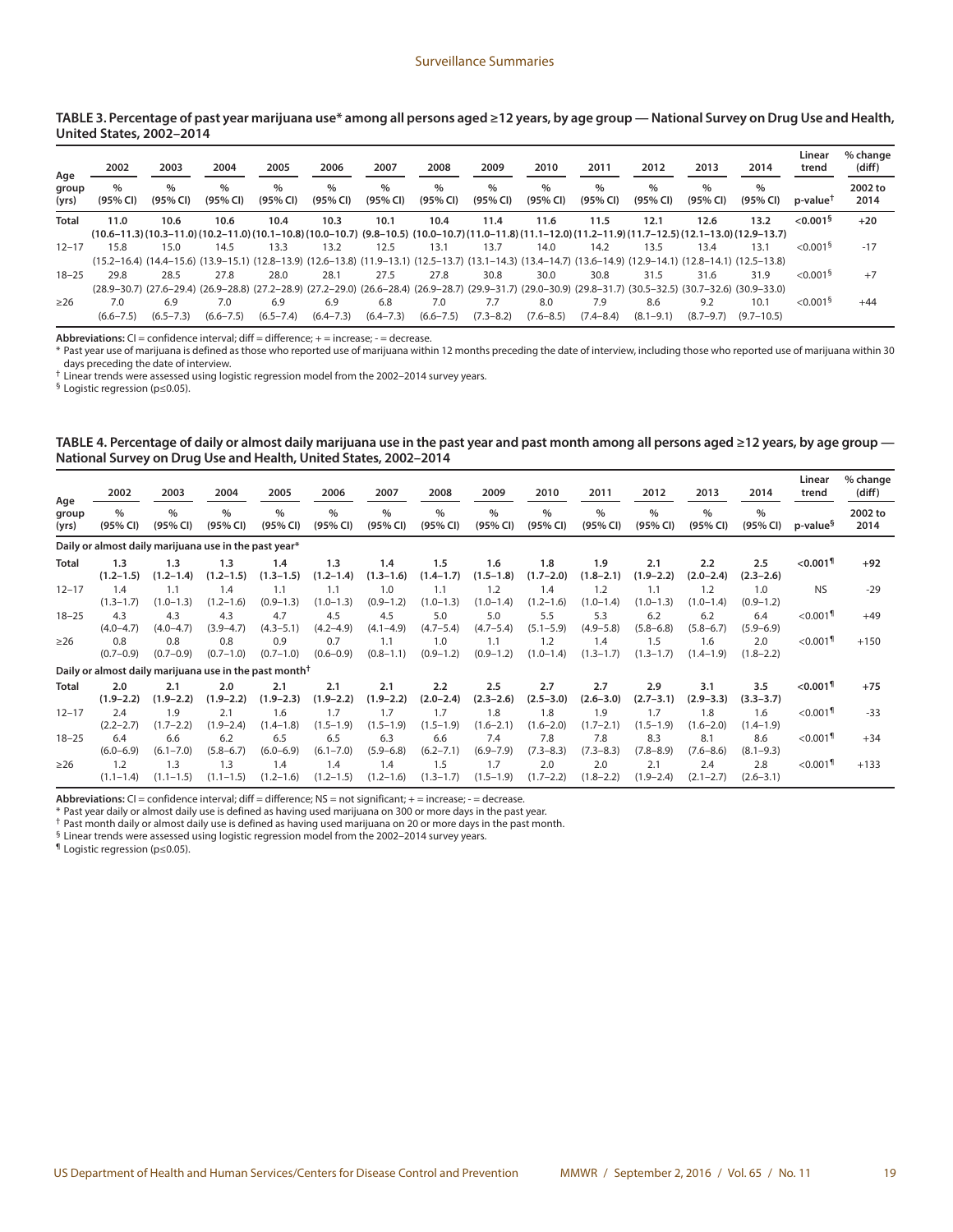| TABLE 5. Percentage of daily or almost daily marijuana use in the past year and past month among marijuana users* aged ≥12 years, by age |  |  |  |  |  |  |  |
|------------------------------------------------------------------------------------------------------------------------------------------|--|--|--|--|--|--|--|
| group — National Survey on Drug Use and Health, United States, 2002–2014                                                                 |  |  |  |  |  |  |  |

| Age            | 2002                                                               | 2003             | 2004                      | 2005                      | 2006                      | 2007                      | 2008                      | 2009                      | 2010                      | 2011                                                                                                                                                                                  | 2012                      | 2013             | 2014                      | Linear<br>trend      | % change<br>(diff) |
|----------------|--------------------------------------------------------------------|------------------|---------------------------|---------------------------|---------------------------|---------------------------|---------------------------|---------------------------|---------------------------|---------------------------------------------------------------------------------------------------------------------------------------------------------------------------------------|---------------------------|------------------|---------------------------|----------------------|--------------------|
| group<br>(yrs) | $\%$<br>(95% CI)                                                   | $\%$<br>(95% CI) | $\frac{0}{0}$<br>(95% CI) | $\frac{0}{0}$<br>(95% CI) | $\frac{0}{0}$<br>(95% CI) | $\frac{0}{0}$<br>(95% CI) | $\frac{0}{0}$<br>(95% CI) | $\frac{0}{0}$<br>(95% CI) | $\frac{0}{0}$<br>(95% CI) | $\frac{0}{0}$<br>(95% CI)                                                                                                                                                             | $\frac{0}{0}$<br>(95% CI) | $\%$<br>(95% CI) | $\frac{0}{0}$<br>(95% CI) | p-value <sup>¶</sup> | 2002 to<br>2014    |
|                | Daily or almost daily marijuana use in the past year <sup>†</sup>  |                  |                           |                           |                           |                           |                           |                           |                           |                                                                                                                                                                                       |                           |                  |                           |                      |                    |
| Total          | 12.2                                                               | 12.2             | 12.7                      | 13.3                      | 12.3                      | 14.1                      | 15.0                      | 14.2                      | 15.7                      | 16.7                                                                                                                                                                                  | 17.0                      | 17.4             | 18.5                      | $< 0.001**$          | $+52$              |
|                |                                                                    |                  |                           |                           |                           |                           |                           |                           |                           | (11.2-13.2) (11.3-13.3) (11.7-13.9) (12.2-14.5) (11.3-13.3) (13.0-15.4) (13.7-16.3) (13.1-15.3) (14.5-17.0) (15.5-18.1) (15.8-18.2) (16.0-18.8) (17.5-19.6)                           |                           |                  |                           |                      |                    |
| $12 - 17$      | 9.2                                                                | 7.5              | 9.4                       | 7.9                       | 8.6                       | 8.2                       | 8.5                       | 8.7                       | 9.9                       | 8.5                                                                                                                                                                                   | 8.2                       | 8.9              | 7.9                       | NS.                  | $-14$              |
|                | $(8.0 - 10.5)$                                                     | $(6.5 - 8.7)$    | $(8.1 - 10.8)$            | $(6.7 - 9.4)$             | $(7.4 - 10.0)$            | $(7.0 - 9.7)$             | $(7.3 - 9.8)$             | $(7.5 - 10.0)$            | $(8.6 - 11.3)$            | $(7.4 - 9.7)$                                                                                                                                                                         | $(7.1 - 9.6)$             | $(7.7 - 10.3)$   | $(6.6 - 9.4)$             |                      |                    |
| $18 - 25$      | 14.5                                                               | 15.2             | 15.4                      | 16.7                      | 16.2                      | 16.4                      | 18.1                      | 16.3                      | 18.2                      | 17.3                                                                                                                                                                                  | 19.8                      | 19.7             | 19.9                      | $< 0.001$ **         | $+37$              |
|                |                                                                    |                  |                           |                           |                           |                           |                           |                           |                           | $(13.4-15.6)$ $(14.1-16.4)$ $(14.2-16.7)$ $(15.4-18.0)$ $(15.0-17.5)$ $(15.2-17.7)$ $(16.8-19.5)$ $(15.2-17.6)$ $(17.0-19.6)$ $(16.0-18.6)$ $(18.4-21.3)$ $(18.3-21.1)$ $(18.5-21.4)$ |                           |                  |                           |                      |                    |
| $\geq$ 26      | 11.4                                                               | 11.5             | 11.8                      | 12.3                      | 10.4                      | 14.0                      | 14.1                      | 13.9                      | 15.3                      | 18.3                                                                                                                                                                                  | 16.9                      | 17.5             | 19.4                      | $< 0.001$ **         | $+70$              |
|                |                                                                    |                  |                           |                           |                           |                           |                           |                           |                           | $(9.8-13.2)$ $(9.8-13.5)$ $(10.0-13.9)$ $(10.4-14.6)$ $(8.7-12.3)$ $(12.0-16.2)$ $(12.3-16.7)$ $(12.2-15.9)$ $(13.3-17.7)$ $(16.1-20.6)$ $(15.0-19.0)$ $(15.4-20.0)$ $(17.9-21.1)$    |                           |                  |                           |                      |                    |
|                | Daily or almost daily marijuana use in the past month <sup>§</sup> |                  |                           |                           |                           |                           |                           |                           |                           |                                                                                                                                                                                       |                           |                  |                           |                      |                    |
| Total          | 32.6                                                               | 33.4             | 33.5                      | 34.8                      | 34.4                      | 35.2                      | 35.7                      | 36.7                      | 39.8                      | 39.1                                                                                                                                                                                  | 40.3                      | 41.1             | 41.6                      | $< 0.001**$          | $+28$              |
|                |                                                                    |                  |                           |                           |                           |                           |                           |                           |                           | (30.7-34.6) (31.6-35.3) (31.6-35.4) (32.8-36.9) (32.3-36.5) (33.1-37.4) (33.5-38.0) (34.7-38.8) (37.6-42.2) (37.1-41.3) (38.3-42.4) (38.9-43.3) (40.0-43.4)                           |                           |                  |                           |                      |                    |
| $12 - 17$      | 29.8                                                               | 24.4             | 28.1                      | 23.1                      | 25.6                      | 25.2                      | 25.3                      | 24.9                      | 24.4                      | 23.7                                                                                                                                                                                  | 23.6                      | 25.6             | 21.8                      | $< 0.001$ **         | $-27$              |
|                |                                                                    |                  |                           |                           |                           |                           |                           |                           |                           | $(27.2-32.6)$ $(22.0-27.1)$ $(25.4-30.9)$ $(20.5-25.9)$ $(22.9-28.5)$ $(22.6-28.1)$ $(22.6-28.1)$ $(22.3-27.7)$ $(21.7-27.2)$ $(21.3-26.3)$ $(21.0-26.4)$ $(23.0-28.3)$ $(19.2-24.7)$ |                           |                  |                           |                      |                    |
| $18 - 25$      | 37.2                                                               | 38.5             | 38.4                      | 38.9                      | 40.0                      | 38.4                      | 39.9                      | 40.4                      | 42.1                      | 41.0                                                                                                                                                                                  | 44.4                      | 42.5             | 44.2                      | $< 0.001$ **         | $+19$              |
|                |                                                                    |                  |                           |                           |                           |                           |                           |                           |                           | (35.3-39.1) (36.5-40.6) (36.3-40.5) (36.3-40.5) (36.8-41.0) (37.8-42.2) (36.2-40.6) (37.7-42.1) (38.4-42.5) (40.0-44.3) (39.0-43.1) (42.4-46.5) (40.3-44.6) (41.9-46.5)               |                           |                  |                           |                      |                    |
| $\geq$ 26      | 30.0                                                               | 32.1             | 31.4                      | 34.5                      | 32.5                      | 35.2                      | 35.1                      | 36.6                      | 41.3                      | 41.0                                                                                                                                                                                  | 40.6                      | 42.7             | 43.0                      | $< 0.001$ **         | $+43$              |
|                |                                                                    |                  |                           |                           |                           |                           |                           |                           |                           | (26.6–33.7) (28.8–35.6) (28.2–34.9) (30.9–38.3) (29.0–36.1) (31.4–39.2) (31.3–39.1) (33.0–40.3) (37.4–45.3) (37.5–44.7) (37.3–44.0) (39.2–46.3) (40.6–45.5)                           |                           |                  |                           |                      |                    |

Abbreviations: CI = confidence interval; diff = difference; NS = not significant; + = increase; - = decrease.

\* Analysis limited to marijuana users (i.e., estimate of daily or almost daily use in the past year is among past year marijuana users; estimate of daily or almost daily use in the past month is among past month marijuana users).

† Past year daily or almost daily use is defined as having used marijuana on 300 or more days in the past year.

§ Past month daily or almost daily use is defined as having used marijuana on 20 or more days in the past month.

¶ Linear trends were assessed using logistic regression model from the 2002–2014 survey years.

\*\* Logistic regression (p≤0.05).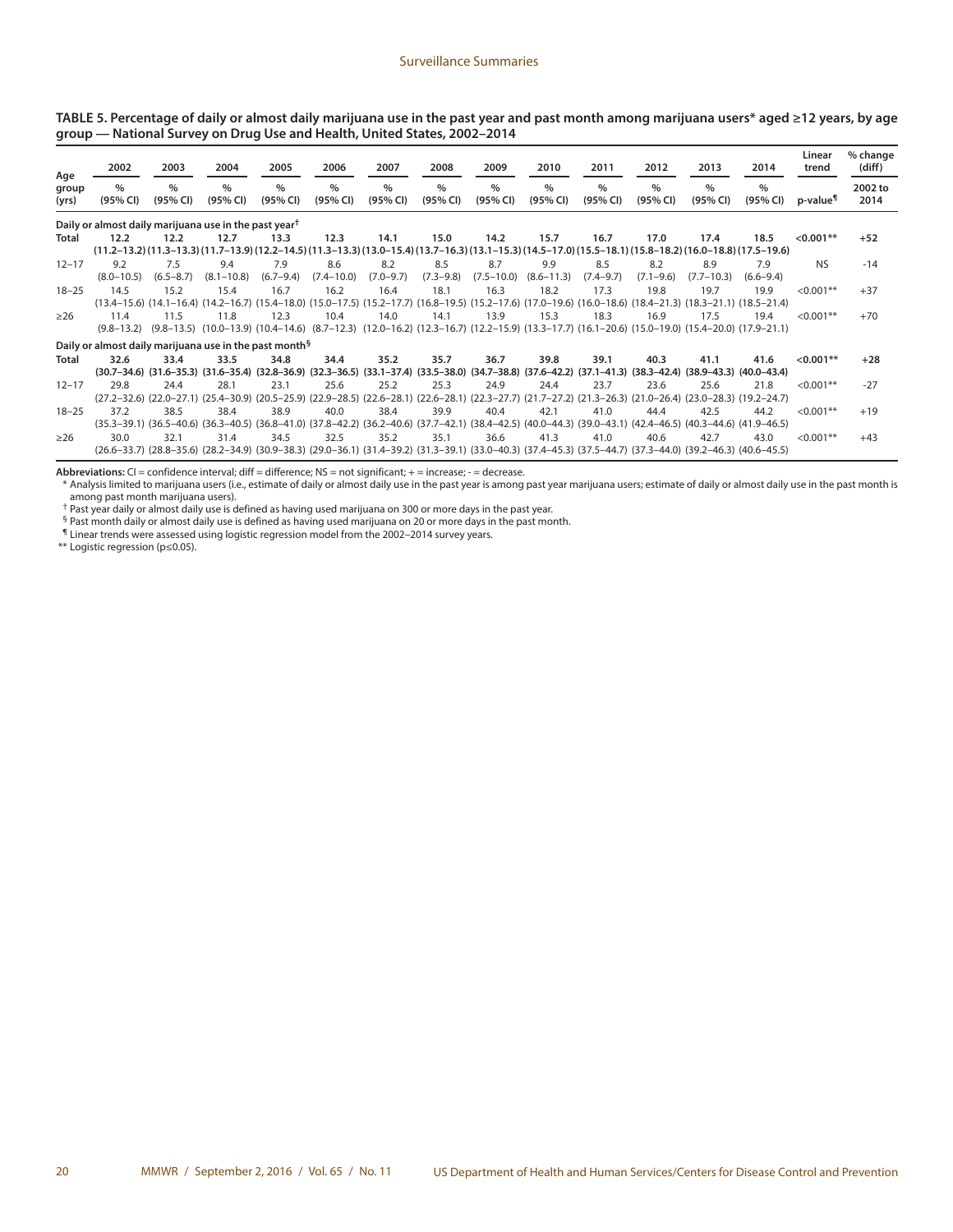**TABLE 6. Percentage of past year marijuana initiation among persons aged ≥12 years at risk for initiation,\* estimated number at risk for initiation, and mean age at first use of marijuana among past year initiates, by age group — National Survey on Drug Use and Health, United States, 2002–2014**

| Age            | 2002                          | 2003                                                                                              | 2004                           | 2005                           | 2006                           | 2007                          | 2008                           | 2009                          | 2010                                                                                                                                                                | 2011                           | 2012                           | 2013                           | 2014                           | Linear<br>trend                             | % change<br>(diff) |
|----------------|-------------------------------|---------------------------------------------------------------------------------------------------|--------------------------------|--------------------------------|--------------------------------|-------------------------------|--------------------------------|-------------------------------|---------------------------------------------------------------------------------------------------------------------------------------------------------------------|--------------------------------|--------------------------------|--------------------------------|--------------------------------|---------------------------------------------|--------------------|
| group<br>(yrs) | %<br>(95% CI)                 | $\frac{0}{0}$<br>(95% CI)                                                                         | $\%$<br>(95% CI)               | $\frac{0}{0}$<br>(95% CI)      | $\frac{0}{0}$<br>(95% CI)      | $\frac{0}{0}$<br>(95% CI)     | $\frac{0}{0}$<br>(95% CI)      | $\frac{0}{0}$<br>(95% CI)     | $\frac{0}{0}$<br>(95% CI)                                                                                                                                           | $\frac{0}{0}$<br>(95% CI)      | $\frac{0}{0}$<br>(95% CI)      | $\frac{0}{0}$<br>(95% CI)      | $\frac{0}{0}$<br>(95% CI)      | $p$ -value <sup><math>\uparrow</math></sup> | 2002 to<br>2014    |
|                |                               | Past year marijuana initiation among persons at risk for initiation*                              |                                |                                |                                |                               |                                |                               |                                                                                                                                                                     |                                |                                |                                |                                |                                             |                    |
| Total          | 1.5<br>$(1.4 - 1.6)$          | 1.4<br>$(1.3 - 1.5)$                                                                              | 1.5<br>$(1.4 - 1.6)$           | 1.4<br>$(1.3 - 1.6)$           | 1.4<br>$(1.3 - 1.5)$           | 1.4<br>$(1.3 - 1.5)$          | 1.5<br>$(1.4 - 1.6)$           | 1.6<br>$(1.5 - 1.7)$          | 1.6<br>$(1.5 - 1.8)$                                                                                                                                                | 1.7<br>$(1.6 - 1.8)$           | 1.6<br>$(1.5 - 1.7)$           | 1.6<br>$(1.5 - 1.7)$           | 1.7<br>$(1.6 - 1.8)$           | $< 0.001$ <sup>§</sup>                      | $+13$              |
| $12 - 17$      | 6.5<br>$(6.1 - 7.0)$          | 5.7<br>$(5.3 - 6.1)$                                                                              | 5.8<br>$(5.4 - 6.2)$           | 5.2<br>$(4.8 - 5.6)$           | 5.4<br>$(5.0 - 5.8)$           | 5.2<br>$(4.9 - 5.6)$          | 5.7<br>$(5.3 - 6.1)$           | 6.2<br>$(5.8 - 6.6)$          | 5.9<br>$(5.5 - 6.4)$                                                                                                                                                | 6.3<br>$(5.8 - 6.7)$           | 5.7<br>$(5.3 - 6.2)$           | 5.5<br>$(5.1 - 5.9)$           | 5.5<br>$(5.0 - 6.0)$           | <b>NS</b>                                   | $-15$              |
| $18 - 25$      | 4.9<br>$(4.4 - 5.4)$          | 4.4<br>$(3.9 - 4.9)$                                                                              | 4.5<br>$(4.0 - 5.1)$           | 4.5<br>$(4.0 - 5.0)$           | 4.6<br>$(4.0 - 5.1)$           | 4.7<br>$(4.2 - 5.2)$          | 4.8<br>$(4.3 - 5.4)$           | 5.8<br>$(5.2 - 6.5)$          | 5.3<br>$(4.7 - 5.9)$                                                                                                                                                | 6.0<br>$(5.4 - 6.8)$           | 5.5<br>$(4.9 - 6.2)$           | 5.7<br>$(5.2 - 6.3)$           | 6.2<br>$(5.6 - 6.9)$           | < 0.001 <sup>5</sup>                        | $+27$              |
| $\geq$ 26      | 0.1<br>$(0.0 - 0.1)$          | 0.1<br>$(0.0 - 0.2)$                                                                              | 0.2<br>$(0.1 - 0.3)$           | 0.2<br>$(0.1 - 0.5)$           | 0.1<br>$(0.1 - 0.2)$           | 0.1<br>$(0.1 - 0.2)$          | 0.1<br>$(0.1 - 0.3)$           | 0<br>$(0.0 - 0.1)$            | 0.2<br>$(0.1 - 0.4)$                                                                                                                                                | 0.2<br>$(0.1 - 0.3)$           | 0.2<br>$(0.1 - 0.3)$           | 0.2<br>$(0.1 - 0.3)$           | 0.2<br>$(0.2 - 0.3)$           | $< 0.05$ <sup>§</sup>                       | $+100$             |
|                |                               | Estimated no. (in 1,000s) of past year marijuana initiation among persons at risk for initiation* |                                |                                |                                |                               |                                |                               |                                                                                                                                                                     |                                |                                |                                |                                |                                             |                    |
| Total          | 2,193<br>$(2,052 -$<br>2,344) | 1,963<br>$(1,821 -$<br>2,115)                                                                     | 2,142<br>$(1,986 -$<br>2,309   | 2,114<br>$(1,888 -$<br>2,368)  | 2,061<br>$(1,909 -$<br>2,226   | 2,089<br>$(1.940 -$<br>2,249) | 2,224<br>$(2,054-$<br>2,407)   | 2,379<br>$(2,227 -$<br>2,542) | 2,439<br>$(2,260 -$<br>2,632)                                                                                                                                       | 2,617<br>$(2, 432 -$<br>2,816) | 2,398<br>$(2, 215 -$<br>2,596) | 2,427<br>$(2, 263 -$<br>2,602) | 2,568<br>$(2, 388 -$<br>2,762) | <b>NA</b>                                   | <b>NA</b>          |
| $12 - 17$      | 1,371<br>$(1,277-$<br>1,471)  | 1,217<br>$(1, 130 -$<br>1,311)                                                                    | 1,252<br>$(1, 163 -$<br>1,346) | 1,139<br>$(1,056 -$<br>1,228)  | 1,194<br>$(1, 104 -$<br>1,290) | 1.168<br>$(1,083 -$<br>1,259) | 1.248<br>$(1, 156 -$<br>1,346) | 1,343<br>$(1,251-$<br>1,442)  | 1.274<br>$(1, 178 -$<br>1,378)                                                                                                                                      | 1,375<br>$(1,274-$<br>1,483)   | 1,255<br>$(1, 163 -$<br>1,354) | 1,200<br>$(1, 113 -$<br>1,294) | 1,203<br>$(1, 105 -$<br>1,309) | <b>NA</b>                                   | <b>NA</b>          |
| $18 - 25$      | 732<br>$(660 - 812)$          | 666<br>$(595 - 746)$                                                                              | 714<br>$(630 - 807)$           | 723<br>$(639 - 817)$           | 742<br>$(658 - 837)$           | 787<br>$(703 - 881)$          | 817                            | 988                           | 918<br>$(728-918)$ $(886-1,100)$ $(824-1,021)$ $(947-1,186)$ $(863-1,081)$ $(918-1,125)$ $(980-1,221)$                                                              | 1,060                          | 966                            | 1.017                          | 1.094                          | <b>NA</b>                                   | <b>NA</b>          |
| $\geq$ 26      | 90<br>$(52 - 156)$            | 79<br>$(37 - 170)$                                                                                | 176                            | 252<br>$(100-310)$ $(118-537)$ | 126<br>$(74 - 212)$            | 134<br>$(78 - 231)$           | 159<br>$(92 - 276)$            | 49<br>$(26 - 89)$             | 247<br>$(153 - 398)$                                                                                                                                                | 182<br>$(108 - 307)$           | 177<br>$(98 - 318)$            | 210<br>$(139-317)$ $(195-376)$ | 271                            | <b>NA</b>                                   | <b>NA</b>          |
|                |                               | Mean age at first use among past year marijuana initiates                                         |                                |                                |                                |                               |                                |                               |                                                                                                                                                                     |                                |                                |                                |                                |                                             |                    |
| Total          | 17.0                          | 17.3                                                                                              | 18.0                           | 20.6                           | 17.4                           | 17.8                          | 17.9                           | 17.0                          | 19.2                                                                                                                                                                | 18.5                           | 18.6                           | 18.6                           | 19.4                           | $< 0.05$ <sup>§</sup>                       | $+14$              |
|                |                               |                                                                                                   |                                |                                |                                |                               |                                |                               | (16.3-18.4) (16.3-18.4) (16.7-19.3) (16.2-25.1) (17.0-17.8) (17.0-18.7) (17.2-18.6) (16.8-17.3) (17.8-20.7) (17.0-20.1) (17.4-19.8) (17.8-19.3) (18.5-20.3)         |                                |                                |                                |                                |                                             |                    |
| $12 - 17$      | 14.8                          | 14.9                                                                                              | 14.9                           | 14.9                           | 15.0                           | 15.1                          | 15.0                           | 15.0                          | 15.0<br>(14.8-15.0) (14.8-15.0) (14.8-15.0) (14.8-15.0) (14.9-15.2) (15.0-15.2) (14.9-15.1) (14.9-15.1) (14.9-15.1) (14.8-15.0) (14.9-15.1) (14.8-15.1) (14.8-15.0) | 14.9                           | 15.0                           | 15.0                           | 14.9                           | <b>NS</b>                                   | $+1$               |
| $18 - 25$      | 19.2                          | 19.1                                                                                              | 18.9                           | 19.1                           | 19.2                           | 18.9                          | 19.2                           | 19.0                          | 19.1<br>(19.1-19.5) (18.1-19.5) (18.7-19.1) (18.9-19.3) (19.0-19.4) (18.8-19.1) (19.0-19.5) (18.8-19.2) (18.9-19.3) (19.0-19.5) (19.3-19.7) (19.1-19.5) (19.1-19.5) | 19.3                           | 19.5                           | 19.3                           | 19.4                           | < 0.01 <sup>5</sup>                         | $+1$               |
| $\geq$ 26      | 31.2                          | 39.2                                                                                              | 36.6                           | 51.0                           | 29.1                           | 35.2                          | 33.6                           | 32.2                          | 41.8<br>(28.1-34.3) (24.9-53.5) (29.4-43.7) (34.2-67.8) (26.7-31.5) (28.1-42.2) (29.5-37.7) (28.7-35.6) (34.3-49.2) (26.9-56.1) (31.3-47.6) (30.7-40.2) (34.6-44.6) | 41.5                           | 39.4                           | 35.5                           | 39.6                           | <b>NS</b>                                   | $+27$              |

Abbreviations: CI = confidence interval; diff= difference; NA = not applicable; NS = not significant; + = increase; - = decrease.

\* Past year marijuana initiation (initiates) among persons at risk for initiation is defined as those having first used marijuana within the 12-month period before the date of the interview.<br><sup>†</sup> Linear trends were assessed

§ Logistic regression (p≤0.05).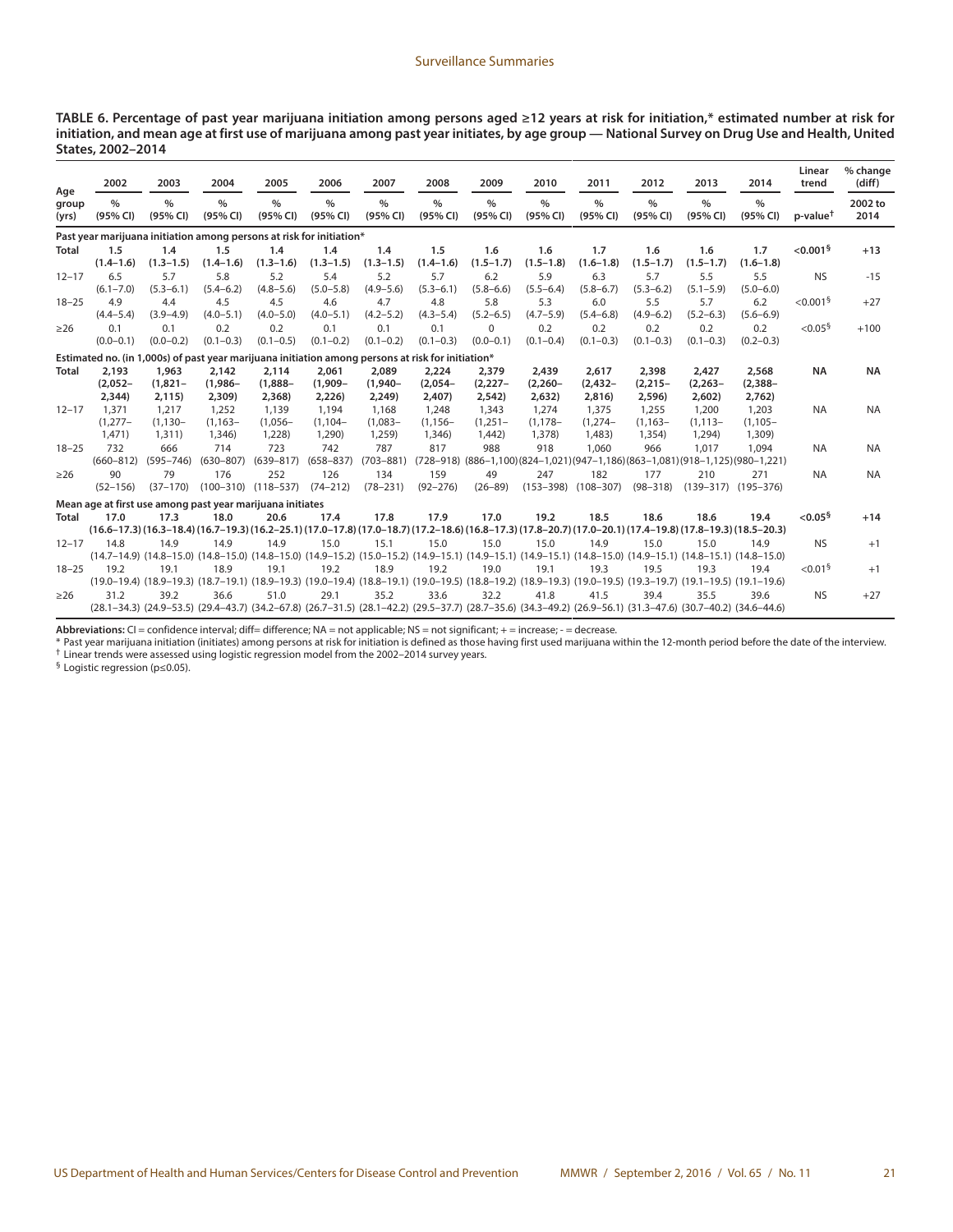| TABLE 7. Percentage of perceived great risk and no risk from smoking marijuana* once a month and once or twice a week among all persons |  |
|-----------------------------------------------------------------------------------------------------------------------------------------|--|
| aged ≥12 years, by age group — National Survey on Drug Use and Health, United States, 2002–2014                                         |  |

| Age            | 2002                                                             | 2003                                                                                                                                                                                                                                                                                                                                                         | 2004                 | 2005                      | 2006                 | 2007                      | 2008                      | 2009                      | 2010                      | 2011                                                                                                                                               | 2012                      | 2013                                             | 2014                                                                                                                                                      | Linear<br>trend        | % change<br>(diff) |
|----------------|------------------------------------------------------------------|--------------------------------------------------------------------------------------------------------------------------------------------------------------------------------------------------------------------------------------------------------------------------------------------------------------------------------------------------------------|----------------------|---------------------------|----------------------|---------------------------|---------------------------|---------------------------|---------------------------|----------------------------------------------------------------------------------------------------------------------------------------------------|---------------------------|--------------------------------------------------|-----------------------------------------------------------------------------------------------------------------------------------------------------------|------------------------|--------------------|
| group<br>(yrs) | $\%$<br>(95% CI)                                                 | $\%$<br>(95% CI)                                                                                                                                                                                                                                                                                                                                             | $\%$<br>(95% CI)     | $\frac{0}{0}$<br>(95% CI) | $\%$<br>(95% CI)     | $\frac{0}{0}$<br>(95% CI) | $\frac{0}{0}$<br>(95% CI) | $\frac{0}{0}$<br>(95% CI) | $\frac{0}{0}$<br>(95% CI) | $\frac{0}{0}$<br>(95% CI)                                                                                                                          | $\frac{0}{0}$<br>(95% CI) | $\frac{0}{0}$<br>(95% CI)                        | $\frac{0}{0}$<br>(95% CI)                                                                                                                                 | p-value <sup>t</sup>   | 2002 to<br>2014    |
|                | Perceived great risk from smoking marijuana once a month         |                                                                                                                                                                                                                                                                                                                                                              |                      |                           |                      |                           |                           |                           |                           |                                                                                                                                                    |                           |                                                  |                                                                                                                                                           |                        |                    |
| Total          | 38.3                                                             | 39.6                                                                                                                                                                                                                                                                                                                                                         | 39.7                 | 38.3                      | 39.3                 | 38.3                      | 36.9                      | 34.4                      | 32.5                      | 31.9                                                                                                                                               | 30.8                      | 28.2                                             | 26.5<br>$(37.5-39.1)(38.9-40.4)(38.9-40.5)(37.5-39.0)(38.5-40.0)(37.5-39.0)(36.2-37.7)(33.7-35.2)(31.8-33.3)(31.2-32.7)(30.1-31.5)(27.5-29.0)(26.0-27.1)$ | $< 0.001$ <sup>§</sup> | $-31$              |
| $12 - 17$      | 32.4                                                             | 34.9                                                                                                                                                                                                                                                                                                                                                         | 35.0                 | 34.0                      | 34.6                 | 34.4                      | 33.4                      | 30.3                      | 29.6                      | 27.6                                                                                                                                               | 26.5                      | 24.2                                             | 22.9                                                                                                                                                      | $< 0.001$ <sup>§</sup> | $-29$              |
| $18 - 25$      | 23.5                                                             | $(31.6-33.2)$ $(34.1-35.8)$ $(34.1-35.8)$ $(33.1-34.8)$ $(33.8-35.5)$ $(33.6-35.2)$ $(32.5-34.3)$ $(29.5-31.1)$ $(28.8-30.5)$ $(26.8-28.4)$ $(25.7-27.3)$ $(23.4-25.0)$ $(22.1-23.7)$<br>24.8<br>(22.7-24.4) (24.0-25.6) (24.7-26.4) (23.6-25.2) (23.7-25.2) (23.8-25.6) (21.9-23.4) (19.1-20.7) (17.8-19.3) (17.3-18.8) (16.0-17.5) (14.2-15.6) (12.9-14.2) | 25.6                 | 24.4                      | 24.4                 | 24.7                      | 22.7                      | 19.9                      | 18.5                      | 18.0                                                                                                                                               | 16.7                      | 14.9                                             | 13.5                                                                                                                                                      | $< 0.001$ <sup>§</sup> | $-43$              |
| $\geq$ 26      | 41.7                                                             | 42.9<br>(40.7-42.7) (42.0-43.9) (41.9-43.8) (40.4-42.3) (41.5-43.5) (40.2-42.1) (38.9-40.8) (36.6-38.5) (34.5-36.3) (34.0-35.9) (32.9-34.7) (30.1-32.0) (28.5-29.9)                                                                                                                                                                                          | 42.9                 | 41.3                      | 42.5                 | 41.1                      | 39.8                      | 37.5                      | 35.4                      | 34.9                                                                                                                                               | 33.8                      | 31.0                                             | 29.2                                                                                                                                                      | < 0.001 <sup>5</sup>   | $-30$              |
|                | Perceived no risk from smoking marijuana once a month            |                                                                                                                                                                                                                                                                                                                                                              |                      |                           |                      |                           |                           |                           |                           |                                                                                                                                                    |                           |                                                  |                                                                                                                                                           |                        |                    |
| Total          | 10.0                                                             | 9.1<br>$(9.6-10.4)$ $(8.7-9.5)$ $(9.1-10.0)$ $(9.1-9.9)$ $(9.3-10.1)$ $(9.8-10.6)$ $(10.8-11.7)$ $(12.4-13.3)$ $(13.5-14.4)$ $(14.5-15.5)$ $(15.9-16.9)$ $(17.7-18.8)$ $(19.5-20.4)$                                                                                                                                                                         | 9.5                  | 9.5                       | 9.7                  | 10.2                      | 11.3                      | 12.9                      | 14.0                      | 15.0                                                                                                                                               | 16.4                      | 18.3                                             | 19.9                                                                                                                                                      | $< 0.001$ <sup>§</sup> | $+99$              |
| $12 - 17$      | 8.6<br>$(8.1 - 9.0)$                                             | 7.5<br>$(7.0 - 7.9)$                                                                                                                                                                                                                                                                                                                                         | 7.8<br>$(7.3 - 8.3)$ | 7.4<br>$(7.0 - 7.9)$      | 7.6<br>$(7.1 - 8.1)$ | 8.0<br>$(7.5 - 8.5)$      | 8.8                       | 10.9                      | 11.3                      | 13.1<br>$(8.3-9.3)$ $(10.3-11.4)$ $(10.7-11.9)$ $(12.5-13.8)$ $(13.5-14.8)$ $(16.1-17.4)$ $(16.9-18.3)$                                            | 14.2                      | 16.7                                             | 17.6                                                                                                                                                      | $< 0.001$ <sup>§</sup> | $+105$             |
| $18 - 25$      | 18.6                                                             | 16.7<br>(15.6-37.6) (16.1-17.4) (15.5-16.9) (17.0-18.4) (16.9-18.3) (17.7-19.1) (19.5-21.1) (23.8-25.4) (25.6-27.2) (27.4-29.1) (30.2-31.9) (33.1-34.9) (35.6-37.6)                                                                                                                                                                                          | 16.2                 | 17.7                      | 17.5                 | 18.4                      | 20.3                      | 24.6                      | 26.4                      | 28.2                                                                                                                                               | 31.1                      | 34.0                                             | 36.6                                                                                                                                                      | < 0.001 <sup>5</sup>   | $+97$              |
| $\geq$ 26      | 8.7<br>$(8.2 - 9.2)$                                             | 8.0<br>$(7.5 - 8.5)$                                                                                                                                                                                                                                                                                                                                         | 8.6<br>$(8.1 - 9.2)$ | 8.4<br>$(7.9 - 8.9)$      | 8.6<br>$(8.1 - 9.1)$ | 9.1<br>$(8.6 - 9.6)$      | 10.0                      | 11.0                      | 12.1                      | 12.9<br>$(9.5-10.6)$ $(10.5-11.6)$ $(11.5-12.7)$ $(12.3-13.5)$ $(13.5-14.7)$ $(15.0-16.4)$ $(16.8-17.9)$                                           | 14.1                      | 15.7                                             | 17.4                                                                                                                                                      | $< 0.001$ <sup>§</sup> | $+100$             |
|                | Perceived great risk from smoking marijuana once or twice a week |                                                                                                                                                                                                                                                                                                                                                              |                      |                           |                      |                           |                           |                           |                           |                                                                                                                                                    |                           |                                                  |                                                                                                                                                           |                        |                    |
| Total          | 51.3                                                             | 52.8<br>(50.6-52.1) (52.1-53.5) (51.7-53.2) (50.8-52.2) (50.5-51.9) (50.1-51.6) (48.0-49.5) (44.9-46.5) (42.5-44.0) (41.6-43.1) (39.6-41.1) (36.3-37.9) (33.7-34.9)                                                                                                                                                                                          | 52.4                 | 51.5                      | 51.2                 | 50.9                      | 48.7                      | 45.7                      | 43.2                      | 42.3                                                                                                                                               | 40.3                      | 37.1                                             | 34.3                                                                                                                                                      | $< 0.001$ §            | $-33$              |
| $12 - 17$      | 51.5                                                             | 54.4<br>(50.7-52.4) (53.5-55.3) (53.8-55.6) (54.1-55.9) (53.3-55.1) (53.7-55.5) (51.9-53.6) (48.1-49.9) (46.3-48.1) (43.8-45.7) (42.7-44.6) (38.6-40.4) (36.4-38.4)                                                                                                                                                                                          | 54.7                 | 55.0                      | 54.2                 | 54.6                      | 52.8                      | 49.0                      | 47.2                      | 44.8                                                                                                                                               | 43.6                      | 39.5                                             | 37.4                                                                                                                                                      | $< 0.001$ §            | $-27$              |
| $18 - 25$      | 35.5                                                             | 36.8<br>$(34.6-36.5)$ $(35.9-37.7)$ $(37.1-39.1)$ $(36.0-37.9)$ $(35.0-36.8)$ $(34.9-36.8)$ $(32.2-34.0)$ $(27.8-29.5)$ $(26.2-27.9)$ $(24.7-26.5)$ $(22.6-24.3)$ $(20.2-21.9)$ $(17.6-19.1)$                                                                                                                                                                | 38.1                 | 37.0                      | 35.9                 | 35.8                      | 33.1                      | 28.6                      | 27.0                      | 25.6                                                                                                                                               | 23.5                      | 21.0                                             | 18.3                                                                                                                                                      | $< 0.001$ <sup>§</sup> | $-48$              |
| $\geq$ 26      | 54.1                                                             | 55.4<br>(53.1-55.0) (54.5-56.3) (53.7-55.6) (52.7-54.5) (52.6-54.4) (52.0-53.9) (50.0-51.8) (47.2-49.2) (44.6-46.6) (44.0-45.9) (41.9-43.8) (38.6-40.6) (35.9-37.4)                                                                                                                                                                                          | 54.7                 | 53.6                      | 53.5                 | 53.0                      | 50.9                      | 48.2                      | 45.6                      | 44.9                                                                                                                                               | 42.9                      | 39.6                                             | 36.6                                                                                                                                                      | < 0.001 <sup>5</sup>   | $-32$              |
|                | Perceived no risk from smoking marijuana once or twice a week    |                                                                                                                                                                                                                                                                                                                                                              |                      |                           |                      |                           |                           |                           |                           |                                                                                                                                                    |                           |                                                  |                                                                                                                                                           |                        |                    |
| Total          | 5.6<br>$(5.3 - 5.9)$                                             | 5.2<br>$(4.9 - 5.5)$                                                                                                                                                                                                                                                                                                                                         | 5.1<br>$(4.8 - 5.4)$ | 5.4<br>$(5.1 - 5.7)$      | 5.6<br>$(5.4 - 5.9)$ | 6.0<br>$(5.7 - 6.4)$      | 6.9<br>$(6.5 - 7.2)$      | 8.3<br>$(7.9 - 8.7)$      | 9.6                       | 10.2                                                                                                                                               | 11.6                      | 13.1                                             | 15.2<br>$(9.2-10.0)$ $(9.8-10.6)$ $(11.2-12.0)$ $(12.7-13.6)$ $(14.8-15.6)$                                                                               | $< 0.001$ <sup>§</sup> | $+171$             |
| $12 - 17$      | 5.0<br>$(4.7 - 5.4)$                                             | 4.3<br>$(4.0 - 4.6)$                                                                                                                                                                                                                                                                                                                                         | 4.5<br>$(4.1 - 4.9)$ | 4.2<br>$(3.9 - 4.6)$      | 4.3<br>$(4.0 - 4.7)$ | 5.1<br>$(4.7 - 5.5)$      | 5.2<br>$(4.9 - 5.6)$      | 6.9<br>$(6.5 - 7.4)$      | 7.3<br>$(6.9 - 7.8)$      | 8.7<br>$(8.2 - 9.2)$                                                                                                                               | 10.0                      | 11.6<br>$(9.5-10.6)$ $(11.1-12.2)$ $(12.4-13.6)$ | 13.0                                                                                                                                                      | $< 0.001$ <sup>§</sup> | $+160$             |
| $18 - 25$      | 11.1                                                             | 10.0<br>$(10.6 - 11.7)$ $(9.5 - 10.6)$                                                                                                                                                                                                                                                                                                                       | 9.3<br>$(8.8 - 9.9)$ | 10.4                      | 10.6                 | 11.7                      | 12.9                      | 16.9                      | 19.0                      | 20.7<br>$(9.8-10.9)$ $(10.0-11.2)$ $(11.2-12.3)$ $(12.3-13.5)$ $(16.2-17.6)$ $(18.3-19.7)$ $(20.0-21.5)$ $(23.3-24.9)$ $(26.1-27.7)$ $(28.5-30.4)$ | 24.1                      | 26.9                                             | 29.5                                                                                                                                                      | < 0.001 <sup>5</sup>   | $+166$             |
| $\geq$ 26      | 4.7<br>$(4.4 - 5.1)$                                             | 4.4<br>$(4.1 - 4.8)$                                                                                                                                                                                                                                                                                                                                         | 4.4<br>$(4.0 - 4.8)$ | 4.6<br>$(4.3 - 5.0)$      | 5.0<br>$(4.6 - 5.3)$ | 5.2<br>$(4.8 - 5.6)$      | 6.0<br>$(5.6 - 6.5)$      | 7.0<br>$(6.5 - 7.5)$      | 8.2<br>$(7.7 - 8.7)$      | 8.5<br>$(8.0 - 9.0)$                                                                                                                               | 9.6                       | 10.9<br>$(9.1-10.1)$ $(10.4-11.6)$ $(12.5-13.5)$ | 13.0                                                                                                                                                      | $< 0.001$ <sup>§</sup> | $+177$             |

Abbreviations: CI = confidence interval; diff = difference; + = increase; - = decrease.

\* Perceived great risk and no risk from smoking marijuana is defined as those who reported that smoking marijuana once a month and once or twice a week might cause harm (great risk) and might not cause harm (no risk).<br><sup>†</sup> Linear trends were assessed using logistic regression model from the 2002–2014 survey years.

§ Logistic regression (p≤0.05).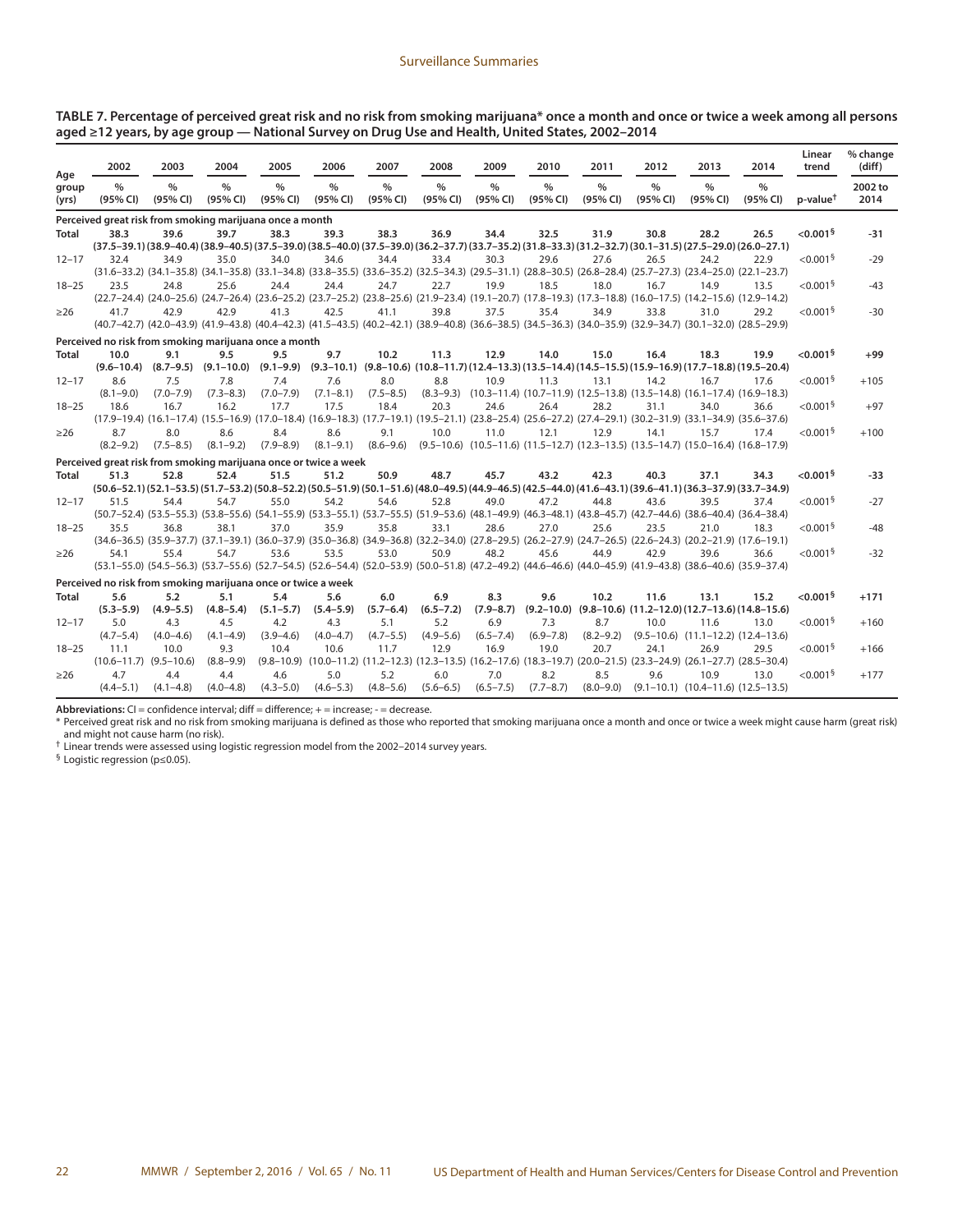**TABLE 8. Percentage of perceived availability\* among all persons aged ≥12 years and mode of acquisition† of marijuana among past year marijuana users aged ≥12 years, by age group — National Survey on Drug Use and Health, United States, 2002–2014**

| Age<br>$\frac{9}{6}$<br>$\frac{0}{0}$<br>$\frac{0}{0}$<br>$\frac{0}{0}$<br>$\frac{0}{0}$<br>$\frac{0}{0}$<br>$\%$<br>$\frac{0}{0}$<br>$\frac{0}{0}$<br>$\frac{0}{0}$<br>$\frac{0}{0}$<br>$\frac{0}{0}$<br>$\frac{0}{0}$<br>group<br>p-value <sup>§</sup><br>(95% CI)<br>(95% CI)<br>(95% CI)<br>(95% CI)<br>(95% CI)<br>(95% CI)<br>(95% CI)<br>(95% CI)<br>(95% CI)<br>(95% CI)<br>(95% CI)<br>(95% CI)<br>(95% CI)<br>(yrs)<br><b>Perceived availability</b><br>$< 0.05$ <sup>1</sup><br>58.0<br>58.8<br>57.5<br>57.3<br>57.1<br>57.4<br>56.0<br>57.5<br>57.5<br>60.2<br>Total<br>56.2<br>57.1<br>58.6<br>(50.6–50.9) (58.0–59.5) (58.0–59.5) (56.8–58.3) (56.5–58.1) (56.4–57.8) (56.7–58.1) (55.3–56.8) (55.4–57.0) (56.3–57.9) (56.8–58.2) (56.7–58.2) (57.8–59.4) (59.6–60.9)<br>$<$ 0.001 $\textsuperscript{n}$<br>55.0<br>52.2<br>49.2<br>50.0<br>47.8<br>48.6<br>53.6<br>51.0<br>50.1<br>49.4<br>48.9<br>47.7<br>47.8<br>$12 - 17$<br>(54.1-55.8) (52.7-54.5) (51.3-53.1) (50.1-51.8) (49.2-51.0) (48.3-50.1) (48.5-50.3) (49.1-50.9) (47.9-49.9) (46.8-48.7) (46.9-48.7) (47.7-49.5) (46.8-48.7)<br>77.9<br>76.1<br>75.2<br>$< 0.001$ <sup>1</sup><br>77.4<br>76.5<br>76.6<br>76.0<br>75.3<br>76.1<br>75.7<br>75.0<br>75.3<br>74.9<br>$18 - 25$ | 2002 to<br>2014<br>$+4$<br>$-13$<br>$-3$<br>$+8$<br>$+20$<br>$+22$<br>$+24$<br>$+14$ |
|-----------------------------------------------------------------------------------------------------------------------------------------------------------------------------------------------------------------------------------------------------------------------------------------------------------------------------------------------------------------------------------------------------------------------------------------------------------------------------------------------------------------------------------------------------------------------------------------------------------------------------------------------------------------------------------------------------------------------------------------------------------------------------------------------------------------------------------------------------------------------------------------------------------------------------------------------------------------------------------------------------------------------------------------------------------------------------------------------------------------------------------------------------------------------------------------------------------------------------------------------------------|--------------------------------------------------------------------------------------|
|                                                                                                                                                                                                                                                                                                                                                                                                                                                                                                                                                                                                                                                                                                                                                                                                                                                                                                                                                                                                                                                                                                                                                                                                                                                           |                                                                                      |
|                                                                                                                                                                                                                                                                                                                                                                                                                                                                                                                                                                                                                                                                                                                                                                                                                                                                                                                                                                                                                                                                                                                                                                                                                                                           |                                                                                      |
|                                                                                                                                                                                                                                                                                                                                                                                                                                                                                                                                                                                                                                                                                                                                                                                                                                                                                                                                                                                                                                                                                                                                                                                                                                                           |                                                                                      |
|                                                                                                                                                                                                                                                                                                                                                                                                                                                                                                                                                                                                                                                                                                                                                                                                                                                                                                                                                                                                                                                                                                                                                                                                                                                           |                                                                                      |
|                                                                                                                                                                                                                                                                                                                                                                                                                                                                                                                                                                                                                                                                                                                                                                                                                                                                                                                                                                                                                                                                                                                                                                                                                                                           |                                                                                      |
|                                                                                                                                                                                                                                                                                                                                                                                                                                                                                                                                                                                                                                                                                                                                                                                                                                                                                                                                                                                                                                                                                                                                                                                                                                                           |                                                                                      |
| (76.6-78.3) (77.1-78.7) (75.2-76.9) (75.7-77.3) (75.7-77.4) (75.2-76.9) (74.5-76.2) (75.3-76.9) (74.9-76.5) (74.2-75.8) (74.4-76.0) (74.4-76.1) (74.0-75.8)                                                                                                                                                                                                                                                                                                                                                                                                                                                                                                                                                                                                                                                                                                                                                                                                                                                                                                                                                                                                                                                                                               |                                                                                      |
| $< 0.001$ <sup>¶</sup><br>54.9<br>56.0<br>54.9<br>54.7<br>54.6<br>55.2<br>53.5<br>53.4<br>54.8<br>55.6<br>55.5<br>56.9<br>59.2<br>$\geq$ 26                                                                                                                                                                                                                                                                                                                                                                                                                                                                                                                                                                                                                                                                                                                                                                                                                                                                                                                                                                                                                                                                                                               |                                                                                      |
| (53.9–55.9) (55.9–57.0) (54.0–55.9) (53.6–55.7) (53.6–55.5) (54.2–56.1) (52.6–54.4) (52.4–54.5) (53.7–55.8) (54.7–56.6) (54.6–56.4) (55.9–57.9) (58.4–60.0)                                                                                                                                                                                                                                                                                                                                                                                                                                                                                                                                                                                                                                                                                                                                                                                                                                                                                                                                                                                                                                                                                               |                                                                                      |
| Mode of acquisition of marijuana                                                                                                                                                                                                                                                                                                                                                                                                                                                                                                                                                                                                                                                                                                                                                                                                                                                                                                                                                                                                                                                                                                                                                                                                                          |                                                                                      |
| <b>Bought it</b>                                                                                                                                                                                                                                                                                                                                                                                                                                                                                                                                                                                                                                                                                                                                                                                                                                                                                                                                                                                                                                                                                                                                                                                                                                          |                                                                                      |
| $<$ 0.001 $^{\circ}$<br>40.4<br>42.0<br>43.7<br>41.6<br>44.2<br>43.7<br>44.5<br>45.6<br>46.8<br>45.4<br>48.4<br>Total<br>40.4<br>41.1                                                                                                                                                                                                                                                                                                                                                                                                                                                                                                                                                                                                                                                                                                                                                                                                                                                                                                                                                                                                                                                                                                                     |                                                                                      |
| (38.9–47.1) (38.9–41.8) (39.4–42.8) (40.3–43.8) (42.1–45.4) (39.8–43.4) (42.4–46.0) (42.0–45.4) (42.9–46.2) (44.0–47.3) (45.2–48.4) (43.8–47.1) (47.0–49.8)                                                                                                                                                                                                                                                                                                                                                                                                                                                                                                                                                                                                                                                                                                                                                                                                                                                                                                                                                                                                                                                                                               |                                                                                      |
| $< 0.001$ <sup>1</sup><br>33.3<br>31.7<br>34.4<br>32.2<br>33.3<br>33.3<br>33.0<br>36.5<br>35.3<br>38.1<br>39.2<br>39.9<br>40.5<br>$12 - 17$<br>$(31.4-35.3)$ $(29.8-33.6)$ $(32.1-36.8)$ $(30.0-34.5)$ $(31.3-35.5)$ $(31.2-35.6)$ $(30.7-35.5)$ $(34.2-38.9)$ $(32.9-37.7)$ $(36.0-40.3)$ $(36.7-41.7)$ $(37.5-42.4)$ $(37.8-43.3)$                                                                                                                                                                                                                                                                                                                                                                                                                                                                                                                                                                                                                                                                                                                                                                                                                                                                                                                      |                                                                                      |
| $< 0.001$ <sup>1</sup><br>38.7<br>40.3<br>41.1<br>40.6<br>42.0<br>39.9<br>43.0<br>43.4<br>45.7<br>44.8<br>46.9<br>45.8<br>47.8<br>$18 - 25$                                                                                                                                                                                                                                                                                                                                                                                                                                                                                                                                                                                                                                                                                                                                                                                                                                                                                                                                                                                                                                                                                                               |                                                                                      |
| (37.1-40.3) (38.8-42.0) (39.4-42.8) (38.9-42.4) (40.2-43.7) (38.1-41.7) (41.4-44.7) (41.8-44.9) (44.0-47.5) (43.1-46.5) (45.3-48.6) (44.2-47.4) (46.0-49.7)                                                                                                                                                                                                                                                                                                                                                                                                                                                                                                                                                                                                                                                                                                                                                                                                                                                                                                                                                                                                                                                                                               |                                                                                      |
| $<$ 0.001 $\textsuperscript{fl}$<br>43.8<br>42.9<br>42.9<br>45.5<br>47.6<br>44.8<br>47.5<br>45.4<br>47.8<br>48.2<br>49.9<br>45.7<br>46.1<br>$\geq$ 26                                                                                                                                                                                                                                                                                                                                                                                                                                                                                                                                                                                                                                                                                                                                                                                                                                                                                                                                                                                                                                                                                                     |                                                                                      |
| (40.7-46.9) (40.2-45.6) (39.9-46.0) (42.4-48.6) (44.7-50.6) (41.6-48.0) (44.5-50.6) (42.5-48.4) (42.9-48.4) (45.0-50.7) (45.5-50.9) (43.4-48.8) (47.8-51.9)                                                                                                                                                                                                                                                                                                                                                                                                                                                                                                                                                                                                                                                                                                                                                                                                                                                                                                                                                                                                                                                                                               |                                                                                      |
| Traded something for it                                                                                                                                                                                                                                                                                                                                                                                                                                                                                                                                                                                                                                                                                                                                                                                                                                                                                                                                                                                                                                                                                                                                                                                                                                   |                                                                                      |
| 1.3<br>1.3<br>1.2<br><b>NS</b><br>Total<br>1.4<br>1.5<br>1.2<br>1.1<br>1.6<br>1.3<br>0.9<br>1.7<br>1.1<br>1.1                                                                                                                                                                                                                                                                                                                                                                                                                                                                                                                                                                                                                                                                                                                                                                                                                                                                                                                                                                                                                                                                                                                                             | $-21$                                                                                |
| $(1.0 - 1.8)$<br>$(1.1 - 2.2)$<br>$(0.9 - 1.7)$<br>$(0.8 - 1.5)$<br>$(1.2 - 2.2)$<br>$(1.0 - 1.8)$<br>$(1.0 - 1.7)$<br>$(0.7 - 1.2)$<br>$(1.0 - 1.8)$<br>$(0.9 - 1.6)$<br>$(1.3 - 2.2)$<br>$(0.9 - 1.4)$<br>$(0.8 - 1.4)$                                                                                                                                                                                                                                                                                                                                                                                                                                                                                                                                                                                                                                                                                                                                                                                                                                                                                                                                                                                                                                 |                                                                                      |
| 1.7<br>0.9<br>1.2<br>1.5<br>1.2<br>1.2<br><b>NS</b><br>1.7<br>1.6<br>1.5<br>1.3<br>1.1<br>1.3<br>1.7<br>$12 - 17$                                                                                                                                                                                                                                                                                                                                                                                                                                                                                                                                                                                                                                                                                                                                                                                                                                                                                                                                                                                                                                                                                                                                         | $-29$                                                                                |
| $(0.8 - 1.9)$<br>$(0.9 - 1.9)$<br>$(0.9 - 1.9)$<br>$(1.0 - 2.3)$<br>$(0.8 - 1.8)$<br>$(1.2 - 2.3)$<br>$(1.2 - 2.2)$<br>$(1.2 - 2.3)$<br>$(0.6 - 1.3)$<br>$(1.1 - 2.1)$<br>$(0.7 - 1.7)$<br>$(1.2 - 2.4)$<br>$(0.8 - 1.9)$                                                                                                                                                                                                                                                                                                                                                                                                                                                                                                                                                                                                                                                                                                                                                                                                                                                                                                                                                                                                                                 |                                                                                      |
| 1.0<br>1.2<br>0.8<br>1.4<br>0.9<br>1.1<br>0.9<br>1.0<br>1.1<br>1.0<br>0.8<br><b>NS</b><br>1.2<br>1.1<br>$18 - 25$<br>$(0.9 - 1.7)$<br>$(0.8 - 1.4)$<br>$(0.9 - 1.7)$<br>$(0.8 - 1.4)$<br>$(0.6 - 1.2)$<br>$(1.0 - 1.9)$<br>$(0.6 - 1.3)$<br>$(0.8 - 1.5)$<br>$(0.7 - 1.2)$<br>$(0.8 - 1.4)$<br>$(0.8 - 1.5)$<br>$(0.8 - 1.4)$<br>$(0.5 - 1.2)$                                                                                                                                                                                                                                                                                                                                                                                                                                                                                                                                                                                                                                                                                                                                                                                                                                                                                                            | $-33$                                                                                |
| <b>NS</b><br>1.4<br>1.0<br>1.7<br>1.4<br>1.3<br>1.8<br>1.6<br>1.4<br>0.9<br>1.4<br>1.2<br>2.1<br>1.3<br>$\geq$ 26                                                                                                                                                                                                                                                                                                                                                                                                                                                                                                                                                                                                                                                                                                                                                                                                                                                                                                                                                                                                                                                                                                                                         | $-7$                                                                                 |
| $(0.8 - 2.3)$<br>$(0.9 - 3.1)$<br>$(0.8 - 2.4)$<br>$(0.8 - 2.0)$<br>$(1.1 - 3.0)$<br>$(0.9 - 2.2)$<br>$(0.9 - 2.3)$<br>$(0.7 - 2.0)$<br>$(0.9 - 1.8)$<br>$(0.6 - 1.6)$<br>$(1.0 - 2.6)$<br>$(0.6 - 1.4)$<br>$(1.4 - 3.1)$                                                                                                                                                                                                                                                                                                                                                                                                                                                                                                                                                                                                                                                                                                                                                                                                                                                                                                                                                                                                                                 |                                                                                      |
| Got it for free or shared with someone else                                                                                                                                                                                                                                                                                                                                                                                                                                                                                                                                                                                                                                                                                                                                                                                                                                                                                                                                                                                                                                                                                                                                                                                                               |                                                                                      |
| $<$ 0.001 $^{\circ}$<br>57.6<br>57.8<br>56.2<br>54.2<br>53.6<br>53.9<br>50.6<br>50.6<br>49.3<br>Total<br>55.7<br>56.0<br>53.2<br>51.7                                                                                                                                                                                                                                                                                                                                                                                                                                                                                                                                                                                                                                                                                                                                                                                                                                                                                                                                                                                                                                                                                                                     | $-14$                                                                                |
| (56.0-52.2) (48.9-52.2) (56.3-59.2) (54.6-57.9) (53.9-57.4) (52.6-55.9) (54.3-57.8) (51.8-55.4) (52.2-55.6) (51.5-54.8) (50.0-53.3) (49.0-52.2) (48.9-52.2) (48.9-52.2) (47.9-50.7)                                                                                                                                                                                                                                                                                                                                                                                                                                                                                                                                                                                                                                                                                                                                                                                                                                                                                                                                                                                                                                                                       |                                                                                      |
| $< 0.001$ <sup>1</sup><br>65.8<br>62.9<br>66.1<br>64.4<br>64.5<br>65.0<br>61.2<br>62.8<br>59.8<br>58.9<br>58.3<br>$12 - 17$<br>64.2<br>57.3                                                                                                                                                                                                                                                                                                                                                                                                                                                                                                                                                                                                                                                                                                                                                                                                                                                                                                                                                                                                                                                                                                               | $-11$                                                                                |
| (62.1-66.3) (63.8-67.7) (60.5-65.3) (63.8-68.3) (62.2-66.5) (62.3-66.7) (62.5-67.4) (58.8-63.5) (60.3-65.2) (57.6-61.9) (56.4-61.4) (55.9-60.7) (54.5-60.0)                                                                                                                                                                                                                                                                                                                                                                                                                                                                                                                                                                                                                                                                                                                                                                                                                                                                                                                                                                                                                                                                                               |                                                                                      |
| 59.7<br>58.0<br>57.2<br>58.2<br>55.3<br>54.7<br>52.7<br>53.2<br>52.6<br>50.9<br>$<$ 0.0011<br>$18 - 25$<br>57.7<br>56.6<br>51.1                                                                                                                                                                                                                                                                                                                                                                                                                                                                                                                                                                                                                                                                                                                                                                                                                                                                                                                                                                                                                                                                                                                           | $-15$                                                                                |
| (58.1-61.3) (56.4-59.5) (55.6-58.8) (56.0-59.5) (54.8-58.4) (56.4-60.0) (53.6-56.9) (53.1-56.3) (51.0-54.4) (51.4-54.9) (49.5-52.8) (51.0-54.2) (49.1-52.7)<br>$<$ 0.001 $\textsuperscript{n}$<br>54.2<br>55.3<br>53.7<br>49.9<br>52.5<br>49.9<br>51.7<br>51.4<br>48.8<br>48.7<br>48.1<br>47.3<br>51.5                                                                                                                                                                                                                                                                                                                                                                                                                                                                                                                                                                                                                                                                                                                                                                                                                                                                                                                                                    | $-13$                                                                                |
| $\geq$ 26<br>(51.0-57.3) (52.6-58.0) (50.6-56.8) (48.4-54.6) (47.0-52.9) (49.4-55.7) (46.7-53.0) (48.8-54.6) (48.6-54.2) (46.0-51.7) (46.0-51.3) (45.4-50.7) (45.2-49.3)                                                                                                                                                                                                                                                                                                                                                                                                                                                                                                                                                                                                                                                                                                                                                                                                                                                                                                                                                                                                                                                                                  |                                                                                      |
| Grew it yourself                                                                                                                                                                                                                                                                                                                                                                                                                                                                                                                                                                                                                                                                                                                                                                                                                                                                                                                                                                                                                                                                                                                                                                                                                                          |                                                                                      |
| $<$ 0.001 $1$<br>0.9<br>0.9<br>0.6<br>0.8<br>0.8<br>1.2<br>1.4<br>1.4<br>1.4<br>2.4<br>1.2<br>Total<br>1.1<br>1.1                                                                                                                                                                                                                                                                                                                                                                                                                                                                                                                                                                                                                                                                                                                                                                                                                                                                                                                                                                                                                                                                                                                                         |                                                                                      |
| $(0.7 - 1.7)$<br>$(0.7 - 1.7)$<br>$(0.7 - 1.2)$<br>$(0.5 - 1.1)$<br>$(0.6 - 1.3)$<br>$(0.8 - 1.6)$<br>$(0.9 - 2.1)$<br>$(1.1 - 1.9)$<br>$(1.1 - 1.9)$<br>$(1.7 - 3.3)$<br>$(0.9 - 1.6)$<br>$(0.4 - 1.0)$<br>$(0.5 - 1.2)$                                                                                                                                                                                                                                                                                                                                                                                                                                                                                                                                                                                                                                                                                                                                                                                                                                                                                                                                                                                                                                 |                                                                                      |
| 0.9<br>0.9<br>1.2<br>0.5<br><b>NS</b><br>0.8<br>0.8<br>1.0<br>0.7<br>0.7<br>0.6<br>0.4<br>0.4<br>1.0<br>$12 - 17$                                                                                                                                                                                                                                                                                                                                                                                                                                                                                                                                                                                                                                                                                                                                                                                                                                                                                                                                                                                                                                                                                                                                         | $+100$                                                                               |
| $(0.5 - 1.2)$<br>$(0.7 - 1.7)$<br>$(0.3 - 1.2)$<br>$(0.3 - 1.2)$<br>$(0.2 - 0.7)$<br>$(0.3 - 1.0)$<br>$(0.6 - 1.4)$<br>$(0.6 - 1.5)$<br>$(0.6 - 1.3)$<br>$(0.4 - 1.2)$<br>$(0.7 - 2.0)$<br>$(0.2 - 1.0)$<br>$(0.6 - 1.9)$                                                                                                                                                                                                                                                                                                                                                                                                                                                                                                                                                                                                                                                                                                                                                                                                                                                                                                                                                                                                                                 | $+25$                                                                                |
| 0.7<br>0.4<br>0.6<br>0.6<br>0.6<br>0.8<br>0.8<br>0.6<br>0.8<br>0.6<br>0.5<br><b>NS</b><br>0.4<br>1.0<br>$18 - 25$                                                                                                                                                                                                                                                                                                                                                                                                                                                                                                                                                                                                                                                                                                                                                                                                                                                                                                                                                                                                                                                                                                                                         |                                                                                      |
| $(0.2 - 0.6)$<br>$(0.5 - 1.0)$<br>$(0.3 - 0.7)$<br>$(0.4 - 0.9)$<br>$(0.4 - 0.9)$<br>$(0.4 - 0.9)$<br>$(0.5 - 1.2)$<br>$(0.6 - 1.2)$<br>$(0.4 - 1.0)$<br>$(0.7 - 1.4)$<br>$(0.6 - 1.2)$<br>$(0.4 - 0.9)$<br>$(0.3 - 0.8)$                                                                                                                                                                                                                                                                                                                                                                                                                                                                                                                                                                                                                                                                                                                                                                                                                                                                                                                                                                                                                                 | $+25$                                                                                |
| 0.8<br>2.0<br>1.9<br>2.0<br>3.7<br>$<$ 0.001¶<br>0.7<br>1.6<br>1.6<br>1.2<br>0.9<br>1.0<br>1.4<br>1.6<br>$\geq$ 26                                                                                                                                                                                                                                                                                                                                                                                                                                                                                                                                                                                                                                                                                                                                                                                                                                                                                                                                                                                                                                                                                                                                        |                                                                                      |
| $(0.3 - 1.5)$<br>$(0.4 - 1.8)$<br>$(1.0 - 2.8)$<br>$(0.9 - 2.8)$<br>$(0.8 - 1.7)$<br>$(0.5 - 1.5)$<br>$(0.6 - 1.8)$<br>$(0.9 - 2.3)$<br>$(1.2 - 3.3)$<br>$(1.4 - 2.9)$<br>$(2.5 - 5.4)$<br>$(1.1 - 2.2)$<br>$(1.3 - 2.8)$                                                                                                                                                                                                                                                                                                                                                                                                                                                                                                                                                                                                                                                                                                                                                                                                                                                                                                                                                                                                                                 | $+129$                                                                               |

**Abbreviations:** CI = confidence interval; diff = difference; NS = not significant; + = increase; - = decrease.

\* Perceived availability is defined as those who reported that it would be fairly easy or very easy for them to obtain marijuana if they wanted some.<br>† Mode of acquisition is defined as those who reported how they got the else, or grew it yourself).<br><sup>§</sup> Linear trends were assessed using logistic regression model from the 2002–2014 survey years.

¶ Logistic regression (p≤0.05).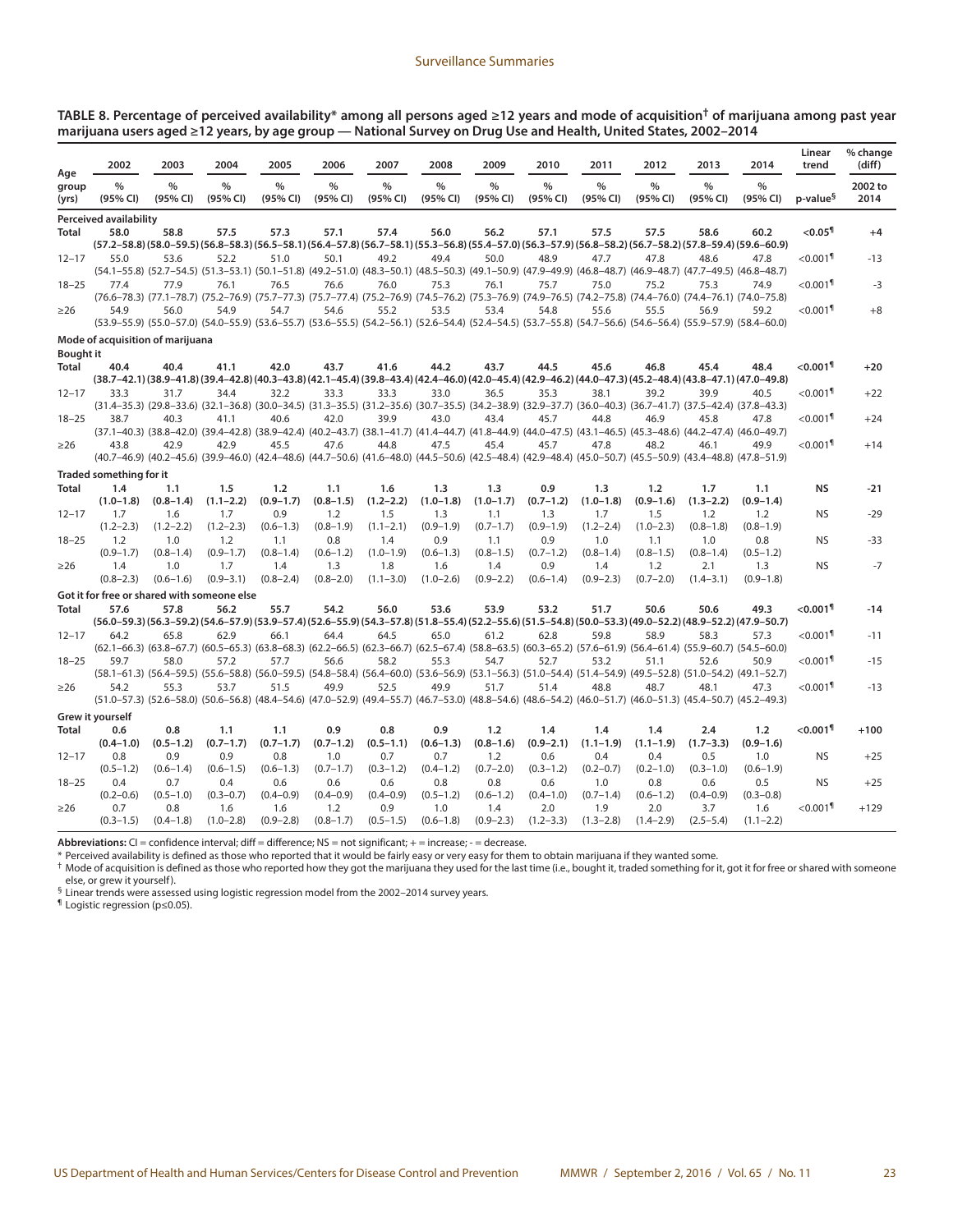| TABLE 9. Percentage of past year marijuana dependence and abuse* among all persons aged ≥12 years, by age group — National Survey on |  |  |
|--------------------------------------------------------------------------------------------------------------------------------------|--|--|
| Drug Use and Health, United States, 2002-2014                                                                                        |  |  |

| Age<br>group<br>(yrs) | 2002<br>$\%$<br>(95% CI) | 2003<br>$\%$<br>(95% CI) | 2004<br>$\%$<br>(95% CI) | 2005<br>%<br>(95% CI) | 2006<br>$\%$<br>(95% CI) | 2007<br>$\%$<br>(95% CI) | 2008<br>$\%$<br>(95% CI) | 2009<br>$\%$<br>(95% CI) | 2010<br>$\%$<br>(95% CI) | 2011<br>$\%$<br>(95% CI) | 2012<br>$\%$<br>(95% CI) | 2013<br>$\%$<br>(95% CI) | 2014<br>$\%$<br>(95% CI) | Linear<br>trend<br>$p$ -value $T$ | % change<br>(diff)<br>2002 to<br>2014 |
|-----------------------|--------------------------|--------------------------|--------------------------|-----------------------|--------------------------|--------------------------|--------------------------|--------------------------|--------------------------|--------------------------|--------------------------|--------------------------|--------------------------|-----------------------------------|---------------------------------------|
|                       |                          |                          |                          |                       |                          |                          |                          |                          |                          |                          |                          |                          |                          |                                   |                                       |
| $12 - 17$             | 4.3<br>$(3.9 - 4.6)$     | 3.8<br>$(3.5 - 4.2)$     | 3.9<br>$(3.6 - 4.2)$     | 3.6<br>$(3.3 - 3.9)$  | 3.4<br>$(3.1 - 3.7)$     | 3.1<br>$(2.8 - 3.4)$     | 3.4<br>$(3.1 - 3.7)$     | 3.4<br>$(3.1 - 3.7)$     | 3.6<br>$(3.3 - 3.9)$     | 3.5<br>$(3.2 - 3.9)$     | 3.2<br>$(2.9 - 3.6)$     | 2.9<br>$(2.6 - 3.2)$     | 2.7<br>$(2.4 - 3.0)$     | < 0.001 <sup>5</sup>              | $-37$                                 |
| $18 - 25$             | 6.0<br>$(5.6 - 6.4)$     | 5.9<br>$(5.5 - 6.4)$     | 6.0<br>$(5.6 - 6.5)$     | 5.9<br>$(5.5 - 6.3)$  | 5.7<br>$(5.3 - 6.1)$     | 5.6<br>$(5.2 - 6.1)$     | 5.6<br>$(5.2 - 6.1)$     | 5.6<br>$(5.1 - 6.0)$     | 5.7<br>$(5.3 - 6.2)$     | 5.7<br>$(5.3 - 6.1)$     | 5.5<br>$(5.1 - 6.0)$     | 5.4<br>$(5.0 - 5.8)$     | 4.9<br>$(4.5 - 5.3)$     | $< 0.001$ <sup>§</sup>            | $-18$                                 |
| $\geq$ 26             | 0.8<br>$(0.6 - 0.9)$     | 0.7<br>$(0.6 - 0.9)$     | 0.8<br>$(0.7 - 1.0)$     | 0.7<br>$(0.6 - 0.8)$  | 0.8<br>$(0.6 - 0.9)$     | 0.7<br>$(0.6 - 0.8)$     | 0.8<br>$(0.7 - 0.9)$     | 0.8<br>$(0.7 - 1.0)$     | 0.9<br>$(0.7 - 1.0)$     | 0.7<br>$(0.6 - 0.8)$     | 0.8<br>$(0.7-0.9)$       | 0.8<br>$(0.7 - 1.0)$     | 0.9<br>$(0.8 - 1.0)$     | <b>NS</b>                         | $+13$                                 |

Abbreviations: CI = confidence interval; diff = difference; NS = not significant; + = increase; - = decrease.

\* Substance use disorder (also known as dependence or abuse) is defined as meeting criteria in the *Diagnostic and Statistical Manual of Mental Disorders (DSM–IV)* (American Psychiatric Association [APA], 1994) for either dependence or abuse for illicit drugs or alcohol.

† Linear trends were assessed using logistic regression model from the 2002–2014 survey years.

§ Logistic regression (p≤0.05).

**TABLE 10. Percentage of past year marijuana dependence and abuse\* among past year marijuana users† aged ≥12 years, by age group — National Survey on Drug Use and Health, United States, 2002–2014**

| Age            | 2002             | 2003             | 2004             | 2005                                                                                                                                                        | 2006                      | 2007             | 2008             | 2009             | 2010             | 2011             | 2012                                   | 2013                      | 2014                                | Linear<br>trend        | % change<br>(diff) |
|----------------|------------------|------------------|------------------|-------------------------------------------------------------------------------------------------------------------------------------------------------------|---------------------------|------------------|------------------|------------------|------------------|------------------|----------------------------------------|---------------------------|-------------------------------------|------------------------|--------------------|
| group<br>(yrs) | $\%$<br>(95% CI) | $\%$<br>(95% CI) | $\%$<br>(95% CI) | $\%$<br>(95% CI)                                                                                                                                            | $\%$<br>(95% CI)          | $\%$<br>(95% CI) | $\%$<br>(95% CI) | $\%$<br>(95% CI) | $\%$<br>(95% CI) | $\%$<br>(95% CI) | $\%$<br>(95% CI)                       | $\frac{0}{0}$<br>(95% CI) | $\%$<br>(95% CI)                    | p-value <sup>s</sup>   | 2002 to<br>2014    |
| Total          | 16.7             | 16.6             | 17.6             | 16.1                                                                                                                                                        | 16.5                      | 15.7             | 16.3             | 15.1             | 15.4             | 14.0             | 13.7                                   | 12.8                      | 11.9                                | $< 0.001$ <sup>1</sup> | $-29$              |
|                |                  |                  |                  | (15.6-17.7) (16.5-18.7) (15.1-17.2) (15.4-17.6) (14.6-16.8) (15.2-17.5) (14.0-16.1) (14.3-16.5) (13.1-14.9) (12.7-14.7) (11.8-13.8) (11.1-12.7)             |                           |                  |                  |                  |                  |                  |                                        |                           |                                     |                        |                    |
| $12 - 17$      | 27.0             | 25.5             | 26.8             | 26.8                                                                                                                                                        | 25.9                      | 24.9             | 26.0             | 24.8             | 25.4             | 24.8             | 24.0                                   | 21.4                      | 20.4                                | $< 0.001$ <sup>1</sup> | $-24$              |
|                |                  |                  |                  | (25.2–28.9) (23.7–27.5) (24.9–28.7) (24.8–28.9) (23.9–28.1) (23.0–26.9) (23.9–28.1) (22.9–26.9) (23.5–27.4) (22.9–26.8) (21.9–26.1) (19.5–23.3) (18.4–22.7) |                           |                  |                  |                  |                  |                  |                                        |                           |                                     |                        |                    |
| $18 - 25$      | 20.1             | 20.8             | 21.6             | 21.0                                                                                                                                                        | 20.3                      | 20.4             | 20.3             | 18.0             | 19.1             | 18.5             | 17.4                                   | 17.1                      | 15.3                                | $< 0.001$ <sup>1</sup> | $-24$              |
|                |                  |                  |                  | (19.0–21.4) (19.5–22.2) (20.3–23.0) (19.7–22.4) (19.0–21.6) (19.1–21.8) (19.0–21.7) (16.8–19.4) (17.9–20.5) (17.2–19.8) (16.1–18.9) (15.8–18.4) (14.1–16.6) |                           |                  |                  |                  |                  |                  |                                        |                           |                                     |                        |                    |
| $\geq$ 26      | 10.9             | 10.9             | 12.1             | 9.9                                                                                                                                                         | 11.3                      | 10.1             | 11.3             | 10.8             | 10.7             | 8.6              | 9.3                                    | 8.7                       | $8.7(7.6-9.9) < 0.001$ <sup>1</sup> |                        | $-20$              |
|                | $(9.1 - 13.1)$   |                  |                  | $(9.3-12.7)$ $(10.4-14.1)$ $(8.3-11.7)$                                                                                                                     | $(9.5-13.3)$ $(8.5-12.1)$ |                  | $(9.7 - 13.2)$   | $(9.3 - 12.6)$   | $(9.0 - 12.7)$   |                  | $(7.3-10.1)$ $(7.8-10.9)$ $(7.1-10.5)$ |                           |                                     |                        |                    |

Abbreviations: CI = confidence interval; diff = difference; + = increase; - = decrease.

\* Substance use disorder (also known as dependence or abuse) is defined as meeting criteria in the *Diagnostic and Statistical Manual of Mental Disorders (DSM–IV)* (American Psychiatric Association [APA], 1994) for either dependence or abuse for illicit drugs or alcohol.

† Analysis limited to past year marijuana users (defined as those who reported use of marijuana within 12 months preceding the date of interview, including those who reported use of marijuana within 30 days preceding the date of interview).

§ Linear trends were assessed using logistic regression model from the 2002–2014 survey years.

¶ Logistic regression (p≤0.05).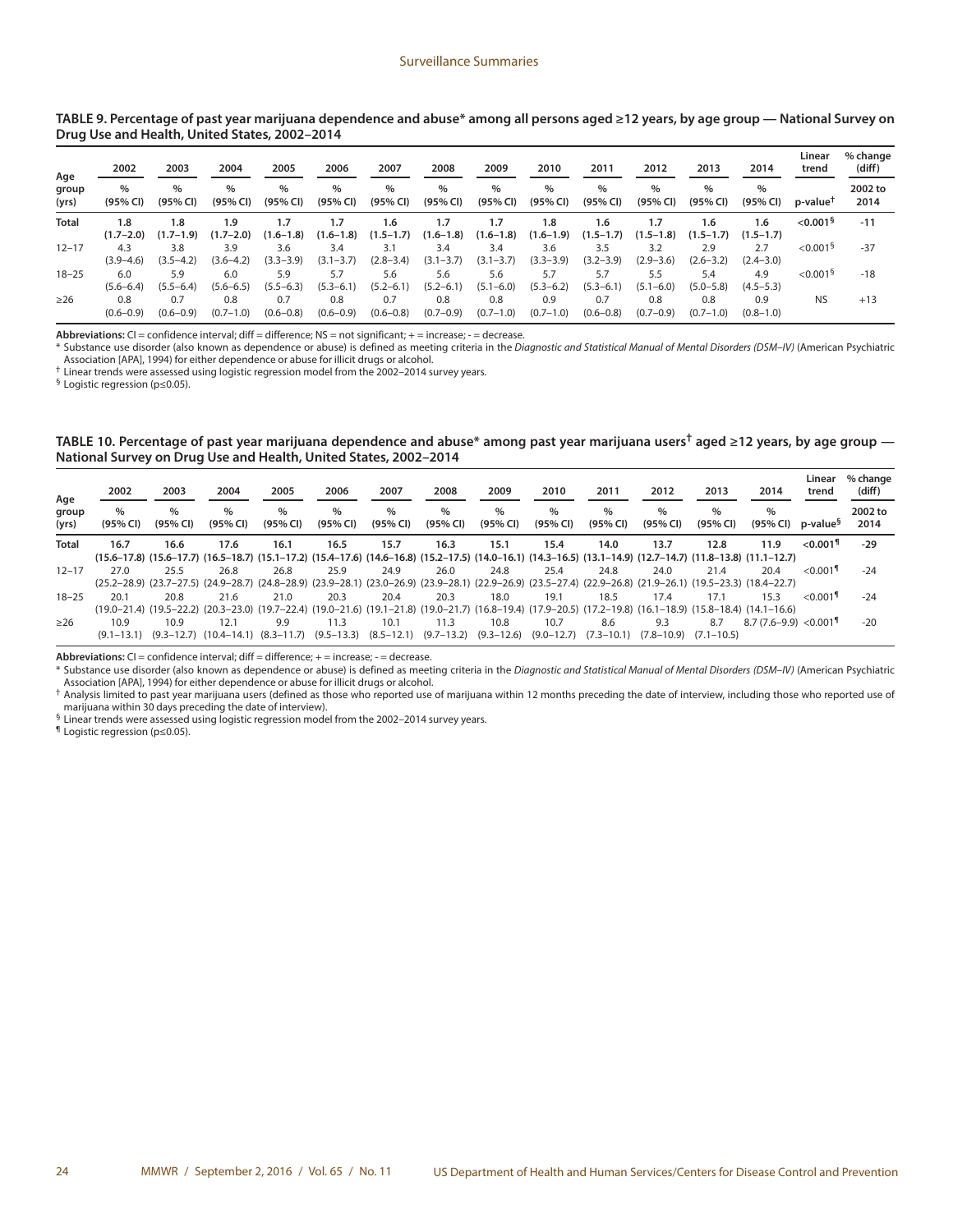#### **TABLE 11. Percentage of perceived maximum legal penalty in your state for first offense possession of an ounce or less of marijuana for your own use\* among all persons aged ≥12 years, by age group — National Survey on Drug Use and Health, United States, 2002–2014**

|                         | 2002                        | 2003                        | 2004                        | 2005                                                                                                                                                                | 2006                        | 2007                        | 2008                        | 2009                        | 2010                        | 2011                        | 2012                        | 2013                        | 2014                                                                                                                                                                | Linear<br>trend                                | % change<br>(diff) |
|-------------------------|-----------------------------|-----------------------------|-----------------------------|---------------------------------------------------------------------------------------------------------------------------------------------------------------------|-----------------------------|-----------------------------|-----------------------------|-----------------------------|-----------------------------|-----------------------------|-----------------------------|-----------------------------|---------------------------------------------------------------------------------------------------------------------------------------------------------------------|------------------------------------------------|--------------------|
| Age<br>group<br>(yrs)   | %<br>(95% CI)               | $\%$<br>(95% CI)            | $\%$<br>(95% CI)            | %<br>(95% CI)                                                                                                                                                       | $\%$<br>(95% CI)            | $\%$<br>(95% CI)            | $\%$<br>(95% CI)            | $\frac{0}{0}$<br>(95% CI)   | $\%$<br>(95% CI)            | $\%$<br>(95% CI)            | $\%$<br>(95% CI)            | $\%$<br>(95% CI)            | $\%$<br>(95% CI)                                                                                                                                                    | $p$ -value <sup><math>\uparrow</math></sup>    | 2002 to<br>2014    |
| Fine<br>Total           | 29.1                        | 28.8                        | 28.3                        | 28.0                                                                                                                                                                | 29.1                        | 29.9                        | 31.4                        | 32.8                        | 34.0                        | 34.7                        | 35.5                        | 36.9                        | 36.3<br>(28.0-29.6) (28.0-29.6) (27.5-29.1) (27.2-28.8) (28.3-29.8) (29.1-30.8) (30.5-32.2) (32.0-33.6) (33.1-35.0) (33.9-35.5) (34.7-36.3) (36.0-37.7) (35.6-36.9) | ${<}0.001§$                                    | $+25$              |
| $12 - 17$               | 14.6                        | 13.2                        | 12.4                        | 13.1<br>(14.0–15.3) (12.6–13.9) (11.8–13.1) (12.4–13.8) (15.1–16.5) (15.4–16.9) (16.0–17.5) (19.0–20.7) (18.3–19.9) (19.5–21.1) (19.2–20.9) (19.8–21.5) (19.3–21.1) | 15.8                        | 16.1                        | 16.7                        | 19.8                        | 19.1                        | 20.3                        | 20.1                        | 20.6                        | 20.2                                                                                                                                                                | $< 0.001$ <sup>§</sup>                         | $+38$              |
| $18 - 25$               | 23.5                        | 22.8                        | 22.1                        | 22.6<br>(22.7-24.4) (22.0-23.7) (21.3-23.0) (21.8-23.5) (24.2-25.8) (24.0-25.9) (25.3-27.1) (28.5-30.5) (30.4-32.3) (31.1-33.2) (31.9-33.9) (33.6-35.6) (33.0-35.1) | 25.0                        | 24.9                        | 26.2                        | 29.5                        | 31.4                        | 32.2                        | 32.9                        | 34.6                        | 34.0                                                                                                                                                                | < 0.001 <sup>5</sup>                           | $+45$              |
| $\geq$ 26               | 32.8                        | 32.8                        | 32.3                        | 31.7<br>(31.7-34.0) (31.7-33.9) (31.2-33.4) (30.6-32.8) (31.2-33.2) (32.2-34.3) (33.6-36.0) (34.5-36.7) (35.7-38.1) (36.3-38.5) (37.3-39.5) (38.6-40.8) (38.2-39.9) | 32.2                        | 33.3                        | 34.8                        | 35.6                        | 36.9                        | 37.4                        | 38.4                        | 39.7                        | 39.0                                                                                                                                                                | $< 0.001$ <sup>§</sup>                         | $+19$              |
| Probation               |                             |                             |                             |                                                                                                                                                                     |                             |                             |                             |                             |                             |                             |                             |                             |                                                                                                                                                                     |                                                |                    |
| Total                   | 17.8                        | 17.9                        | 17.8                        | 17.8                                                                                                                                                                | 17.1                        | 18.1                        | 17.7                        | 17.1                        | 17.0                        | 17.6                        | 17.5                        | 16.6                        | 16.7<br>$(17.1-18.5)(17.3-18.5)(17.2-18.5)(17.1-18.4)(16.5-17.7)(17.5-18.7)(17.1-18.4)(16.5-17.7)(16.4-17.7)(17.0-18.3)(16.8-18.1)(16.0-17.2)(16.2-17.1)$           | $<$ 0.001 $^{\circ}$                           | -6                 |
| $12 - 17$               | 21.6                        | 21.2                        | 20.5                        | 22.0<br>(20.4-22.4) (20.4-22.0) (19.7-21.4) (21.1-22.8) (19.7-21.3) (21.2-22.9) (20.6-22.1) (19.8-21.5) (21.0-22.8) (21.6-23.3) (21.9-23.5) (23.2-25.1) (22.4-24.3) | 20.5                        | 22.0                        | 21.3                        | 20.6                        | 21.9                        | 22.4                        | 22.7                        | 24.1                        | 23.4                                                                                                                                                                | $< 0.001$ <sup>§</sup>                         | $+8$               |
| $18 - 25$               | 20.2                        | 21.3                        | 21.1                        | 21.4<br>(19.4–21.1) (20.5–22.2) (20.2–22.0) (20.5–22.2) (19.1–20.6) (20.6–22.1) (20.7–22.2) (19.9–21.6) (19.7–21.3) (20.3–22.1) (20.2–21.8) (19.7–21.3) (19.0–20.9) | 19.9                        | 21.3                        | 21.5                        | 20.8                        | 20.5                        | 21.2                        | 21.0                        | 20.5                        | 19.9                                                                                                                                                                | <b>NS</b>                                      | -1                 |
| $\geq$ 26               | 16.6                        | 16.6                        | 16.7                        | 16.3<br>(15.1-16.7) (15.8-17.4) (15.8-17.6) (15.4-17.1) (15.2-16.7) (15.9-17.6) (15.5-17.2) (14.9-16.6) (14.7-16.4) (15.3-17.0) (15.1-16.7) (13.8-15.4) (14.4-15.6) | 15.9                        | 16.8                        | 16.3                        | 15.7                        | 15.5                        | 16.1                        | 15.9                        | 14.6                        | 15.0                                                                                                                                                                | $< 0.001$ <sup>§</sup>                         | $-10$              |
|                         | <b>Community service</b>    |                             |                             |                                                                                                                                                                     |                             |                             |                             |                             |                             |                             |                             |                             |                                                                                                                                                                     |                                                |                    |
| Total                   | 9.2<br>$(8.8 - 9.7)$        | 9.2<br>$(8.7 - 9.6)$        | 9.3<br>$(8.9 - 9.8)$        | 9.4<br>$(8.9 - 9.9)$                                                                                                                                                | 8.8<br>$(8.4 - 9.3)$        | 8.4<br>$(7.9 - 8.9)$        | 8.0<br>$(7.6 - 8.5)$        | 7.8<br>$(7.4 - 8.3)$        | 7.9<br>$(7.5 - 8.4)$        | 7.8<br>$(7.4 - 8.3)$        | 7.4<br>$(7.0 - 7.9)$        | 7.3<br>$(6.9 - 7.8)$        | 7.1<br>$(6.8 - 7.5)$                                                                                                                                                | $<$ 0.001 $^{\circ}$                           | $-23$              |
| $12 - 17$               | 16.9                        | 16.0                        | 17.3                        | 15.7<br>(16.1–11.4) (16.1–11.4) (16.6–18.1) (15.0–16.4) (12.5–13.8) (11.1–12.4) (10.2–11.5) (10.4–11.7) (9.7–11.0) (10.0–11.3) (10.5–11.8) (10.1–11.4) (10.1–11.6)  | 13.1                        | 11.7                        | 10.8                        | 11.0                        | 10.3                        | 10.7                        | 11.1                        | 10.8                        | 10.8                                                                                                                                                                | < 0.001 <sup>5</sup>                           | $-36$              |
| $18 - 25$               | 10.3                        | 10.3                        | 11.3                        | 10.6<br>$(9.7-10.9)$ $(9.7-11.0)$ $(10.7-12.0)$ $(9.9-11.2)$ $(9.3-10.5)$ $(9.3-10.4)$ $(8.8-10.0)$                                                                 | 9.9                         | 9.8                         | 9.4                         | 8.7<br>$(8.2 - 9.3)$        | 8.3<br>$(7.8 - 8.9)$        | 8.1<br>$(7.5 - 8.6)$        | 8.4<br>$(7.9 - 8.9)$        | 7.8<br>$(7.3 - 8.3)$        | 7.8<br>$(7.2 - 8.4)$                                                                                                                                                | $< 0.001$ <sup>§</sup>                         | $-24$              |
| $\geq$ 26               | 7.7<br>$(7.1 - 8.3)$        | 7.7<br>$(7.1 - 8.4)$        | 7.6<br>$(7.0 - 8.2)$        | 8.1<br>$(7.5 - 8.8)$                                                                                                                                                | 7.9<br>$(7.3 - 8.6)$        | 7.5<br>$(6.9 - 8.2)$        | 7.3<br>$(6.7 - 8.0)$        | 7.2<br>$(6.6 - 7.8)$        | 7.5<br>$(6.9 - 8.1)$        | 7.4<br>$(6.8 - 8.0)$        | 6.6<br>$(6.1 - 7.3)$        | 6.7<br>$(6.2 - 7.4)$        | 6.4<br>$(6.0 - 6.9)$                                                                                                                                                | $< 0.001$ <sup>§</sup>                         | $-17$              |
|                         | Possible prison sentence    |                             |                             |                                                                                                                                                                     |                             |                             |                             |                             |                             |                             |                             |                             |                                                                                                                                                                     |                                                |                    |
| <b>Total</b>            | 37.0                        | 37.1                        | 37.2                        | 38.1                                                                                                                                                                | 34.4                        | 33.4                        | 32.9                        | 31.7                        | 30.6                        | 28.7                        | 29.4                        | 26.8                        | 27.3<br>(36.2-37.8) (36.3-37.9) (36.4-38.0) (37.3-39.0) (33.7-35.2) (32.6-34.2) (32.1-33.7) (30.9-32.5) (29.8-31.4) (28.0-29.5) (28.7-30.2) (26.0-27.5) (26.7-27.9) | ${<}0.001§$                                    | $-26$              |
| $12 - 17$               | 35.2                        | 37.8                        | 37.7                        | 37.6<br>(34.3-36.1) (36.8-38.7) (36.7-38.8) (36.7-38.5) (33.4-35.3) (32.7-34.6) (33.1-35.1) (31.1-33.0) (31.2-33.1) (30.2-32.0) (29.8-31.7) (27.7-29.4) (28.5-30.5) | 34.3                        | 33.6                        | 34.1                        | 32.1                        | 32.1                        | 31.1                        | 30.8                        | 28.5                        | 29.5                                                                                                                                                                | $< 0.001$ <sup>§</sup>                         | -16                |
| $18 - 25$               | 38.8                        | 38.2                        | 37.7                        | 38.1<br>(37.8-39.7) (37.2-39.2) (36.7-38.8) (37.2-39.1) (33.8-35.7) (32.9-34.9) (32.4-34.3) (30.7-32.6) (29.4-31.3) (28.1-30.0) (27.2-29.1) (26.0-27.8) (26.8-28.8) | 34.7                        | 33.9                        | 33.3                        | 31.6                        | 30.4                        | 29.1                        | 28.1                        | 26.9                        | 27.8                                                                                                                                                                | $< 0.001$ <sup>§</sup>                         | $-28$              |
| $\geq$ 26               | 36.9                        | 36.8                        | 37.0                        | 38.2<br>(35.8–38.1) (35.6–37.9) (35.9–38.1) (37.1–39.3) (33.4–35.4) (32.2–34.4) (31.6–33.7) (30.6–32.7) (29.4–31.5) (27.3–29.4) (28.5–30.6) (25.5–27.5) (26.1–27.6) | 34.4                        | 33.3                        | 32.6                        | 31.6                        | 30.4                        | 28.3                        | 29.5                        | 26.5                        | 26.8                                                                                                                                                                | $< 0.001$ <sup>§</sup>                         | $-27$              |
|                         | Mandatory prison sentence   |                             |                             |                                                                                                                                                                     |                             |                             |                             |                             |                             |                             |                             |                             |                                                                                                                                                                     |                                                |                    |
| Total                   | 6.9<br>$(6.5 - 7.3)$        | 7.1<br>$(6.6 - 7.5)$        | 7.3<br>$(6.9 - 7.8)$        | 6.7<br>$(6.3 - 7.1)$                                                                                                                                                | 6.9<br>$(6.5 - 7.3)$        | 6.5<br>$(6.1 - 6.9)$        | 6.3<br>$(5.9 - 6.7)$        | 6.4<br>$(6.1 - 6.9)$        | 5.9<br>$(5.5 - 6.3)$        | 5.6<br>$(5.2 - 6.1)$        | 5.1<br>$(4.8 - 5.5)$        | 4.8<br>$(4.5 - 5.2)$        | 4.8<br>$(4.6 - 5.1)$                                                                                                                                                | $<$ 0.001 $^{\circ}$                           | -30                |
| $12 - 17$               | 11.6                        | 11.9                        | 11.9                        | 11.7<br>(11.0-12.3) (11.3-12.5) (11.3-12.6) (11.1-12.4) (12.0-13.2) (12.0-13.3) (11.8-13.2) (11.4-12.8) (11.5-12.8) (10.5-11.7) (10.4-11.7) (10.2-11.6) (10.1-11.5) | 12.6                        | 12.6                        | 12.5                        | 12.1                        | 12.2                        | 11.1                        | 11.0                        | 10.9                        | 10.8                                                                                                                                                                | < 0.001 <sup>5</sup>                           | $-7$               |
| $18 - 25$               | 7.2<br>$(6.7 - 7.7)$<br>6.0 | 7.3<br>$(6.8 - 7.8)$<br>6.2 | 7.7<br>$(7.2 - 8.3)$<br>6.5 | 7.3<br>$(6.8 - 7.9)$<br>5.7                                                                                                                                         | 7.6<br>$(7.1 - 8.2)$<br>5.8 | 7.2<br>$(6.7 - 7.7)$<br>5.3 | 6.8<br>$(6.3 - 7.3)$<br>5.2 | 6.3<br>$(5.8 - 6.8)$<br>5.6 | 6.3<br>$(5.9 - 6.8)$<br>4.8 | 5.6<br>$(5.2 - 6.2)$<br>4.8 | 5.8<br>$(5.3 - 6.3)$<br>4.1 | 5.1<br>$(4.7 - 5.6)$<br>3.9 | 5.2<br>$(4.8 - 5.7)$<br>3.9                                                                                                                                         | $< 0.001$ <sup>§</sup><br>$< 0.001$ §          | $-28$<br>$-35$     |
| $\geq$ 26               | $(5.5 - 6.6)$               | $(5.6 - 6.7)$               | $(5.9 - 7.2)$               | $(5.2 - 6.3)$                                                                                                                                                       | $(5.3 - 6.3)$               | $(4.8 - 5.9)$               | $(4.7 - 5.7)$               | $(5.1 - 6.2)$               | $(4.3 - 5.4)$               | $(4.3 - 5.4)$               | $(3.7 - 4.6)$               | $(3.4 - 4.3)$               | $(3.6 - 4.2)$                                                                                                                                                       |                                                |                    |
| No penalty <sup>¶</sup> |                             |                             |                             |                                                                                                                                                                     |                             |                             |                             |                             |                             |                             |                             |                             |                                                                                                                                                                     |                                                |                    |
| Total                   | <b>DNA</b>                  | <b>DNA</b>                  | <b>DNA</b>                  | <b>DNA</b>                                                                                                                                                          | 3.6<br>$(3.3 - 4.0)$        | 3.7<br>$(3.4 - 4.1)$        | 3.7<br>$(3.4 - 4.1)$        | 4.1<br>$(3.8 - 4.5)$        | 4.5<br>$(4.1 - 4.9)$        | 5.5<br>$(5.0 - 5.9)$        | 5.1<br>$(4.6 - 5.5)$        | 7.7<br>$(7.1 - 8.3)$        | 7.9<br>$(7.5 - 8.3)$                                                                                                                                                | $<$ 0.001 $^{\circ}$                           | $+119^{**}$        |
| $12 - 17$<br>$18 - 25$  | <b>DNA</b><br><b>DNA</b>    | <b>DNA</b><br><b>DNA</b>    | <b>DNA</b><br><b>DNA</b>    | <b>DNA</b><br><b>DNA</b>                                                                                                                                            | 3.6<br>$(3.3 - 4.0)$<br>2.9 | 3.9<br>$(3.5 - 4.3)$<br>2.8 | 4.5<br>$(4.1 - 5.0)$<br>2.8 | 4.4<br>$(4.0 - 4.9)$<br>3.1 | 4.4<br>$(4.0 - 4.9)$<br>3.1 | 4.4<br>$(4.0 - 4.9)$<br>3.9 | 4.3<br>$(3.9 - 4.7)$<br>3.8 | 5.0<br>$(4.6 - 5.5)$<br>5.1 | 5.4<br>$(4.9 - 5.9)$<br>5.3                                                                                                                                         | $< 0.001$ <sup>§</sup><br>< 0.001 <sup>5</sup> | $+50**$<br>$+83*$  |
| $\geq$ 26               | <b>DNA</b>                  | <b>DNA</b>                  | <b>DNA</b>                  | <b>DNA</b>                                                                                                                                                          | $(2.6 - 3.3)$<br>3.8        | $(2.5 - 3.2)$<br>3.9        | $(2.5 - 3.2)$<br>3.8        | $(2.8 - 3.5)$<br>4.3        | $(2.8 - 3.5)$<br>4.8        | $(3.4 - 4.3)$<br>6.0        | $(3.4 - 4.2)$<br>5.4        | $(4.7 - 5.6)$<br>8.6        | $(4.7 - 5.8)$<br>8.8                                                                                                                                                | $< 0.001$ <sup>§</sup>                         | $+132**$           |
|                         |                             |                             |                             |                                                                                                                                                                     | $(3.4 - 4.3)$               | $(3.4 - 4.5)$               | $(3.3 - 4.3)$               | $(3.8 - 4.8)$               | $(4.3 - 5.4)$               | $(5.4 - 6.6)$               | $(4.9 - 6.1)$               | $(7.9 - 9.4)$               | $(8.3 - 9.4)$                                                                                                                                                       |                                                |                    |

Abbreviations: CI = confidence interval; diff = difference; DNA = data not available; NS = not significant; + = increase; - = decrease.

\* Perception of legal penalty for marijuana possession is defined as those who reported their perception of the maximum legal penalty in their state of residence for first offense possession of an ounce or less of marijuana for their own use.

† Linear trends were assessed using logistic regression model from the 2002–2014 survey years.

§ Logistic regression (p≤0.05).

¶ Tests of slopes should be interpreted with caution given that not all responses options are available for each year of data collection and the percentages are distributions (i.e., they are affected by the presence or absence of response options).

\*\* Percentage change differences calculations are made from the 2006–2014 survey cycles.